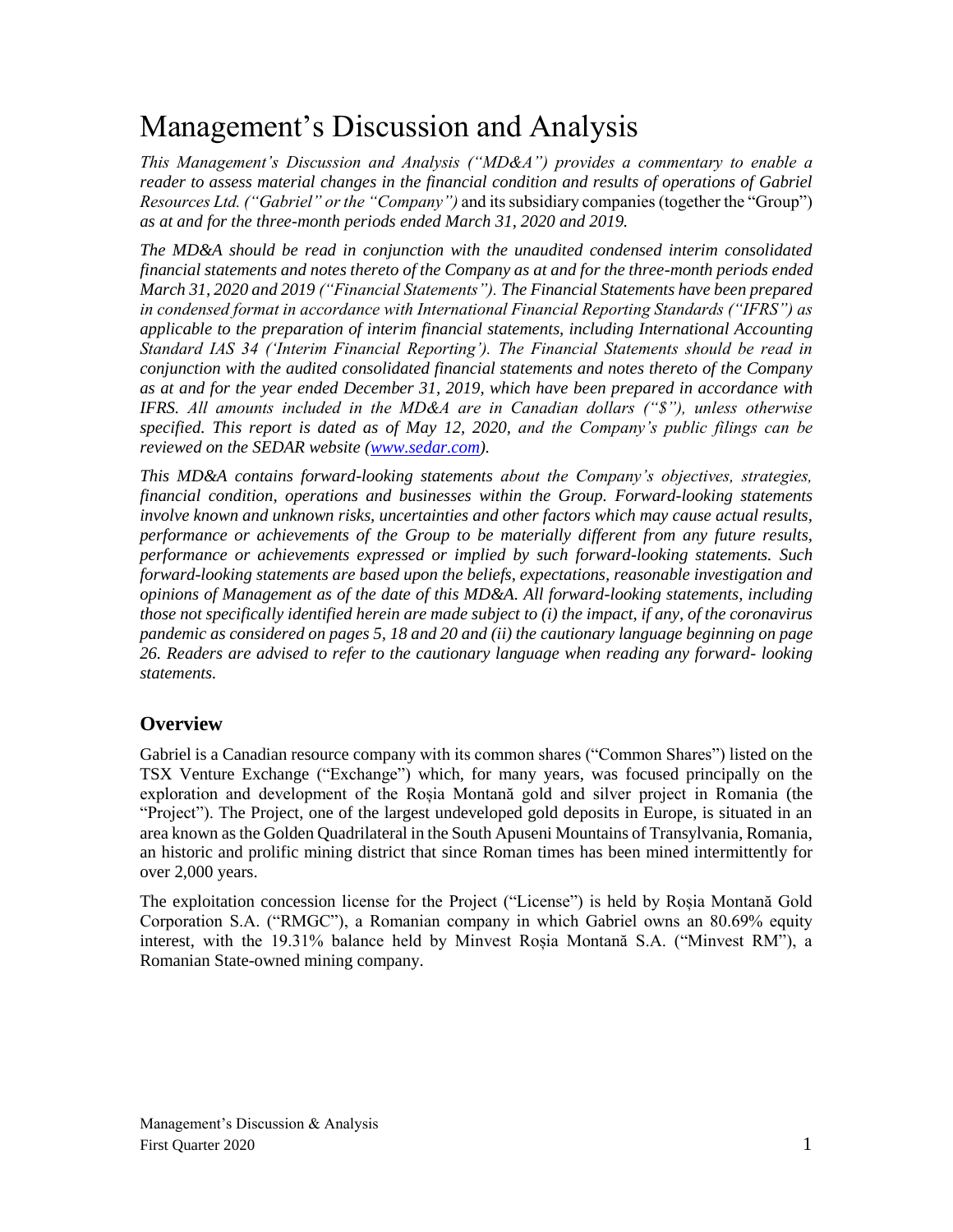Upon obtaining the License in 1999, RMGC along with Gabriel and its subsidiary companies focused substantially all of their management and financial resources on identifying and defining the size of the four ore bodies, engineering to design the size and scope of the Project, surface rights acquisitions, rescue archaeology and environmental assessment and permitting. Despite the Group's fulfilment of its legal obligations and its development of the Project as a high-quality, sustainable and environmentally-responsible mining project, using best available techniques, Romania has blocked and prevented implementation of the Project without due process and without compensation, effectively depriving the Group entirely of the value of its investments.

On July 21, 2015, the Company and its wholly-owned subsidiary, Gabriel Resources (Jersey) Ltd. (together "Claimants"), filed a request for arbitration ("Arbitration Request") before the World Bank's International Centre for Settlement of Investment Disputes ("ICSID") against the Romanian State (the "Respondent") pursuant to the bilateral investment protection treaties which the Romanian Government has entered into with each of the Government of Canada and the Government of the United Kingdom of Great Britain and Northern Ireland for the Promotion and Reciprocal Protection of Investments (together the "Treaties") ("ICSID Arbitration"). Information on the key milestones to-date in the ICSID Arbitration process is given below.

In light of the continued absence of any positive engagement by the Romanian State since the Arbitration Request, the ICSID Arbitration has become the Company's core focus. Accordingly, any information set out in this MD&A relating to the Project, the License, and the Group's development activities in Romania is for background purposes only and should not be interpreted as being indicative of the Company's expectations as at the date of this document regarding the future development of the Project.

# **ICSID Arbitration**

In reliance on numerous representations made and actions taken by the Romanian authorities and in the reasonable expectation that the Company's projects would be evaluated in accordance with the law and reasonable technical standards and, ultimately, on its merits, the Claimants have invested over US\$700 million to maintain and develop the Project and to define two valuable mineral deposits at the Rodu-Frasin (epithermal gold and silver) site and Tarnita (porphyry coppergold) site, both within the Bucium area located in the vicinity of Roşia Montană ("Bucium Projects"), in accordance with all applicable laws, regulations, licenses, and permits. However, having encouraged the Claimants' investment in the Project and the Bucium Projects, the Romanian State has frustrated and prevented the implementation of those developments in an unlawful, discriminatory and non-transparent manner by refusing to make permitting and other administrative decisions in accordance with the established procedures required by law.

As a consequence of Romania's acts and inactions, the Project and the Bucium Projects have been blocked politically, depriving the Claimants of the use, benefit and entire value of their property rights associated with the Project and the Bucium Projects, which have effectively been taken without compensation in contravention of the applicable legal and administrative processes and requirements.

The ICSID Arbitration seeks compensation for all of the loss and damage resulting from the Romanian State's wrongful conduct and its breaches of the Treaties' protections, including against expropriation, unfair and inequitable treatment and discrimination, and other unlawful treatment in respect of the Project, the Bucium Projects and related licenses.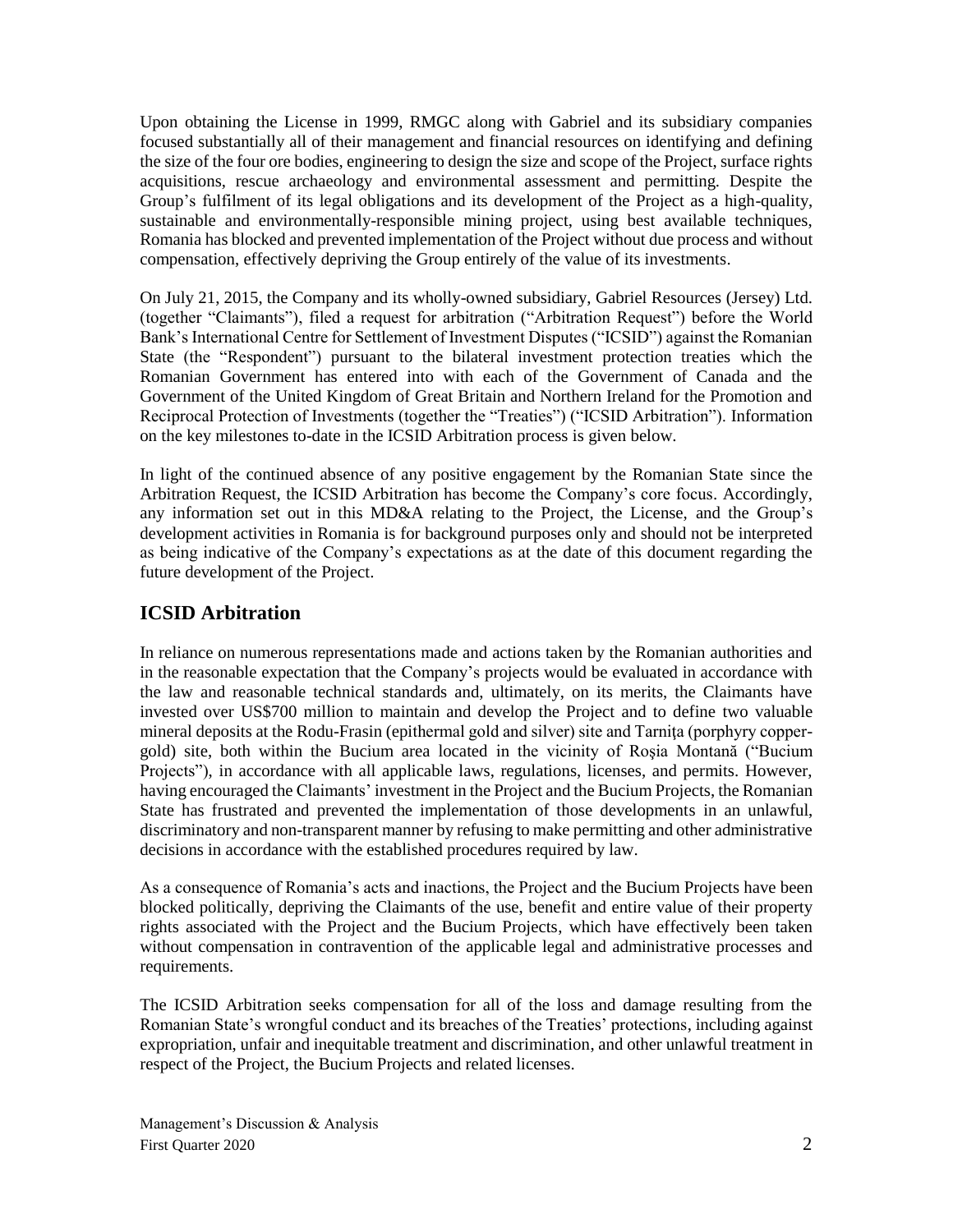# *Status of the ICSID Arbitration and Recent Developments*

The Company is well advanced in the ICSID Arbitration process. To date, and in accordance with the procedural timelines established by the presiding tribunal for the ICSID Arbitration ("Tribunal"), the parties have exchanged a number of substantial written submissions and participated in the first hearing on the merits of the claim, each as summarized below:

- The Claimants filed their memorial on the merits of the claim ("Memorial") on June 30, 2017 detailing, amongst other things, the factual and legal arguments supporting their claim against Romania and the quantum of the damages sustained;
- On February 22, 2018, the Respondent filed its counter-memorial ("Counter-Memorial") in response to the Memorial;
- On May 25, 2018, the Respondent filed a supplementary jurisdictional objection with ICSID ("Jurisdictional Challenge") challenging the jurisdiction of the Tribunal to hear the claims presented by Gabriel Jersey;
- On November 2, 2018, the Claimants submitted their reply ("Reply") to the Counter-Memorial and the Jurisdictional Challenge;
- On February 28, 2019, the Claimants and the Respondent filed their comments on an amicus curiae submission to the Tribunal by certain non-governmental organizations (or "nondisputing parties") who have opposed the Project for many years;
- On May 24, 2019, the Respondent filed its response to the Reply ("Rejoinder") and its reply on the Jurisdictional Challenge, the Respondent's final substantive submission;
- On June 28, 2019, the Claimants filed their surrejoinder on the Jurisdictional Challenge ("Surrejoinder"):
- An oral hearing on the merits of the claim was held in Washington D.C. between December 2 and December 13, 2019 ("Hearing"); and
- On April 10, 2020, the Claimants and the Respondent filed their comments on a written submission to the Tribunal by the European Commission as a "non-disputing party" in the ICSID Arbitration.

The Hearing focused on the evidentiary record in the case and allowed counsel for both parties to address issues on liability and jurisdiction. The Hearing also afforded the Tribunal the opportunity to hear testimony from certain of the parties' fact and expert witnesses, as well as to address questions to each of the parties.

On March 10, 2020, the Tribunal issued Procedural Order No. 27 whereby it set out a list of further questions arising from the evidence presented during the Hearing. The Tribunal subsequently issued Procedural Orders No. 28 and No. 31 whereby the parties were instructed to respond to these questions in a sequential manner. The Tribunal also reserved the possibility of having an additional round of answers to the relevant questions. The Claimants filed their answers on May 11, 2020 and the Respondent is required to do so in July 2020.

As previously disclosed, an additional one week oral hearing ("Second Hearing") has been scheduled for the week commencing September 28, 2020 and will be held at the ICSID hearing facilities in Paris. The Second Hearing will focus on the technical and feasibility-related aspects of the Project and the quantum of the damages claimed with further related testimony from certain of the parties' fact and expert witnesses.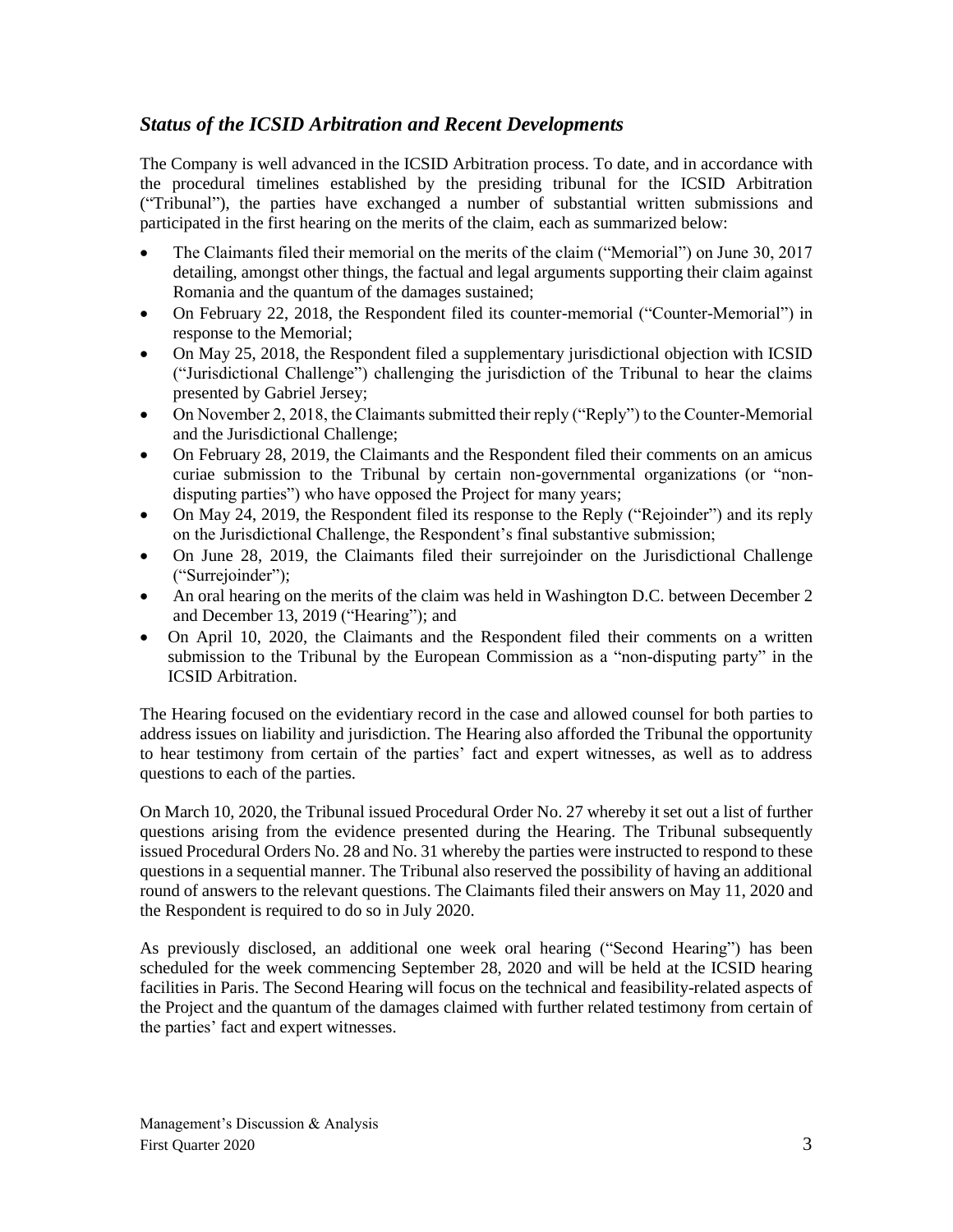The Tribunal has indicated to the parties that they will each have the opportunity, following completion of the Second Hearing, to submit post-hearing briefs, to be filed simultaneously, in order to comment in conclusion on the full evidentiary record, as is typically permitted in such arbitrations ("Post-Hearing Briefs"). It is expected that the Tribunal will issue its decision thereafter. There is no specified timeframe in the ICSID Rules in which such a decision is to be made. The Company, however, is informed that it is typical for tribunals in this type of arbitration to require twelve to eighteen months to finalize and issue a decision after Post-Hearing Briefs are submitted. Furthermore, that decision may be subject to a request for annulment (albeit such request can only be submitted on very limited grounds).

A summary of the procedural aspects of the ICSID Arbitration, together with copies of the procedural orders of the Tribunal and the principal submissions, including the Memorial, the Counter-Memorial, the Reply and the Rejoinder are available on ICSID's website. Redacted versions of the transcripts of the Hearing were uploaded to the ICSID website on April 28, 2019.

# *UNESCO World Heritage*

In February 2016, the Romanian Ministry of Culture submitted an application to add what it described as the "Roşia Montană Mining Cultural Landscape" to UNESCO's "Tentative List" to be declared a UNESCO World Heritage site. The Ministry of Culture subsequently submitted a full application to nominate the "Roşia Montană Mining Cultural Landscape" as a World Heritage site in January 2017. Neither the Company nor RMGC were notified of, or consulted on, this proposal.

The World Heritage Committee issued its draft decision on May 14, 2018 placing Roşia Montană on the agenda for the 42nd session of the World Heritage Committee to be held June 24-July 4, 2018 in Manama, Bahrain, and proposing to inscribe the Roşia Montană site onto the World Heritage List.

The Romanian Government then decided, extraordinarily, in view of the ICSID Arbitration, to request that consideration of Romania's application be postponed during the pendency of the ICSID Arbitration, but not withdrawn. At its session on July 2, 2018, the World Heritage Committee granted the request for postponement "due to the ongoing international arbitration," and called on Romania to implement protection measures accordingly.

On January 31, 2020, the Ministry of Culture submitted a letter to UNESCO conveying the Romanian Government's official request for the "reactivation" of its nomination of the "Roşia Montană Mining Landscape" as a UNESCO World Heritage site. The Ministry of Culture and Romania's Ambassador to UNESCO also have announced publicly that Romania has resumed the procedure to list Roşia Montană as a UNESCO World Heritage site and has submitted the file to the World Heritage Committee.

The act of applying to UNESCO for such designation is wholly incompatible with development of the Project. The application itself is an undertaking by Romania to protect the subject area from development and precludes mining, as would a decision by UNESCO formally approving the application.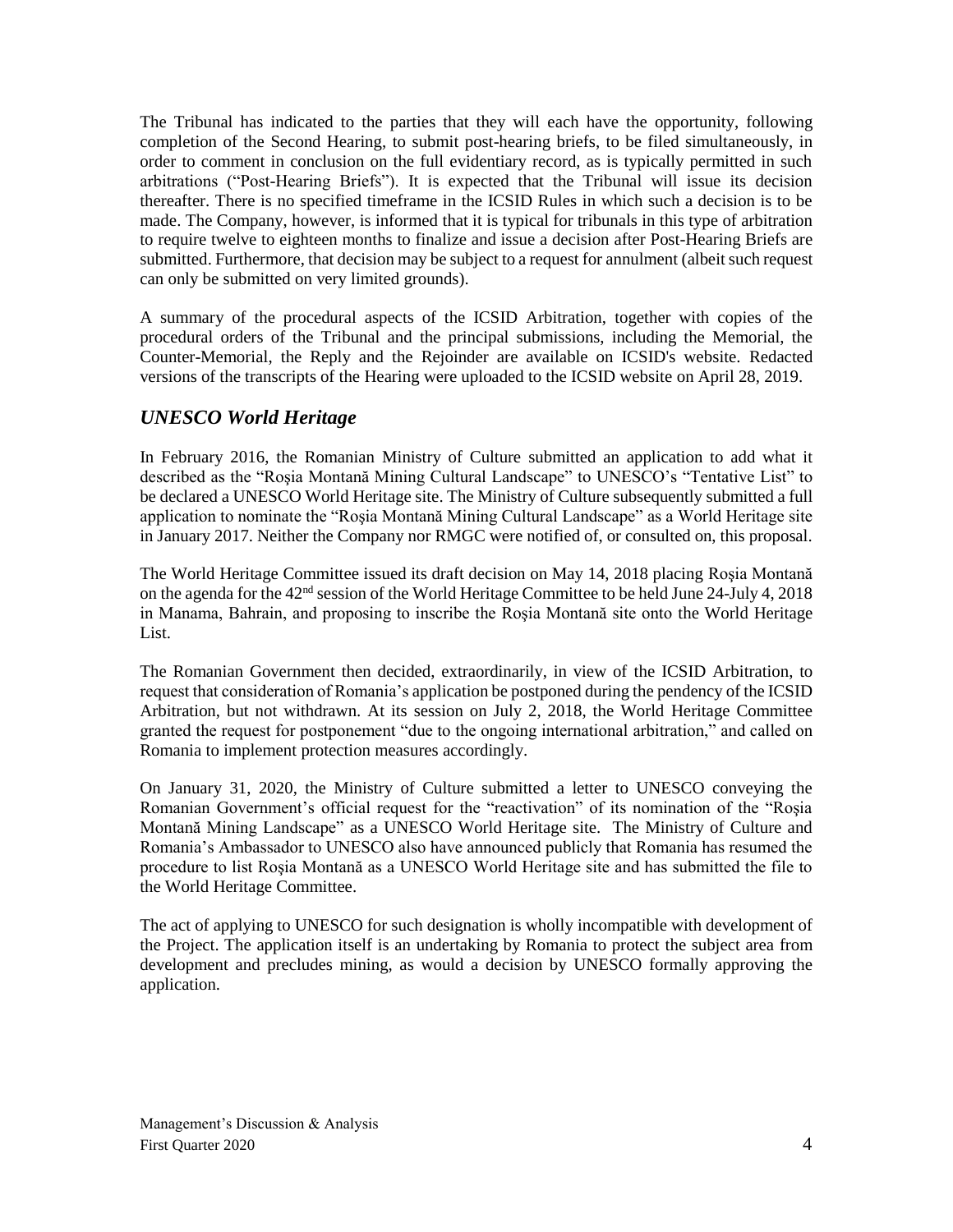In light of these recent developments and, for the avoidance of doubt, having taken note of Romania's objection in the ICSID Arbitration that breaches of the Treaties relating to its UNESCO application purportedly fall outside the scope of the Tribunal's jurisdiction (which objection the Company understands is without merit and is not legally supported), on February 21, 2020, Gabriel provided notice to Romania of a dispute under the Treaties with regard to Romania's application to UNESCO in relation to Roşia Montană and has reserved its right to commence a further arbitration if warranted accordingly (the "Notice").

In the Notice, Gabriel confirmed that it is prepared to cooperate in good faith at a senior level with the Romanian Government and other authorities in a process of consultation with regard to the UNESCO application. To date, there has been no response from the Romanian Government. Gabriel is hopeful that Romania will engage constructively and that it will promptly withdraw its UNESCO application in order to preserve the possibility that Romania, and in particular the local communities in and around Rosia Montana, can enjoy the significant wide-ranging benefits from the sustainable development of the Project, as part of an amicable resolution of the dispute regarding Gabriel's investments in Romania.

The issuance of the Notice does not in any way interfere with Gabriel's pursuit of the ICSID Arbitration. The Company remains focused on the progression and conclusion of the ICSID Arbitration.

Gabriel understands that, in light of the global pandemic COVID-19, it was decided that the 44th session of the World Heritage Committee, initially scheduled for 29 June - 9 July 2020 will be postponed to a later date.

# **Other Recent Developments**

# *Impact of Coronavirus*

With respect to the outbreak of the novel coronavirus (COVID-19), Gabriel has carefully considered the impact, noting the widespread disruption to normal activities and the uncertainty over the duration of this disruption. The highest priority of the Board of Directors is the health, safety and welfare of the Group's employees, contractors and community members. Gabriel recognizes that the situation is extremely fluid and is monitoring the relevant recommendations and restrictions on travel. At this time, these recommendations and restrictions do not significantly impact Gabriel's ability to continue the ICSID Arbitration process or conduct the limited operations in Romania. As previously announced, the Group is currently seeking new investment and it is likely that this will now take longer than previously anticipated. The Group is also looking to sell its long lead time equipment assets, the market for which may be adversely affected by the effects of COVID-19. As a result, Gabriel will make the necessary adjustments to the work processes required to maintain the ICSID Arbitration calendar, and, should the disruption last for an extended duration, review certain planned activities in Romania, and take remedial actions if it is determined to be necessary or prudent to do so.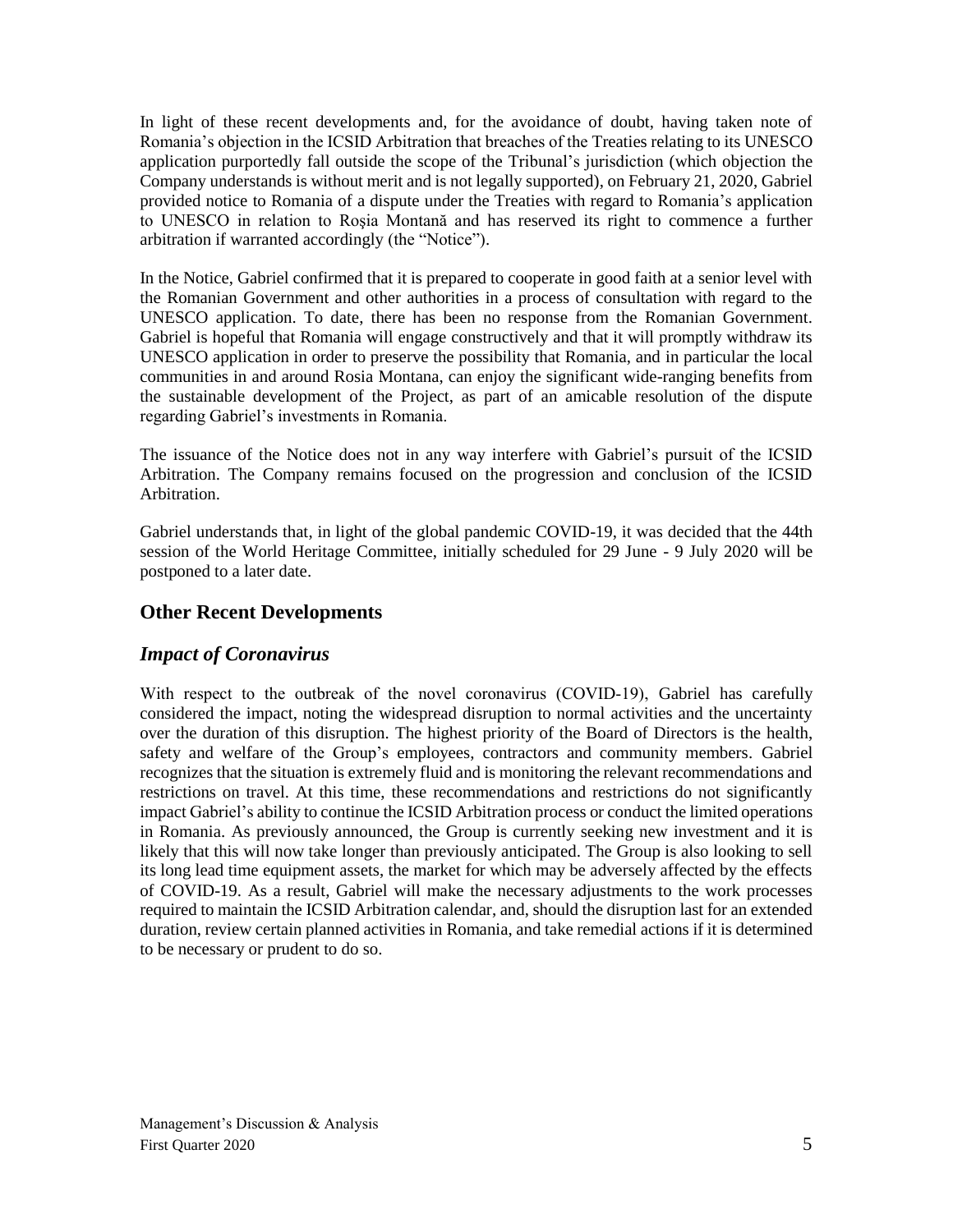# *RMGC - Government Audits and Investigations*

Since the filing of the ICSID Arbitration, RMGC has been subjected to several audits and investigations by the Romanian National Agency for Fiscal Administration ("ANAF"), a Romanian Government agency operating under the Ministry of Public Finance, a Romanian Government department, which is also charged with organizing and overseeing Romania's defense of the ICSID Arbitration.

RMGC was served with a decision by ANAF assessing a liability for value-added-tax ("VAT") in the amount of RON 27 million (approximately \$8.6 million) on July 5, 2017 (the "VAT Assessment"). The assessment relates to VAT refunds previously claimed and received by RMGC from the Romanian tax authorities in respect of RMGC's purchase of goods and services from July 2011 to December 2015.

On October 2, 2017, the Alba Iulia Court of Appeal admitted RMGC's request for a stay of enforcement of the VAT Assessment, pending the determination of RMGC's annulment challenge of the VAT Assessment. On October 23, 2017, RMGC received an additional demand from ANAF in respect of interest and penalties related to the VAT Assessment for RON 18.6 million (approximately \$6.0 million).

On February 6, 2019, the Alba Court of Appeal (Division for Administrative and Tax Claims) ruled in favour of RMGC's annulment challenge of the VAT Assessment. ANAF subsequently filed an appeal against this decision with the High Court of Cassation and Justice, and the first hearing date has been set as December 2, 2020. RMGC is contesting this appeal. The stay of enforcement remains in effect for the VAT Assessment and for the interest and penalties demand. The Company, along with RMGC, intends to pursue all available legal avenues to challenge the VAT Assessment along with the interest and penalties and to fully protect its rights and assets.

In parallel with the VAT Assessment, and for over four years as of the date of this MD&A, a separate directorate of ANAF has continued to pursue an ad hoc investigation covering a broad range of operational activities and transactions of RMGC, and a number of its suppliers, consultants and advisors, over an extensive period spanning 1997 to 2016 (the "ANAF Investigation"). Although RMGC is co-operating in good faith with ANAF, in December 2019, immediately prior to the Hearing, an additional requirement to provide materials and explanations in response to further questions was received from ANAF, with a deadline prior to the end of the Hearing. As at the date of this MD&A Gabriel still awaits formal indication of the grounds for the ANAF Investigation and neither the Company nor RMGC has received any feedback on its status.

### *Prosecutor Office Investigation*

As previously disclosed, in November 2013, RMGC was informed of an investigation by the Ploiesti Public Prosecutor's Office ("PPPO") into alleged tax evasion and money laundering on the part of the principals/key shareholder(s) of a group of companies including Kadok Interprest LLC ("Kadok Group").

Allegedly based on the analysis of the bank accounts and commercial relations of the Kadok Group, by an ordinance issued on November 18, 2013 (Ordinance No. 465/P/2013) the Ploieşti prosecutor's office extended the investigation to 43 additional companies, including RMGC, and froze the payments these companies had made to the Kadok Group. RMGC has cooperated fully with the PPPO and provided evidence to the PPPO of its legitimate business dealings with the Kadok Group.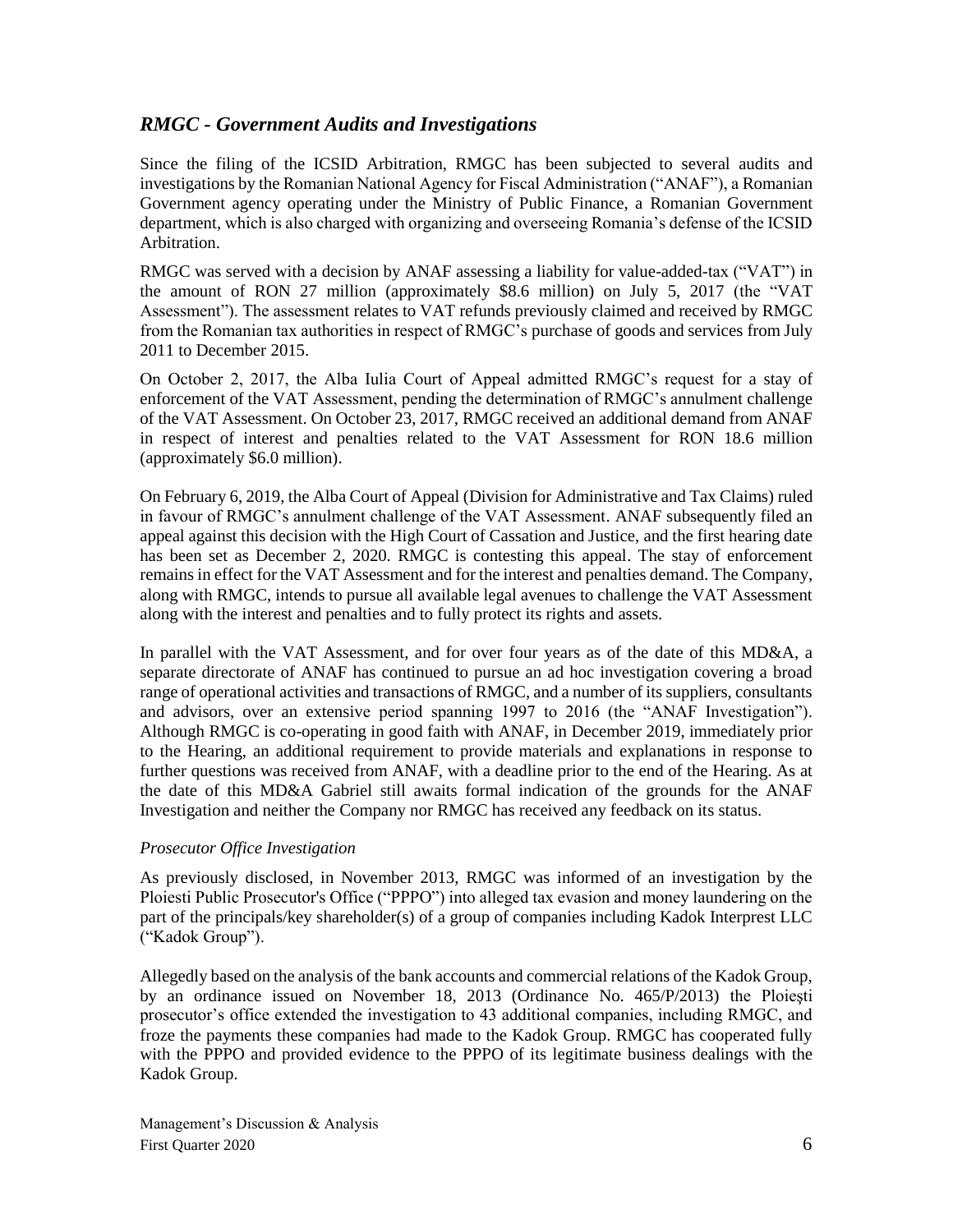RMGC lodged a challenge to the legality of a restriction order on the equivalent of \$0.3 million held in one of RMGC's Romanian bank accounts (the "Restriction Order") pending the outcome of the PPPO investigation.

On March 7, 2014, the Kadok Group was indicted. The case was then bifurcated and registered under case file 194/P/2014 for further investigation of RMGC and other companies for alleged tax evasion and accessory to money laundering. On March 25, 2014, RMGC filed a complaint with the PPPO seeking the annulment of Ordinance No. 465/P/2013 extending the Kadok investigation to RMGC. On May 27, 2014 the PPPO declined to annul the Ordinance.

In late 2019, RMGC was informed that the case file 194/P/2014 had been moved from the PPPO to the prosecutor's office in Prahova. In March 2020, RMGC was further informed that the Prahova prosecutor's office had closed the file in relation to the commercial relationship between RMGC and the Kadok Group but transmitted the file to another prosecutor's office for continued investigation of the commercial relations between RMGC and a list of service providers.

In April 2020, RMGC filed a request with the Prahova prosecutor's office, amongst other things, for the removal of the Restriction Order and removal of a notation on RMGC's file at the Romanian Trade Registry that the company was "under criminal investigation". The Prahova prosecutor's office subsequently admitted RMGC's requests and ordered the lifting of the Restriction Order and the removal of the notation from the Trade Register. On May 11, 2020 and pursuant to the order of the Prahova prosecutor's office, RMGC received confirmation of the release of the funds in the sum of \$0.3 million.

# *Long Lead-Time Equipment*

Long lead-time equipment ("LLTE") comprised of crushing and milling equipment was originally procured by the Group between 2007 and 2009 for the operational phase of the Project. The prospect of the LLTE being used in the future for the purpose for which it was purchased is considered remote.

Since 2015, the Group has sold a majority of the LLTE, most recently concluding the sale of the remaining ball mill in the fourth quarter of 2019 for aggregate net proceeds of US\$2.3 million (approx. \$3.0 million).

The Company continues, through its agents, to procure the sale of the remaining LLTE, comprising predominantly a SAG mill together with a gearless motor drive and ball mill motors. During the quarter ended March 31, 2020, the carrying amount of the remaining LLTE was assessed for indicators of impairment and Management deemed it was not appropriate to record an impairment charge.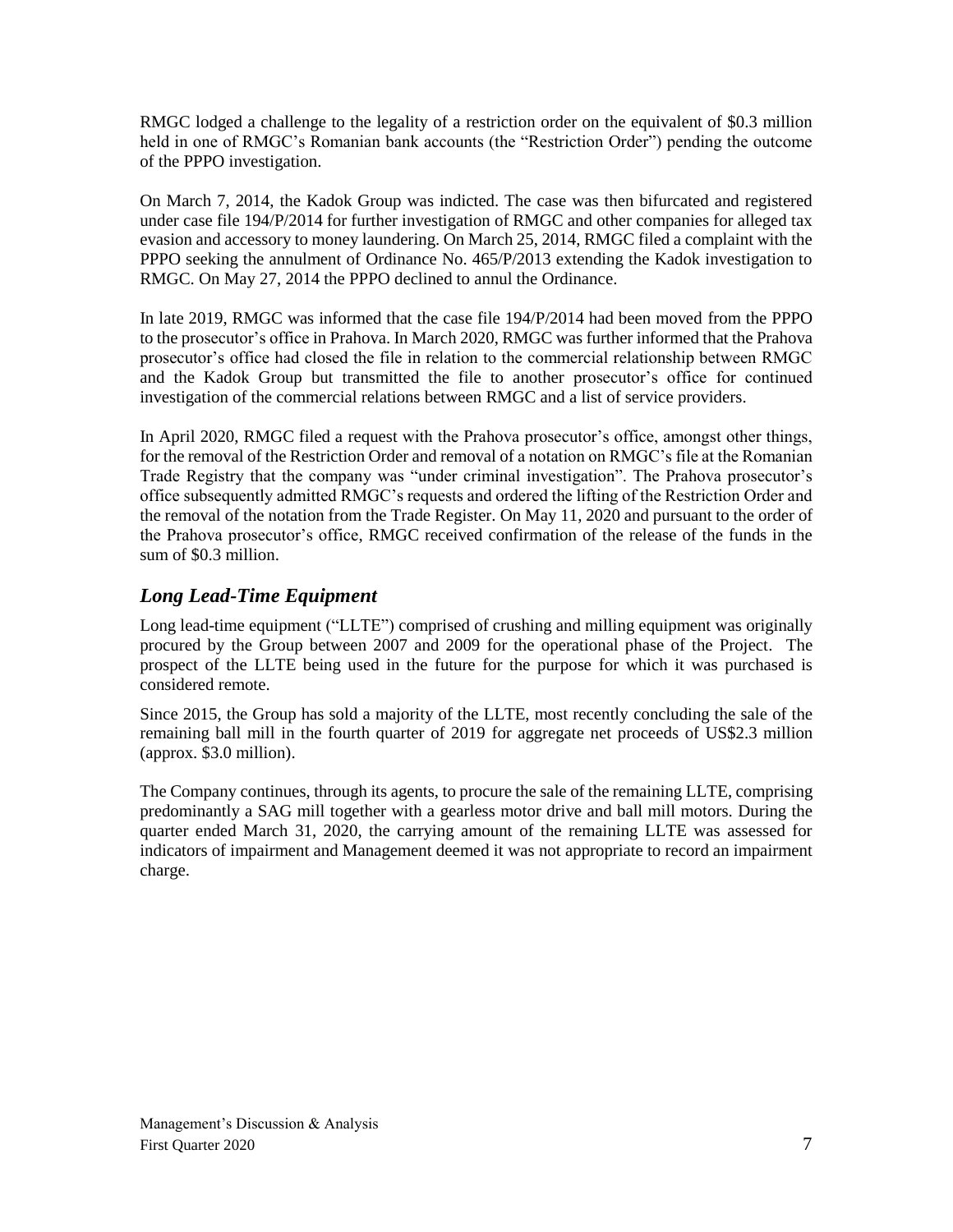# **Liquidity**

Cash and cash equivalents at March 31, 2020 were \$15.7 million.

The Company's average monthly cash usage during Q1 2020 was \$3.3 million (Q4 2019: \$4.0 million) primarily reflecting:

- a \$5.7 million reduction in accruals for costs in respect of the ICSID Arbitration at the end of Q1 2020 (Q4 2019: \$6.5 million);
- higher Q4 2019 ICSID Arbitration related activities, including analyzing the Respondent's Rejoinder and the significant resources necessary to undertake intense activity preparing for and attending the Hearing in December 2019; and
- limited activities in the first quarter of 2020 preparing supplemental documents for the Claimant's rebuttal submission and a response to a written submission to the Tribunal by the European Commission as a "non-disputing party" in the ICSID Arbitration.

As previously announced, on September 13, 2019, the Company completed closing of a nonbrokered private placement (the "2019 Private Placement") for gross proceeds of approximately \$26.4 million. Following the 2019 Private Placement, the Group had sufficient funds as at March 31, 2020 to settle all current and existing long-term liabilities, after taking into account that the Company has the option to repay all or a proportion of the principal amount of the convertible notes outstanding at maturity by issuing Common Shares. Management continues to review the Company's activities in order to identify areas to rationalize expenditures.

# **Capital Resources**

The Company believes that it has sufficient sources of funding to enable the Group to maintain its primary assets, including its License and associated rights and permits, and to fund general working capital requirements together with the material estimated costs associated with the Company advancing the ICSID Arbitration through the Second Hearing to the fourth quarter of 2020. Notwithstanding, there can be no assurances that the ICSID Arbitration will advance in a customary or predictable manner or within any specific or reasonable period of time.

As at March 31, 2020, the Group had no sources of operating cash flows and does not have sufficient cash to fund either the development of the Project or all the long-term activities required to see the ICSID Arbitration through to its conclusion, including in any potential annulment proceeding and/or litigation to enforce any award. Accordingly, once costs associated with the Company advancing the ICSID Arbitration through the Second Hearing are taken into account, the Group will require additional funding in the short-term to maintain its primary assets while it awaits a decision from the Tribunal and to pursue the ICSID Arbitration to its conclusion.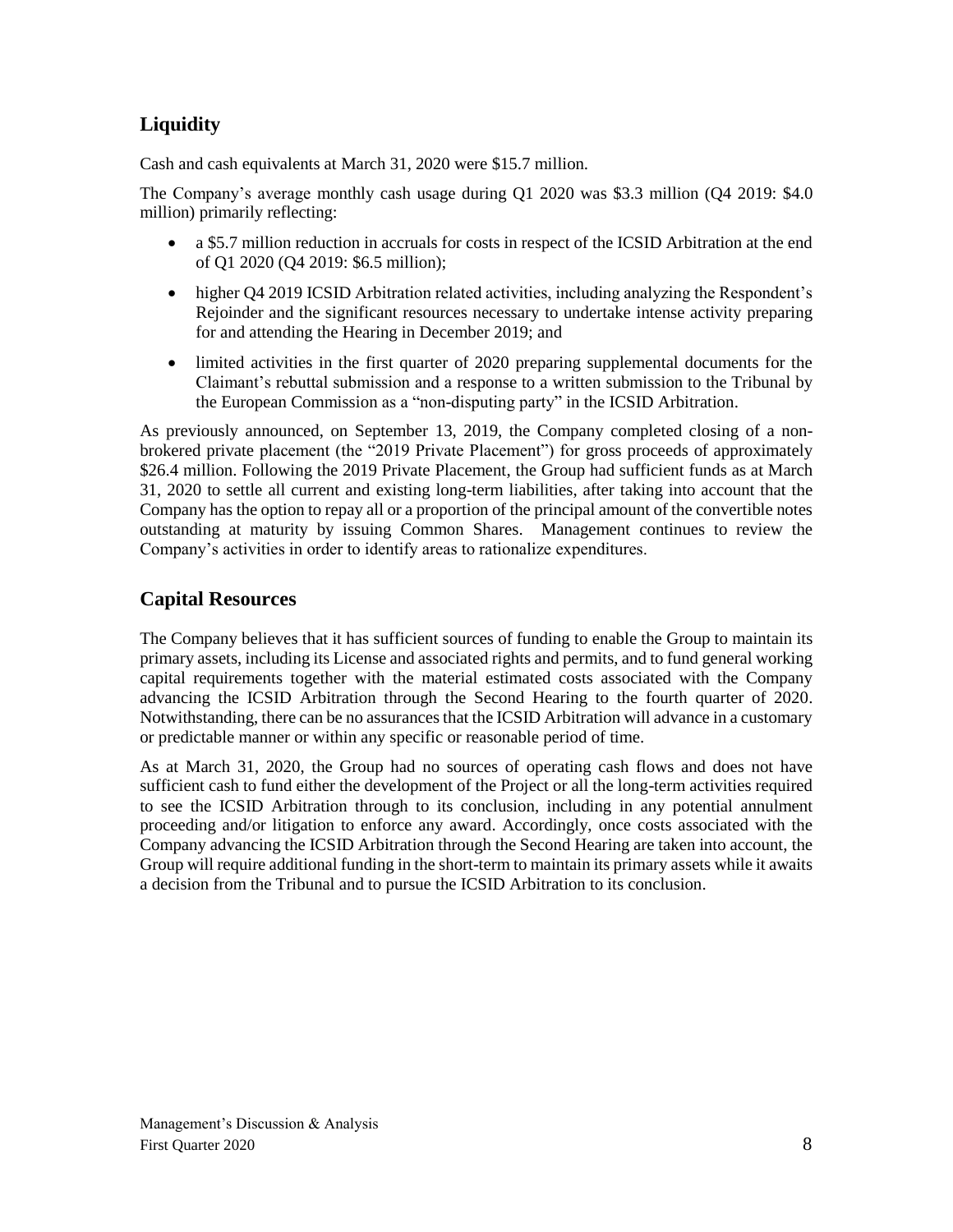# **Outlook**

Notwithstanding the ongoing ICSID Arbitration, the Company remains open to engagement with the Romanian authorities in order to achieve an amicable resolution of the dispute or a settlement enabling the Group to develop the Project and the Bucium Projects.

In the meantime, the Company's current plans for the ensuing year are as follows:

- the advancement of the ICSID Arbitration through the Second Hearing and Post-Hearing Briefs;
- securing additional funding;
- carefully managing its cash resources (including the disposition of the remaining long leadtime equipment acquired for the Project); and
- the protection of its rights and interests in Romania (including, so far as reasonably practical and desirable, ensuring that existing licenses and permits remain in good standing).

# **Results of Operations**

The results of operations are summarized in the following tables. The amounts are derived from the Financial Statements prepared under IFRS.

| in thousands of Canadian dollars, except per share amounts | 2020 Q1 | 2019 O <sub>4</sub> | 2019 O3 | 2019 Q2             |
|------------------------------------------------------------|---------|---------------------|---------|---------------------|
| <b>Income Statement</b>                                    |         |                     |         |                     |
| Loss - attributable to owners of parent                    | 6,756   | 18,263              | 11,128  | 7,408               |
| Loss per share - basic and diluted                         | 0.01    | 0.03                | 0.02    | 0.02                |
| <b>Statement of Financial Position</b>                     |         |                     |         |                     |
| Working capital                                            | 11,981  | 15,146              | 27,242  | 9,365               |
| Total assets                                               | 21,629  | 31,183              | 42,791  | 21,755              |
| <b>Statement of Cash Flows</b>                             |         |                     |         |                     |
| Cash flows from financing activities                       |         | 401                 | 26,228  |                     |
|                                                            |         |                     |         |                     |
| in thousands of Canadian dollars, except per share amounts | 2019 Q1 | 2018 Q4             | 2018 Q3 | 2018 Q <sub>2</sub> |
| <b>Income Statement</b>                                    |         |                     |         |                     |
| Loss - attributable to owners of parent                    | 7,732   | 12,665              | 17,176  | 13,794              |
| Loss per share - basic and diluted                         | 0.02    | 0.03                | 0.04    | 0.04                |
| <b>Statement of Financial Position</b>                     |         |                     |         |                     |
| Working capital                                            | 13,858  | 12,573              | 2,804   | 18,090              |
| Total assets                                               | 26,153  | 26,893              | 20,115  | 33,464              |
| <b>Statement of Cash Flows</b>                             |         |                     |         |                     |
| Cash flows from financing activities                       | 6,324   | 19,828              |         |                     |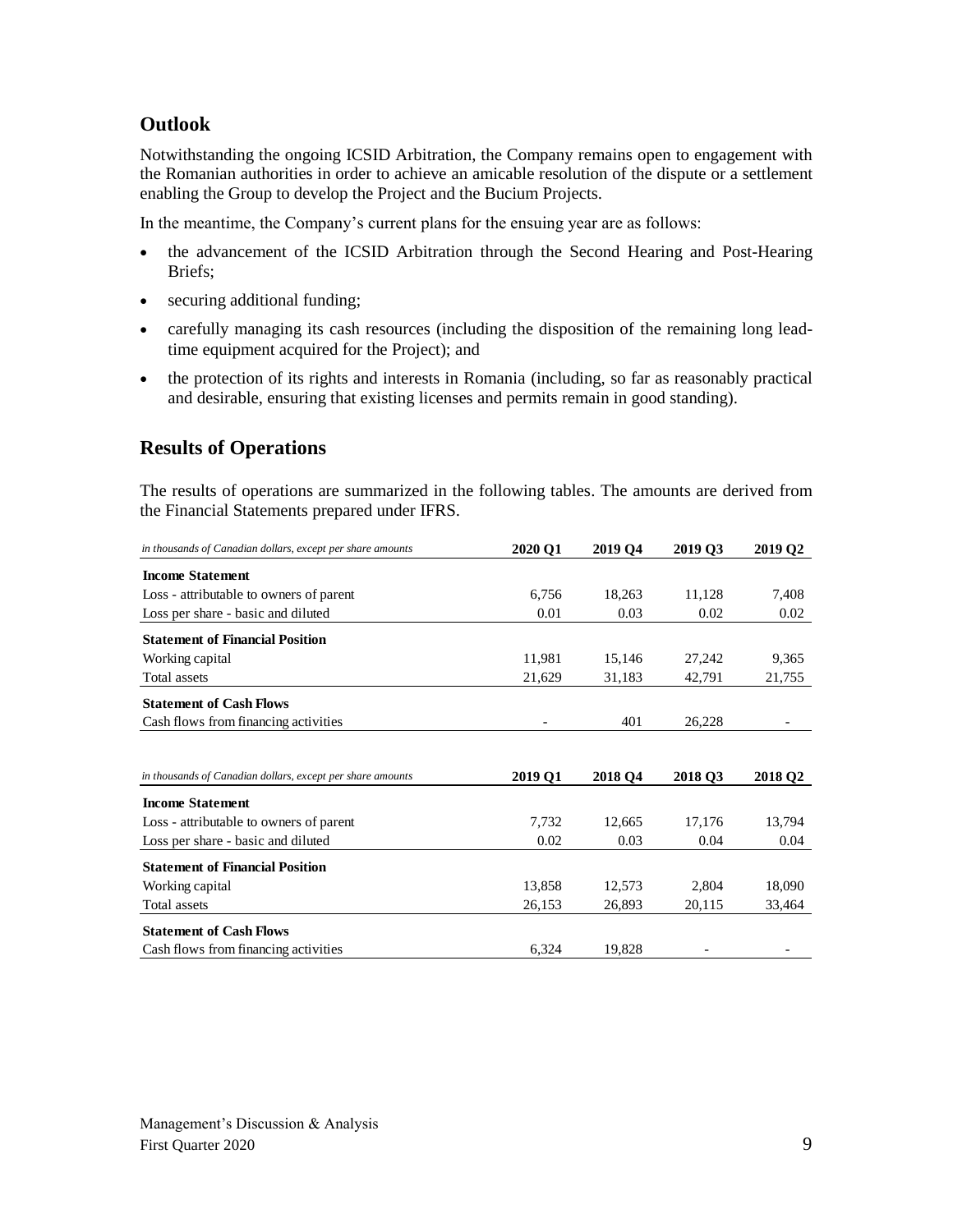# **Review of Financial Results**

|                                                            |       | 3 months ended<br>March 31 |
|------------------------------------------------------------|-------|----------------------------|
| in thousands of Canadian dollars, except per share amounts | 2020  | 2019                       |
| Operating loss for the period                              | 5.840 | 5,740                      |
| Loss for the period                                        |       |                            |
| - attributable to owners of parent <sup>(1)</sup>          | 6,756 | 7.732                      |
| Loss per share - basic and diluted                         | 0.01  | 0.02                       |

*(1) The transfer by the Company of equity in RMGC to Minvest RM during Q1 2014 resulted in the presentation of a non-controlling interest, as set out in the Financial Statements.*

Operating loss for the three-month period ended March 31, 2020 of \$5.8 million was \$0.1 million higher when compared to the corresponding 2019 period (\$5.7 million). Costs related to the ongoing ICSID Arbitration were \$0.5 million higher in the 2020 period compared to 2019, as explained in the Corporate, General and Administrative costs analysis below.

Loss for the three-month period ended March 31, 2020 was \$0.9 million lower than the prior year principally driven by exchange gains of \$1.4 million, due to the strong appreciation of the US dollar against the Canadian dollar having a favorable effect on US dollar cash balances held by the Group when converted at period end to the presentation currency.

Such gains were partially offset by higher finance costs in the three-month period to March 31, 2020 (\$2.4 million) when compared to the same period in 2019 (\$2.1 million). The increase in finance costs year-on-year is due to the interest component of the convertible subordinated unsecured notes ("Convertible Notes") issued in the 2014 increasing as the liability to repay those notes increases over the period to maturity.

# **Expenses**

## *Corporate, General and Administrative*

|                                               |       | 3 months ended<br>March 31 |
|-----------------------------------------------|-------|----------------------------|
| in thousands of Canadian dollars              | 2020  | 2019                       |
| <b>ICSID</b> Arbitration related              | 1,673 | 1,169                      |
| Payroll                                       | 1,221 | 1,370                      |
| Finance                                       | 214   | 193                        |
| Travel and transportation                     | 200   | 228                        |
| Community relations                           | 191   | 240                        |
| Property and exploration taxes                | 177   | 173                        |
| Long lead-time equipment storage costs        | 121   | 150                        |
| Information technology                        | 113   | 108                        |
| Office rental and utilities                   | 131   | 129                        |
| External communications                       | 71    | 42                         |
| Legal                                         | 58    | 102                        |
| Other                                         | 332   | 385                        |
| Corporate, general and administrative expense | 4.502 | 4,289                      |

All operating expenditures incurred by the Group are included in corporate, general and administrative expenses.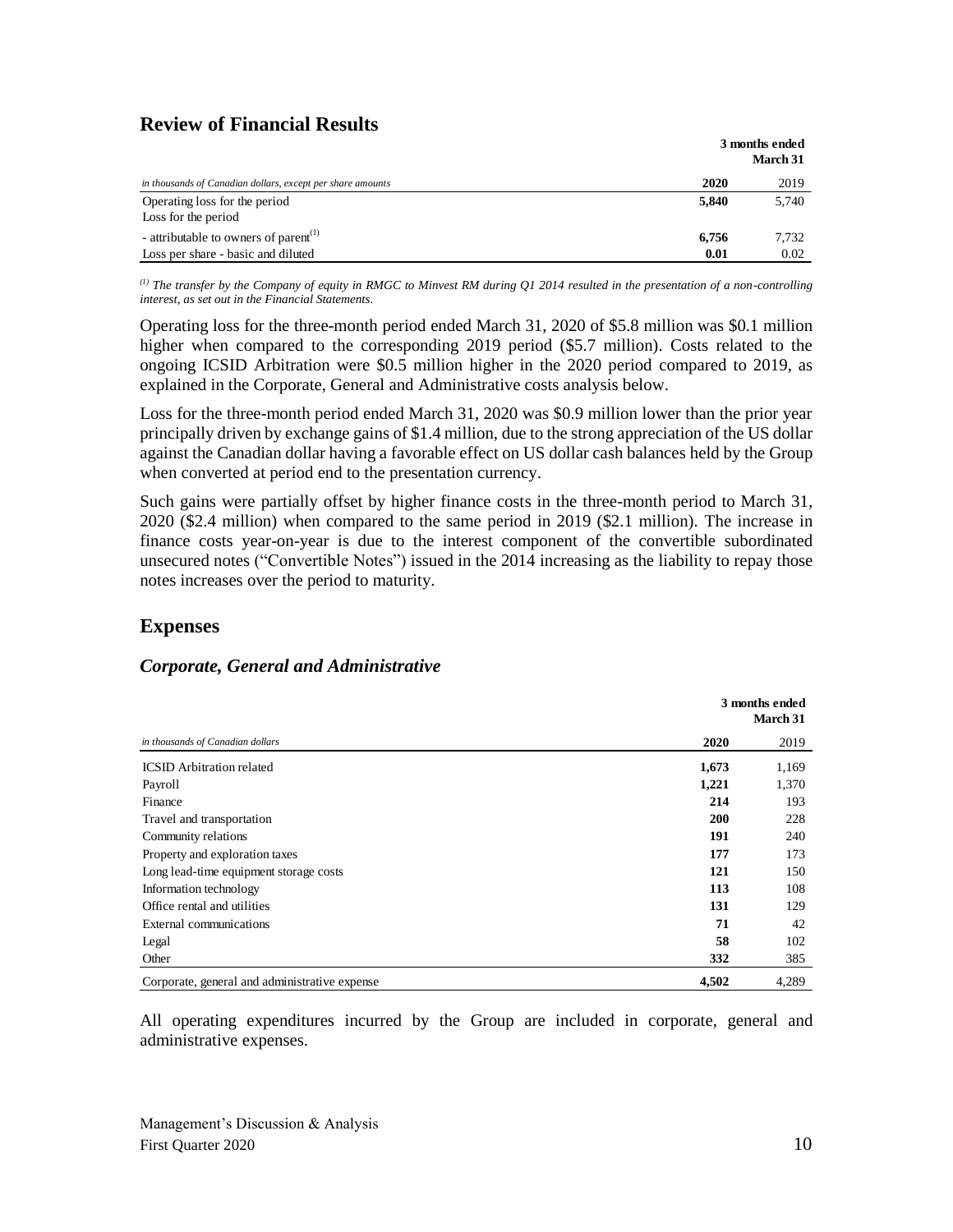ICSID Arbitration related expenses are for legal and other services provided to the Company in respect of the ICSID Arbitration which, for the three-month period ended March 31, 2020, were approximately \$1.7 million, reflecting activity following the Hearing in respect of preparing supplemental rebuttal documents and a response to the amicus curiae submission to the Tribunal by the European Commission. ICSID Arbitration activity in the corresponding quarter of 2019 was similarly limited to addressing matters ahead of the Respondent's rejoinder, including a response to an amicus curiae submission to the Tribunal by several non-governmental organisations opposed to the Project.

Total payroll costs for the three-month period ended March 31, 2020 reflect a comparatively weaker Romanian Lei against the Canadian Dollar in the three-month period to March 31, 2020 compared to the same period in 2019, plus slightly reduced corporate headcount period on period.

LLTE costs for the three-month period ended March 31, 2020 are lower than the corresponding 2019 period as a result of the sale of the remaining ball mill in the fourth quarter of 2019.

Legal expenses include ongoing corporate legal advice within the Group, in particular with regard to matters such as the VAT Assessment and the ANAF investigations.

|                                                         | 3 months ended<br>March 31 |           |               |                            |
|---------------------------------------------------------|----------------------------|-----------|---------------|----------------------------|
|                                                         |                            | 2020      |               | 2019                       |
| <b>Stock option compensation</b>                        |                            |           |               |                            |
| Number of stock options granted                         |                            | 5,952,704 |               | 5,131,029                  |
| Average value ascribed to each option granted           | \$                         | 0.46      | -\$           | 0.36                       |
| Number of stock options exercised                       |                            | 5,000     |               |                            |
| Average value ascribed to each option exercised         | \$                         | 0.40      | <sup>\$</sup> |                            |
| Number of stock options expired/cancelled               |                            | 1,976,160 |               |                            |
| Average value ascribed to each option expired/cancelled | \$                         | 0.56      | -\$           |                            |
| <b>DSU</b> compensation                                 |                            |           |               |                            |
| Number of DSUs issued                                   |                            | 115,944   |               | 130,870                    |
| Average value ascribed to each DSU issued               | \$                         | 0.49      | -\$           | 0.33                       |
|                                                         |                            |           |               |                            |
|                                                         |                            |           |               | 3 months ended<br>March 31 |
| in thousands of Canadian dollars                        |                            | 2020      |               | 2019                       |
| DSU <sub>s</sub> - expense                              |                            | 121       |               | 299                        |
| Stock option - expense                                  |                            | 1,204     |               | 1,098                      |

### *Stock Based Compensation*

During the three-month period ended March 31, 2020, 6.0 million incentive stock options ("Options") were granted at a weighted average exercise price across all grants of \$0.46, of which 3.1 million vested immediately and the remaining 2.9 million vest on the first anniversary of the grant. A total of 2.0 million Options lapsed unexercised in the period.

Stock based compensation **1,325** 1,397

In the corresponding three-month period ended March 31, 2019, 5.1 million Options were granted at a weighted average exercise price of \$0.36, of which 2.6 million vested immediately and the remaining 2.5 million vested on the first anniversary of the grant.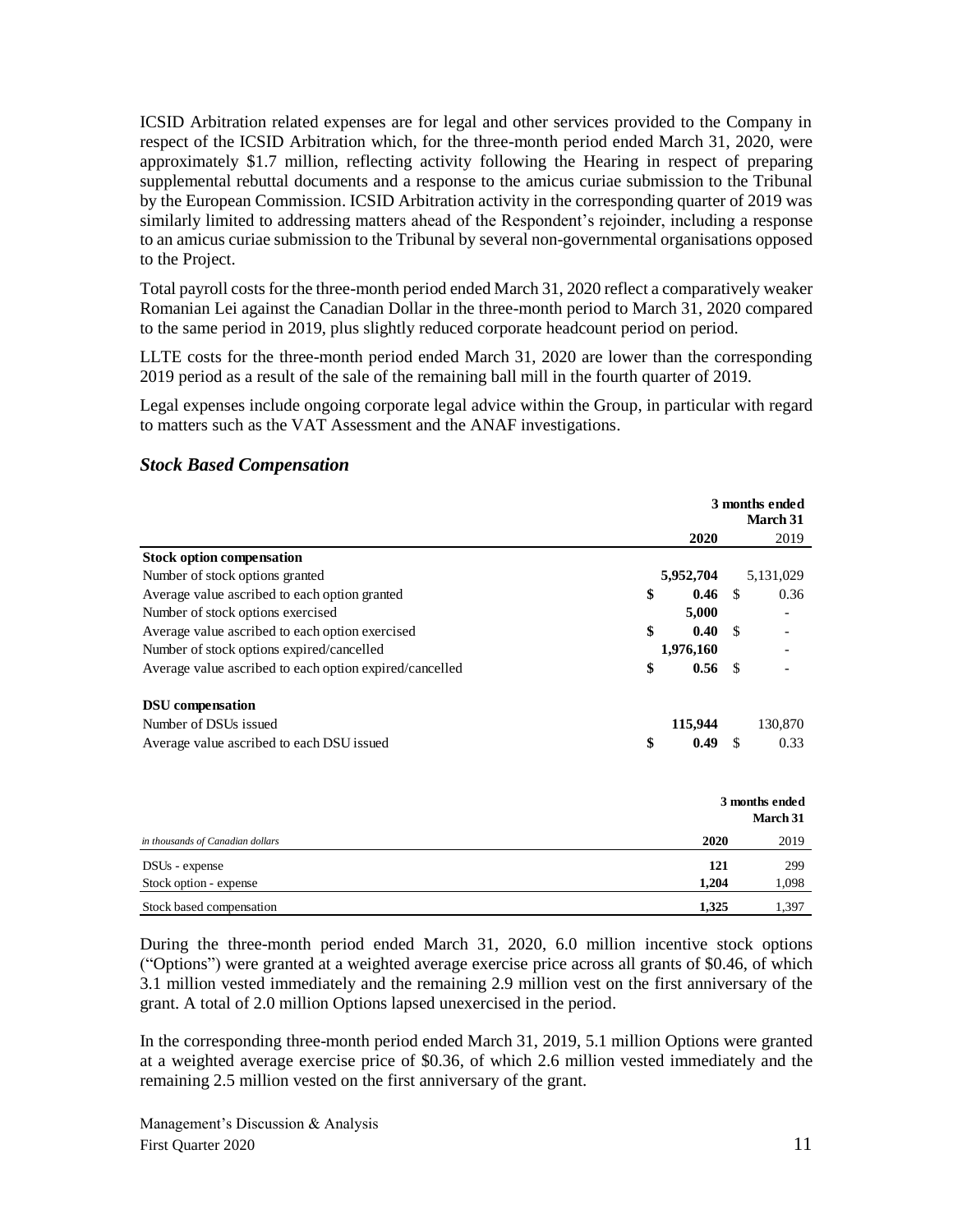The estimated fair value of the Options is calculated using the Black Scholes method as at the date of grant and amortized over the period during which the Options vest.

With effect from July 1, 2016, non-executive directors receive at least fifty per cent of their director's fees payable in deferred share units ("DSUs") or Options in lieu of cash. Certain nonexecutive directors have elected to receive all of their director's fees payable in DSUs or Options. A total of 102,704 Options (all of which vest immediately) and 115,944 DSUs were granted to certain non-executive directors during the three-month period ended March 31, 2020 in lieu of cash fees for services provided during Q4 2019. The Company has accrued \$0.1 million for the cost of future issuance of Options and DSUs for fees for services provided during Q1 2020.

DSUs are revalued each period end based on the period end closing share price. The initial value of the DSUs on grant, and the effect on the valuation of DSUs of the period-on-period change in share price, is expensed. At March 31, 2020, the Company's share price was \$0.47 (December 31, 2019: \$0.49), resulting in a DSU revaluation expense of \$0.1 million for the three-month period ended March 31, 2020.

### *Finance Income*

|                                  |      | 3 months ended |
|----------------------------------|------|----------------|
|                                  |      | March 31       |
| in thousands of Canadian dollars | 2020 | 2019           |
| Interest income                  | -61  |                |

Interest income reflects the average holdings of cash and cash equivalents during the respective periods shown above.

As at March 31, 2020, approximately 73% of the Company's cash and cash equivalents were invested in US government guaranteed instruments, with the majority of the balance held as cash deposits with major Canadian banks.

### *Finance Costs*

|                                              |       | 3 months ended  |
|----------------------------------------------|-------|-----------------|
|                                              |       | <b>March</b> 31 |
| in thousands of Canadian dollars             | 2020  | 2019            |
| Financing costs - convertible note accretion | 2.410 | 2.141           |

Finance costs relate to the accretion of the debt components of the Convertible Notes issued in private placements closed in 2014 and 2016, which are measured at amortized cost using the effective interest rate method.

# *Foreign Exchange*

The Company has experienced an increase in foreign currency gains and losses as a result of increased exposure to the US dollar. A significant portion of the funds raised in the four private placements of debt, equity and warrants since 2014 were received in US dollars and the Company retained these US dollars to fund its subsequent US dollar denominated working capital expenses, principally costs related to the ICSID Arbitration.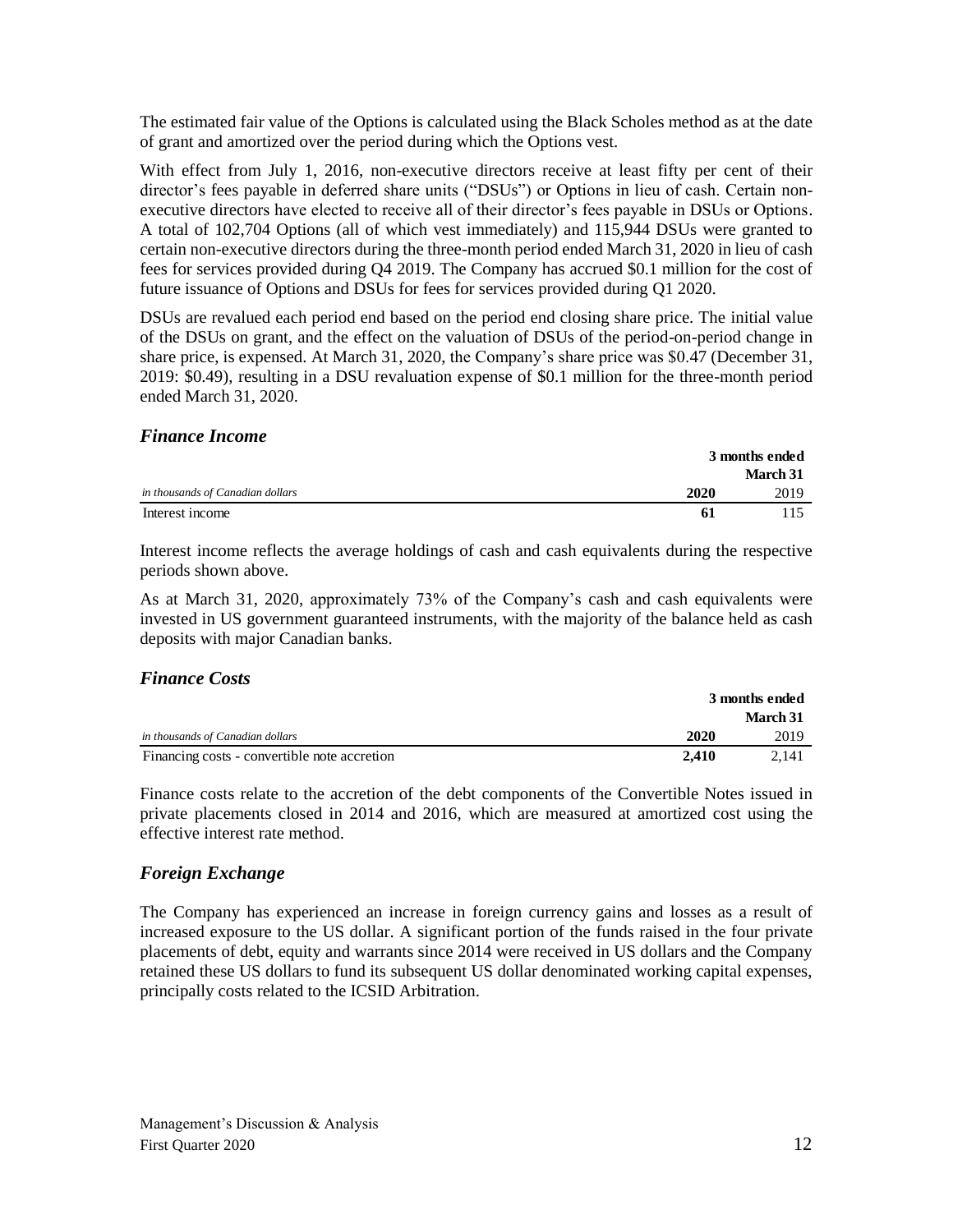# *Taxes*

Except as described above in the section entitled "*RMGC Audits and Investigations*", all tax assessments received prior to March 31, 2020 have been paid or provided for in the Financial **Statements** 

# **Investing Activities**

The majority of Group expenditures over the years through December 31, 2015 were for identifying and defining the size of the four ore bodies, for engineering to design the size and scope of the Project, environmental assessment and permitting, social support to local communities, communications and public relations activities to support the permitting process, archeological and rehabilitation work to buildings, as well as surface rights and property acquisition and resettlement housing and infrastructure.

Since January 1, 2016, no significant expenditures apart from building maintenance have been incurred in these areas and any such expenditures are expensed in the income statement.

## *Purchase of Capital Assets*

|                                      |      | 3 months ended  |  |
|--------------------------------------|------|-----------------|--|
|                                      |      | <b>March 31</b> |  |
| in thousands of Canadian dollars     | 2020 | 2019            |  |
| Total investment in capital assets   |      | 29              |  |
| Depreciation and disposal - expensed |      |                 |  |

The purchase of capital assets remains low, in line with the Company's cost containment strategy. Depreciation costs have decreased in 2020 due to the de-recognition of certain leases that had been recognized as assets upon the 2019 adoption of IFRS 16 by the Company, which no longer qualify as such.

# **Financing Activities**

The Company has raised funds since 2014 through private placements of Convertible Notes, equity and warrants (together "Private Placements") amounting to gross aggregate proceeds of \$148.2 million. The Company is using the proceeds of the Private Placements to finance the costs of the continuing ICSID Arbitration and for general working capital purposes. Further information on the Private Placements is provided in the Financial Statements.

# **Cash Flow Statement**

## *Liquidity and Capital Resources*

The main sources of liquidity are the Company's cash and cash equivalents, and the equity and debt markets. At March 31, 2020, aggregate cash and cash equivalents were \$15.7 million (December 31, 2019: \$25.7 million).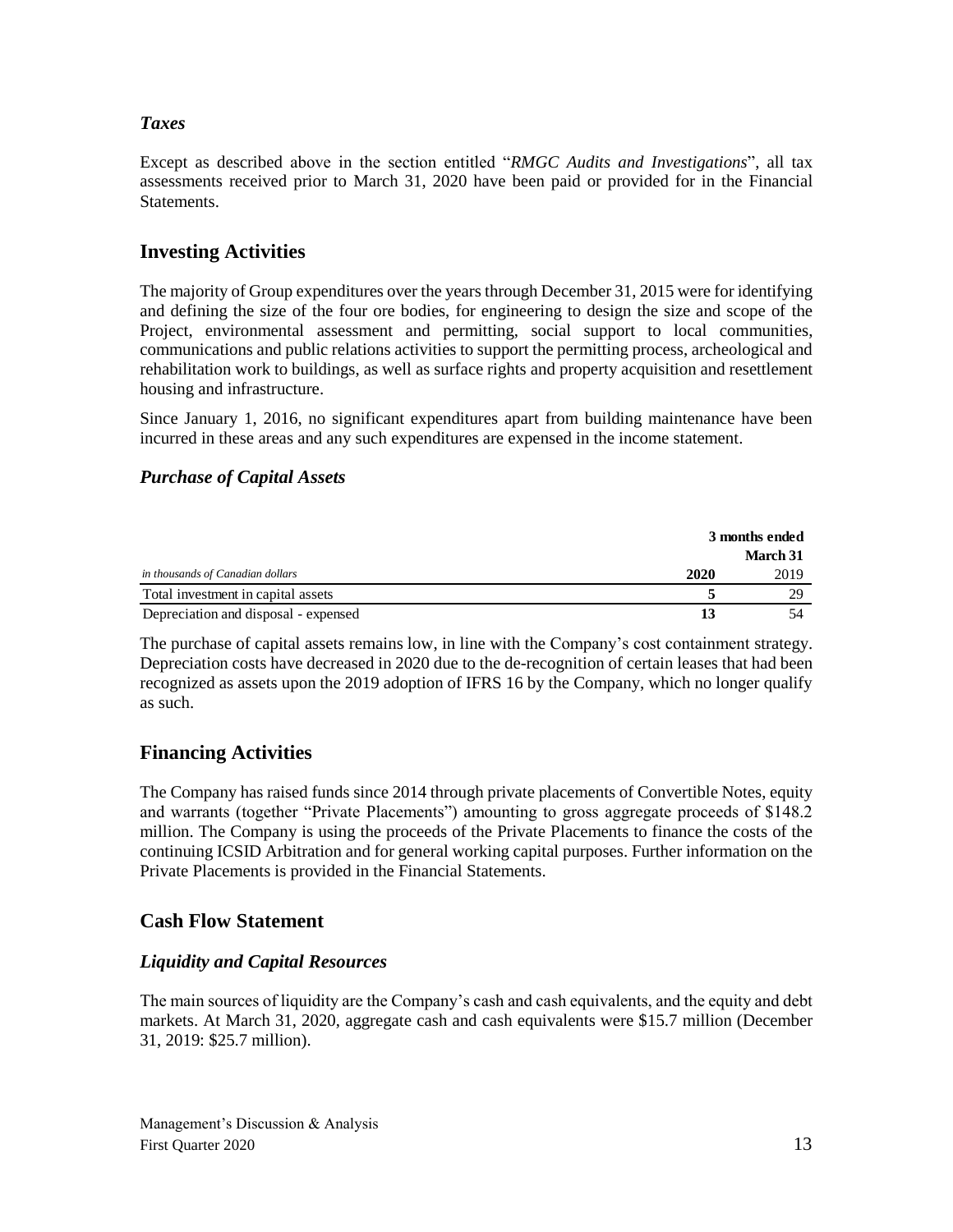# *Working Capital*

At March 31, 2020, the Company had working capital, calculated as total current assets less assets held for sale less total current liabilities, of \$12.0 million (December 31, 2019: \$15.1 million).

As at March 31, 2020, the Company had current liabilities of \$4.8 million (December 31, 2019: \$11.3 million). This period on period decrease is primarily due to the payment of significant ICSID Arbitration cost accruals at December 31, 2019 for work performed in preparation for, and attendance at, the Hearing.

# **Resettlement Liabilities**

RMGC had a program for purchasing homes in the Project area, which was suspended in February 2008 due to the suspension of the environmental review process in September 2007.

At March 31, 2020 the Company had accrued resettlement liabilities totaling \$0.6 million (December 31, 2019: \$0.6 million).

# **Contractual Obligations**

A summary of the Company's contractual capital and operating lease commitments as of March 31, 2020 is included within the Financial Statements.

The Company and its subsidiaries have a number of arms-length agreements with third parties who provide a wide range of goods and services. Typically, the service agreements are for a term of not more than one year and permit either party to terminate upon notice periods ranging from 15 to 90 days. At termination, the Company has to pay for services rendered, and costs incurred, to the date of termination.

# **Critical Accounting Estimates**

The preparation of Financial Statements in conformity with IFRS requires Management to make estimates and assumptions that affect the reported amount of assets and liabilities and disclosure of contingent assets and liabilities at the date of the Financial Statements and the reported amount of expenses and other income during the reporting period.

Significant estimates and assumptions include those related to going concern, the recoverability or impairment of certain assets, benefits of future income tax assets, estimated useful lives of capital assets, valuation of stock based compensation and other benefits, assumptions and determinations as to whether costs are expensed or capitalized, and the valuation and measurement of the components of the Private Placements.

While Management believes that these estimates and assumptions are reasonable, actual results could vary significantly therefrom. The critical accounting estimates are not significantly different from those reported in the Financial Statements as at, and for the year ended, December 31, 2019.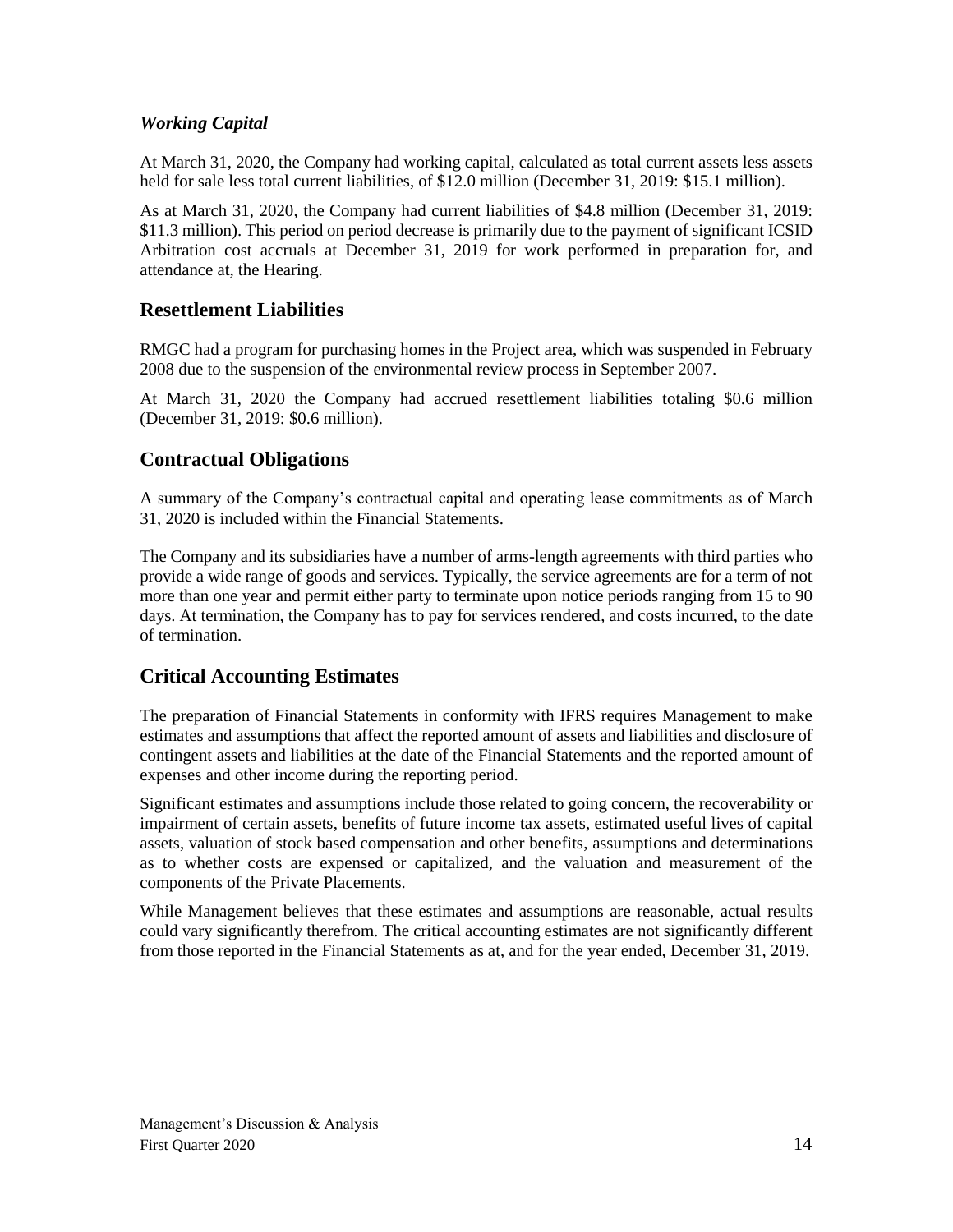## *Going Concern*

On the basis of the Company's balance of cash and cash equivalents as at March 31, 2020, the Company believes that it has sufficient sources of funding to enable the Group to maintain its primary assets, including its License and associated rights and permits, and to fund general working capital requirements together with the material estimated costs associated with the Company advancing the ICSID Arbitration through the Second Hearing to the fourth quarter of 2020. There can be no assurances that the ICSID Arbitration will advance in a customary or predictable manner or within any specific or reasonable period of time.

Management continues to review the Company's activities in order to identify areas to rationalize expenditures. As at March 31, 2020, the Group had no sources of operating cash flows and does not have sufficient cash to fund either the development of the Project or all the long-term activities required to see the ICSID Arbitration through to its conclusion, including in any potential annulment proceeding and/or litigation to enforce any award. Accordingly, once costs associated with the Company advancing the ICSID Arbitration through the Second Hearing are taken into account, the Group will require additional funding in the short-term to maintain its primary assets while it awaits the decision of the Tribunal and to pursue the ICSID Arbitration to its conclusion.

## *Future income tax assets*

Income taxes are calculated using the asset and liability method of tax accounting. Under this method, current income taxes are recognized for the estimated income taxes payable for the current period. Future income tax assets and liabilities are determined based on differences between the financial reporting and tax bases of assets and liabilities, and are measured using the substantively enacted tax rates and laws that are expected to be in effect when the differences reverse. Income tax assets are recognized to the extent that the recoverability of future income tax assets is considered probable.

The Company has subsidiaries in countries that have differing tax laws and tax rates, primarily Romania and the United Kingdom. The provision for income taxes is based on a number of estimates and assumptions made by Management, including its understanding of domestic and international tax rules. Advice is also sought from local professional tax advisors in the respective countries where the Group operates.

Tax authorities in Romania have regularly initiated various tax audits to assess the appropriateness of RMGC's tax filing positions. Regulators may interpret tax regulations differently from the Company and its subsidiaries, which may cause changes to the estimates made. As noted above, in 2017 RMGC received the VAT Assessment from ANAF which, with interest and penalties, amounted to approximately RON 45.6 million (approximately \$14.6 million). RMGC initiated a formal challenge to the VAT Assessment through the Romanian courts, with a favourable ruling from the Alba Iulia Court of Appeal which has now been appealed by ANAF. A hearing date for the appeal has been set as December 2, 2020.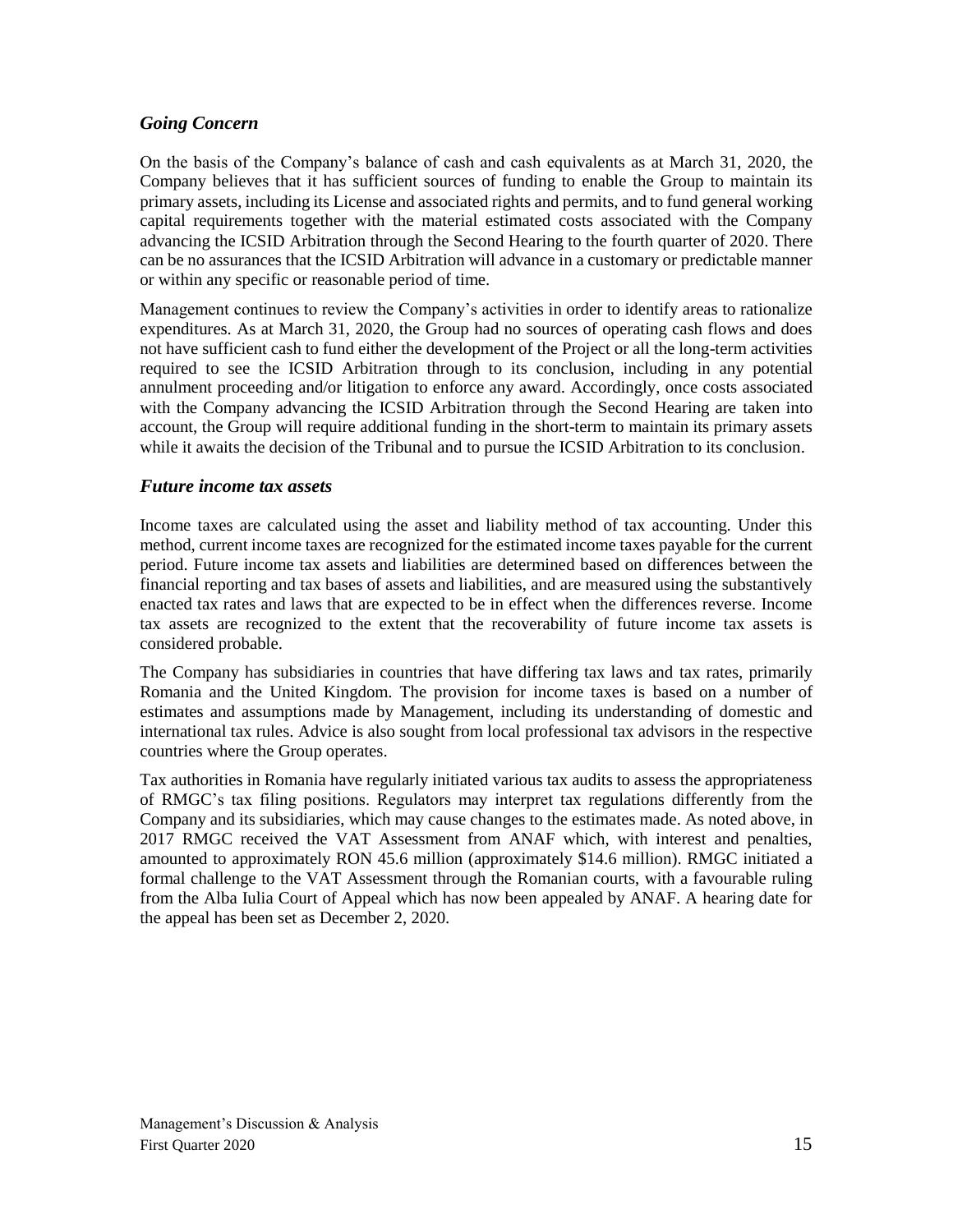## *Valuation of the Private Placements*

The units issued by the Company in 2014 and 2016 private placements consisted of Convertible Notes, warrants and arbitration value rights. The Company utilized a Black Scholes valuation model to value the warrant component of the units and a discounted cash flow model to value the debt component of notes. The equity component of the notes was recognized initially at the difference between the fair value of each private placement as a whole and the fair value of the debt and warrant components. Any directly attributable transaction costs were allocated to the liability and equity components in proportion to their initial carrying amounts. A nil value was initially ascribed to the arbitration value rights and, given the current stage of the ICSID Arbitration process, a nil valuation remains applicable as at March 31, 2020. The private placements in 2014 and 2016 contain two embedded derivatives, both of which were initially valued at nil with no subsequent adjustment in value.

The units issued by the Company in the 2018 and 2019 private placements consisted of Common Shares and warrants each of which entitle the holder to acquire one Common Share at an exercise price of \$0.49 and \$0.645 respectively, at any time in the five years following issuance. The Company utilized a Black Scholes valuation model to value the warrant component of the units and allocated the remainder of the value to the equity component. Any directly attributable transaction costs were allocated to the equity and warrant components in proportion to their initial carrying amounts.

# *Useful lives of capital assets*

The Company's policy is to amortize capital assets over their useful lives once the assets are brought into production. Management assesses useful lives to ensure that the useful lives of assets reflect the intended use of those assets.

## *Valuation of stock-based compensation*

The Company utilizes Options, DSUs and restricted share units ("RSUs") as means of compensation. Equity settled RSUs and Options are valued using a Black Scholes valuation model, and are amortized over the expected vesting periods. Management reviews the assumptions used in the Black Scholes valuation on an annual basis to ensure appropriateness.

DSUs are initially issued at the five-day weighted average market price of the Common Shares at the date of issue, and the value thereof is subsequently recalculated to fair value based on the quoted market value of the Common Shares at the end of each reporting period.

# **Financial instruments and management of financial risk**

The recorded amounts for cash, cash equivalents, accounts receivable, accounts payable, accrued liabilities and other liabilities approximate fair values based on the nature of those instruments.

The Company's objective is to safeguard its cash and cash equivalents in order to be able to fund ongoing expenditures. The Company manages its capital structure and makes adjustments to it based on the level of funds on hand and anticipated future expenditures. The long-term costs, including advisors' fees of pursuing the ICSID Arbitration and general corporate working capital, have been material and are estimated to continue to be significant.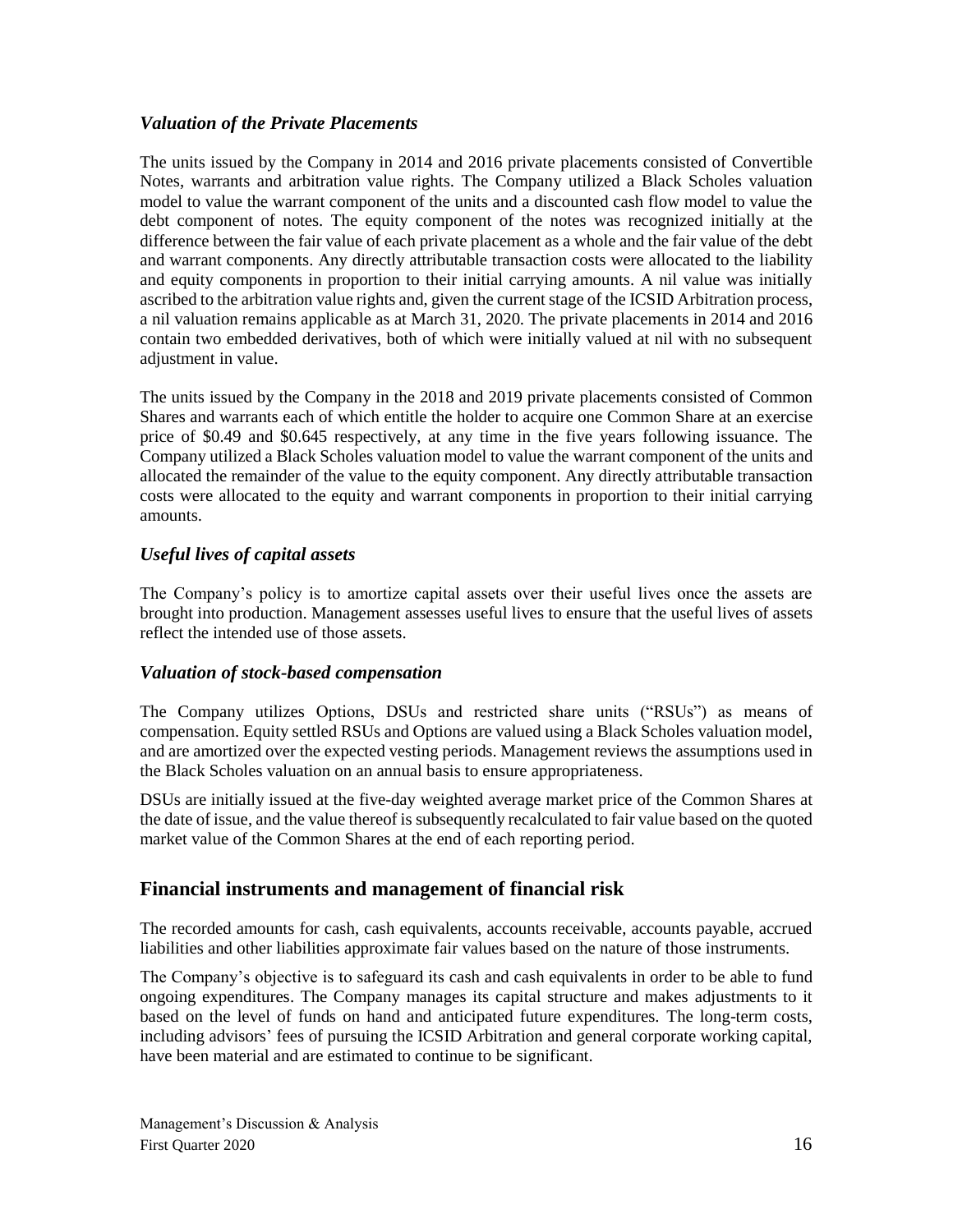To safeguard cash the Company invests its surplus capital in liquid instruments at reputable financial institutions with acceptable credit standings.

The Group's risk exposures and the impact on the Group's financial instruments are summarized below:

## *Credit risk*

The Group's credit risk is primarily attributable to cash and cash equivalents that are held in investment accounts with Canadian banks and invested in Canadian and United States sovereign debt. The Group has adopted an investment strategy to minimize its credit risk by investing in sovereign debt (primarily issued by Canada and the United States, subject to availability) with the balance of cash being invested on short-term overnight deposit with the major Canadian banks.

The Group is exposed to the credit risk of domestic Romanian banks that hold and disburse cash on behalf of its Romanian subsidiaries. The Group manages its Romanian bank credit risk by centralizing custody, control and management of its surplus cash resources outside of Romania at the corporate office and only transferring money to its Romanian subsidiary based on near-term cash requirements, thereby mitigating exposure to domestic Romanian banks.

The Group holds small cash balances in the United Kingdom to fund corporate office activities.

The Group's credit risk is also attributable to value-added taxes receivable. Value-added taxes receivable are primarily receivables from the Romanian Government, which are more recent and not subject to challenge pursuant to the VAT Assessment. As at March 31, 2020, overdue VAT receivable amounts claimed by RMGC total approximately \$0.4 million.

# *Liquidity risk*

The Company has the ability to repay the Convertible Notes at maturity by issuing Common Shares from treasury (as more fully described in the Financial Statements); these notes represent a significant portion of the long-term Group liabilities. As of the date of this MD&A, taking account of the Group's existing treasury balances, and subject to raising additional funding as described above, the Group expects to have sufficient funds to settle all other current and existing long-term contractual liabilities as they fall due.

## *Market risk*

## *(a) Interest rate risk*

The Group has significant cash balances and fixed coupon debt in the form of Convertible Notes. The Group maintains a short-term investment horizon, typically less than 3 months, for its cash and cash equivalents, and therefore minimizes the risk of interest rate volatility at investment maturity.

With a short-term investment horizon and the intent to hold all investments until maturity, the Group is only marginally exposed to capital erosion should interest rates rise and cause fixed yield investments to devalue.

The Group's primary objective with respect to cash and cash equivalents is to mitigate credit risk. The Group has elected to forego yield in favor of capital preservation.

The interest rate attributable to the Convertible Notes is a fixed interest rate for the period of the instrument and is therefore not subject to market fluctuations.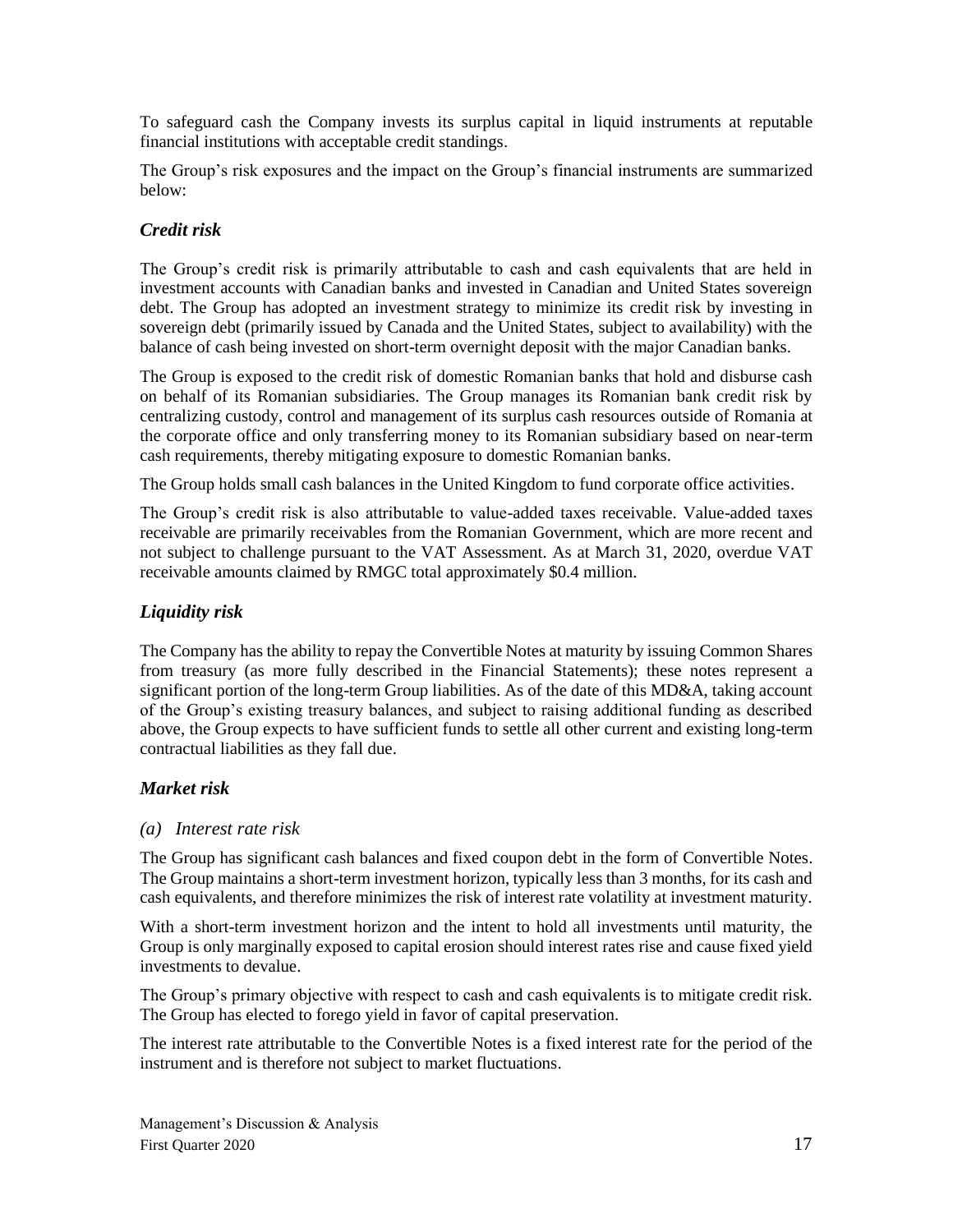## *(b) Foreign currency risk*

The Group's presentation currency is the Canadian dollar and its activities expose it to fluctuations in foreign exchange rates. The Group has monetary assets and liabilities which are denominated in Romanian Lei, US dollars, UK pounds and Euros and is, therefore, subject to exchange variations against both the functional and presentation currency.

The Group maintains cash and cash equivalents in various currencies and is therefore susceptible to market volatility as foreign cash balances are revalued to the functional currency of the entity and thereafter to the presentation currency of the Group. Therefore, the Group may report foreign exchange gains or losses during periods of significant economic and market volatility. At March 31, 2020 the Group held 86% and 5% of its cash and cash equivalents in US and Canadian dollars, respectively.

The Company has not entered into any derivative hedging activities.

### *Sensitivity*

As of March 31, 2020, the carrying amount of the financial instruments equals fair market value. Based on Management's knowledge and experience of the financial markets, in respect of the Company's balance of cash and cash equivalents as at March 31, 2020, the Company believes the following market movements are "reasonably possible" over a twelve-month period and would have the stated effects on net income:

- A plus or minus 1% change in earned interest rates; would affect net interest income by \$0.2 million.
- A plus or minus 1% change in foreign exchange rates; would affect net income by \$0.2 million.

# **Risks and uncertainties**

An investment in the Common Shares is subject to a number of risks and uncertainties. This section describes existing and future material risks to the business of the Group. The risks described below are not exhaustive. Additional risks and uncertainties not currently known to the Company, or those that it currently deems to be immaterial, may become material and adversely affect the Group's business. The realization of any of these risks may materially and adversely affect the Group's business, financial condition, results of operations and/or the market price of Gabriel's securities.

## *The outbreak of the coronavirus (COVID‐19)*

The Company faces risks related to health epidemics and other outbreaks of communicable diseases, which could significantly disrupt the Group's operations, including, but not limited to, the advancement of the ICSID Arbitration, and the effects of the coronavirus or other epidemics may materially and adversely affect its business and financial conditions.

The extent to which the coronavirus impacts the Group's business and operations, and the market for its securities, will depend on future developments, which are highly uncertain and cannot be predicted at this time, and include the duration, severity and scope of the outbreak and the actions taken to contain or treat the coronavirus outbreak.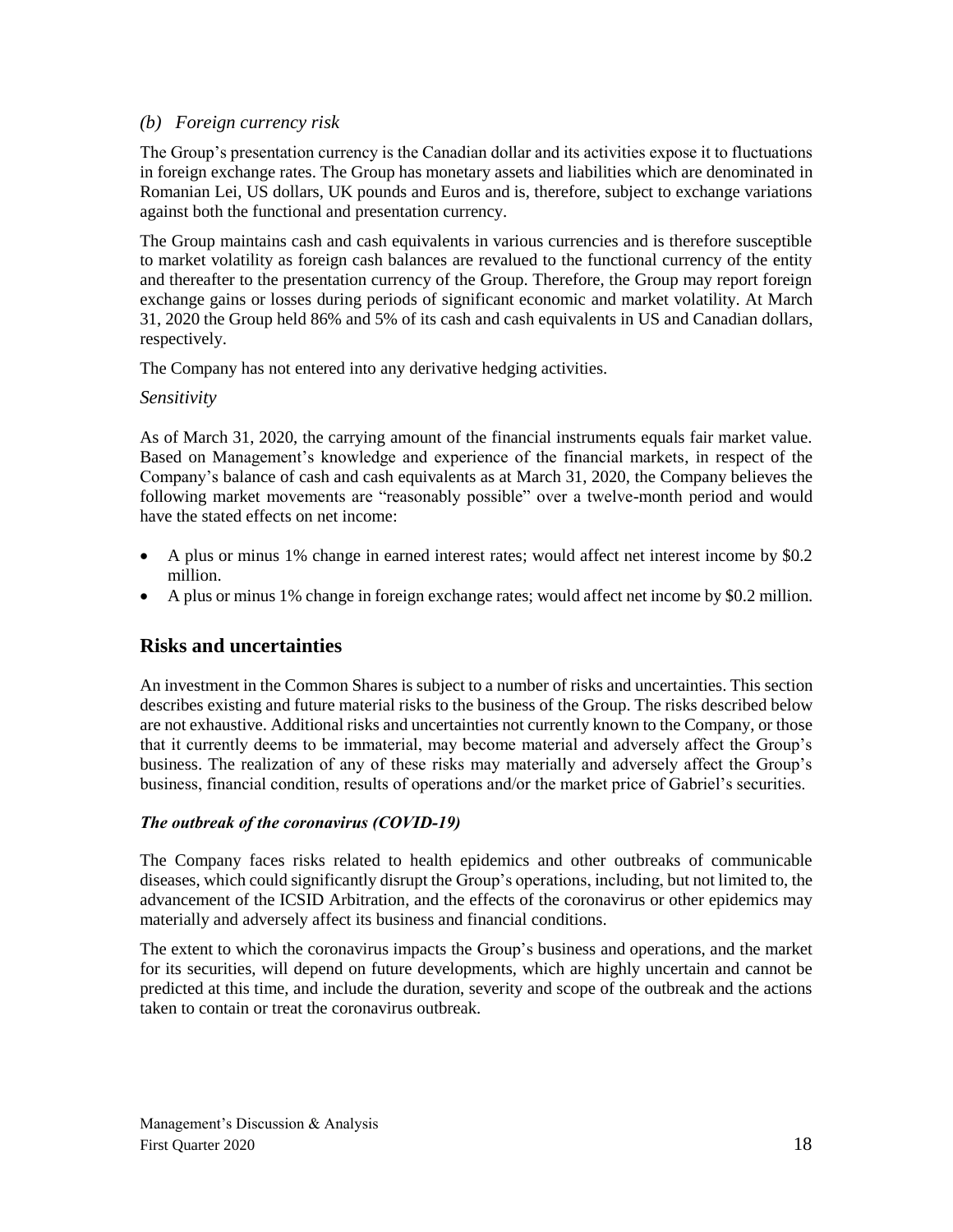In particular, the continued spread of the coronavirus and travel and other restrictions established to curb the spread of the coronavirus, could materially and adversely impact the Group's business including, without limitation, the progress of the ICSID Arbitration (for example the availability of legal counsel, industry experts and ICSID personnel), the planned Project work program, employee health, limitations on travel, and other factors that will depend on future developments beyond the Company's control, which may have a material and adverse effect on the its business, financial condition and results of operations. There can be no assurance that the Group's personnel will not be impacted by these pandemic diseases and ultimately the Group may see its workforce productivity reduced or incur increased medical costs or insurance premiums as a result of these health risks.

## *ICSID Arbitration*

The resources necessary to pursue the ICSID Arbitration are substantial and the costs, fees and other expenses and commitments payable in connection with the ICSID Arbitration may differ materially from Management's expectations. In view of the case-specific nature of arbitration, and the inherent uncertainty in the actions of the Respondent and in the process, timing and outcome of the ICSID Arbitration, there can be no assurances that the ICSID Arbitration will advance in a customary or predictable manner or be completed or settled within any specific or reasonable period of time.

There is no assurance that the Claimants will be successful in establishing Romania's liability in the ICSID Arbitration or, if successful, that the Claimants will collect an award of compensation from the Respondent in the amount requested or at all. Failure to prevail in the ICSID Arbitration, or to obtain adequate compensation for the loss in value of the Group's investment, would materially adversely affect the Group.

The pursuit by the Company of the ICSID Arbitration may lead to the commencement of further abusive fiscal and other investigations and assessments against RMGC or its staff or employees by the Romanian State.

### *UNESCO World Heritage List*

As described above, on January 31, 2020, the Romanian Government indicated that it had taken steps to resume the procedure to list the "Roşia Montană Mining Landscape" as a UNESCO World Heritage site.

The act of applying to UNESCO for such designation is wholly incompatible with the development of the Project. The application itself is an undertaking by Romania to protect the Project area from development and precludes mining, as would a decision accepting the application. The inclusion of Roșia Montană on the UNESCO World Heritage List would have a material adverse impact on the Company's business insofar as it would undermine the possibility of an amicable resolution of the dispute with Romania that would allow for the development of the Project.

### *Additional funding*

Further funding will be required by the Company to pursue the ICSID Arbitration to its conclusion, including the enforcement of any award, and for general working capital requirements.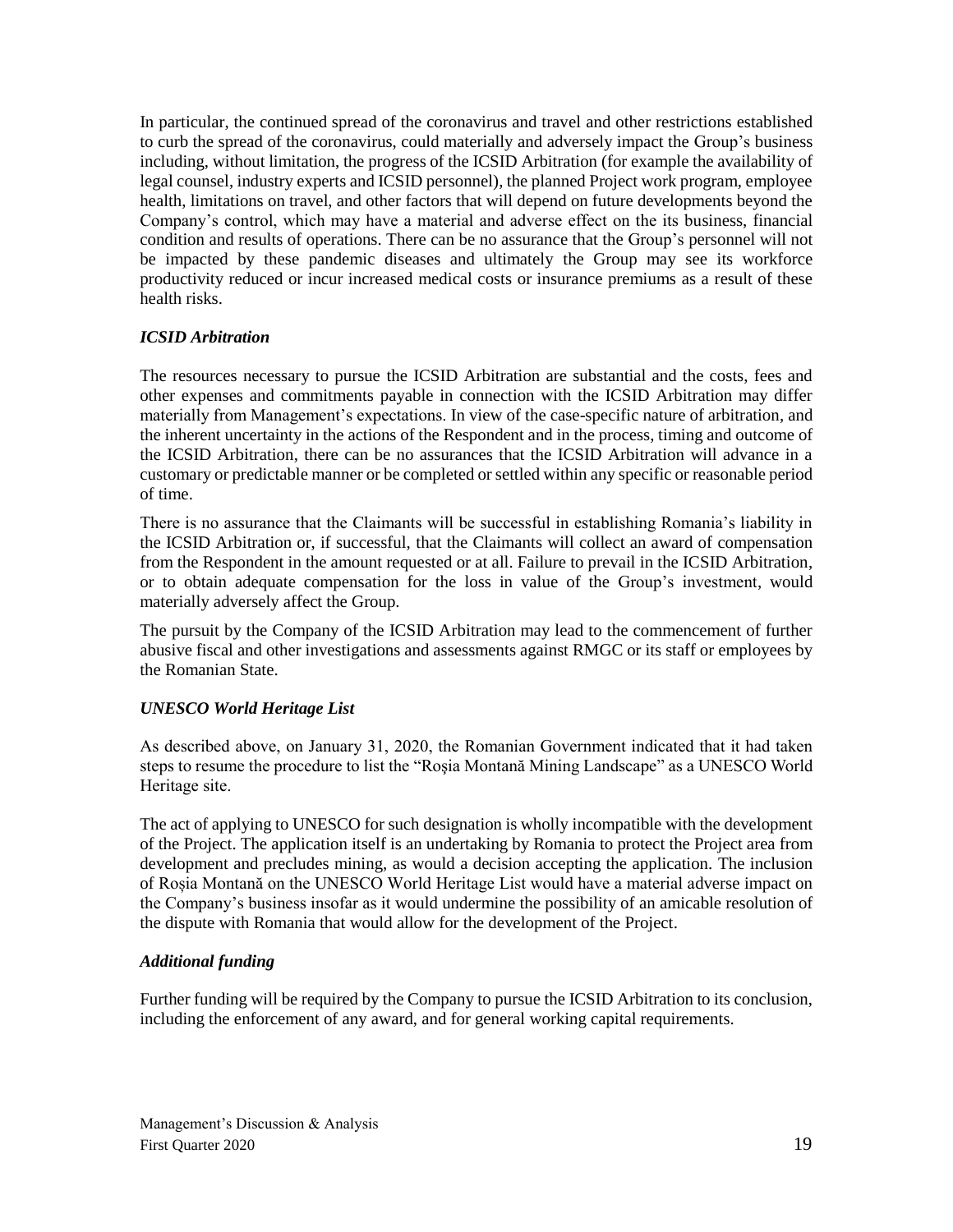Historically the Company has been financed through the issuance of its Common Shares, Convertible Notes and other equity based securities. Although the Company has been successful in the past in obtaining financing, it has limited access to financial resources as a direct result of the dispute concerning the Project and the core focus of the Company upon the ICSID Arbitration. Notwithstanding the Company's historic funding, there is a risk that sufficient additional financing may not be available to the Company on acceptable terms, or at all. In addition, the current outbreak of COVID-19 has had a negative impact on global economies and financial markets. The continued spread of COVID-19 and any future emergence and spread of similar pathogens could have an adverse impact on global economic conditions which may adversely impact the Company's ability to obtain financing.

While, as disclosed above, the Company is continuing a process to sell its remaining LLTE which would, if completed, provide the Company with a reduced cost base and additional working capital, there are no assurances regarding the success of such a sale process or that any proceeds may be realized from the sale of the remaining equipment. The timing of the receipt of any such sales proceeds is also uncertain.

### *Refinancing of existing securities*

The Company may need or desire to refinance all or a portion of the Convertible Notes issued and outstanding pursuant to the Private Placements. There can be no assurance that the Company will be able to refinance any of its indebtedness or incur additional indebtedness.

### *Political and economic uncertainty in Romania*

Gabriel's material operations, property rights and other interests are located in Romania. As such, the Company's activities are subject to a number of country specific risks over which it has no control. These risks may include risks related to social, political, economic, legal and fiscal instability and changes of Romanian laws and regulations affecting mining, foreign ownership, taxation, working conditions, rates of exchange, exchange control, exploration licensing, and export licensing and export duties.

In the event of a dispute arising in respect of the Company's activities in Romania (other than the ICSID Arbitration), the Company may be subject to the exclusive jurisdiction of foreign courts or may not be successful in subjecting foreign persons to the jurisdiction of courts in Canada or elsewhere. Any adverse or arbitrary decision of a court, arbitrator or other governmental or regulatory body may have a material adverse impact on the Company's business, assets, prospects, financial condition and results of operations and/or the market price of its securities.

### *Mineral tenure rights*

RMGC is the titleholder of the License which had an initial duration of 20 years and was due to expire on June 21, 2019. RMGC has the right to extend the term of the License for successive subsequent five-year periods as may be needed to ensure rational exploitation of the mineral resources and reserves identified and approved by the Romanian National Agency for Mineral Resources ("NAMR"). Although RMGC retains "nominal ownership" of the License, the acts and omissions of the Romanian State have prevented RMGC from realizing any benefits of such ownership and thus have deprived the License entirely of its value.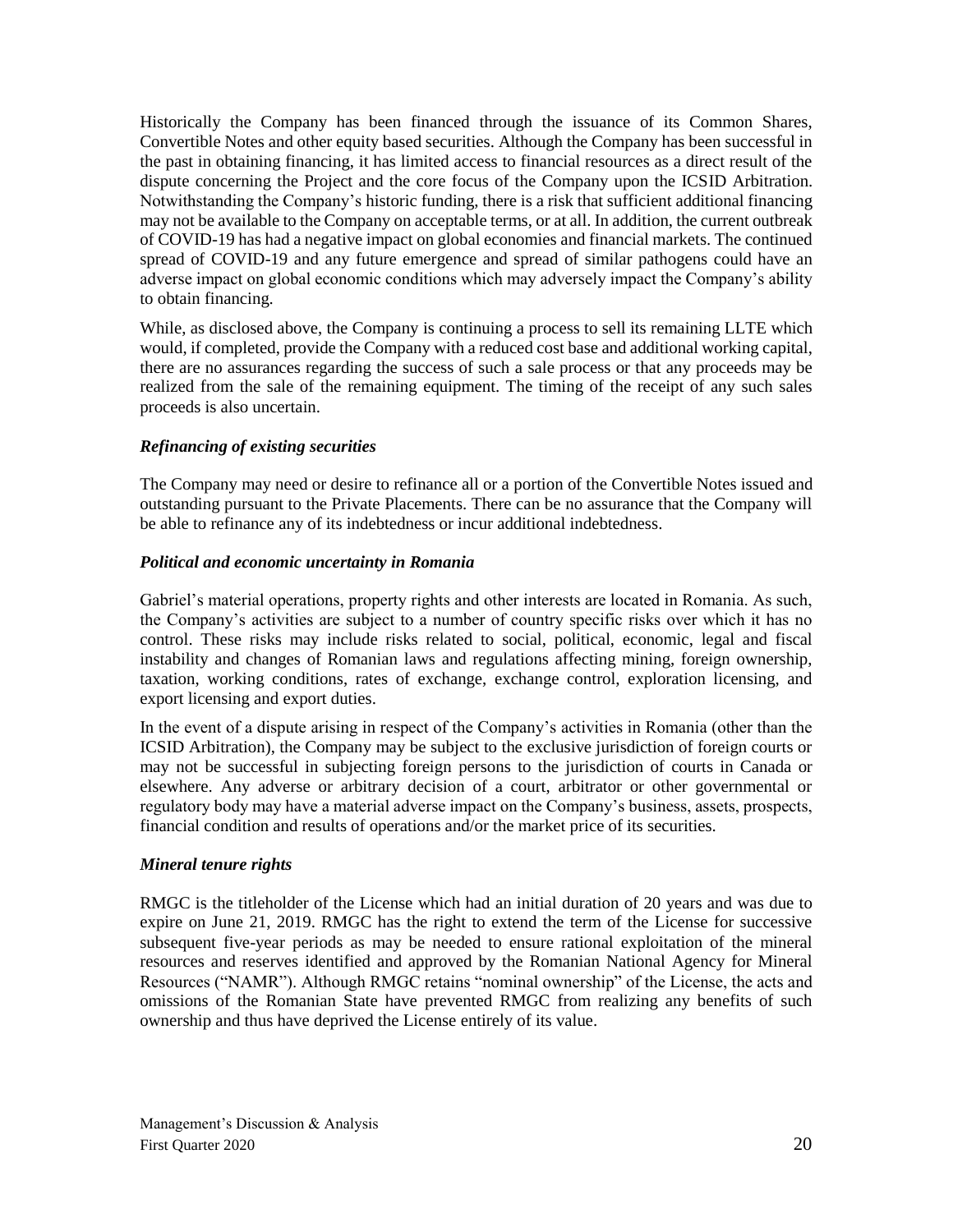An addendum providing for the extension of the term of the License to June 20, 2024, and including a revised royalty rate to 6% on mineral production value (as set forth in Romanian law since 2014), was concluded on June 18, 2019.

Pursuant to an exploration concession license issued by the Romanian State in May 1999 relating to the Rodu-Frasin and Tarniţa deposits located in the vicinity of Roşia Montană, and following the completion of extensive exploration at Bucium which identified two feasible deposits, RMGC acquired a direct and exclusive legal right to obtain exploitation licenses for such deposits. However, in violation of RMGC's legal rights and of Romania's legal obligations, Romania has failed for the last 11 years to act on RMGC's applications for exploitation licenses for Rodu-Frasin and Tarnita.

As illustrated above, any adverse or arbitrary decision of NAMR may have a material adverse impact on the Company's business, assets, prospects, financial condition and results of operations and/or the market price of its securities.

## *Legal proceedings*

As previously disclosed, Gabriel has been party (directly and through RMGC) to a number of legal challenges in Romania and, in the course of its business, may from time to time become involved in the defence and initiation of legal claims, arbitration and other legal proceedings.

Due to the inherent uncertainties of the judicial process in Romania, the nature and results of any such legal proceedings cannot be predicted with any certainty. In addition, such claims, arbitration and other legal proceedings can be lengthy and involve the incurrence of substantial costs and resources by the Company. The initiation, pursuit and/or outcome of any particular claim, arbitration or legal proceeding could have a material adverse effect on the Company's financial position and results of operations, and on the Company's business, assets and prospects.

### *Dependence on Management and key personnel*

The Group is dependent on a relatively small number of key directors, officers and employees. Loss of any one of those persons could have an adverse effect on it. Retaining qualified and experienced personnel is critical to the Company's success. However, there can be no assurance that the Group will be successful in so doing.

Furthermore, the loss of key employees, in particular those who possess important historical knowledge related to the Project which could be relevant to the ICSID Arbitration, could have a material adverse effect on the outcome of the ICSID Arbitration and future operations of the Group.

### *Minvest mine closure plan*

In May 2006, Minvest permanently ceased all of its mining operations at Roșia Montană. As a result, a mine closure plan was developed, which, Gabriel understands, was approved by the Romanian Ministry of Economy and NAMR. The mine closure plan was developed to integrate into RMGC's development plans for Roșia Montană in order to avoid any conflict between the Romanian State's closure activities and RMGC's development activities. A state-owned company under the coordination of the Ministry of Economy, S.C. CONVERSMIN S.A. ("CONVERSMIN"), has responsibility for the mine closure plan.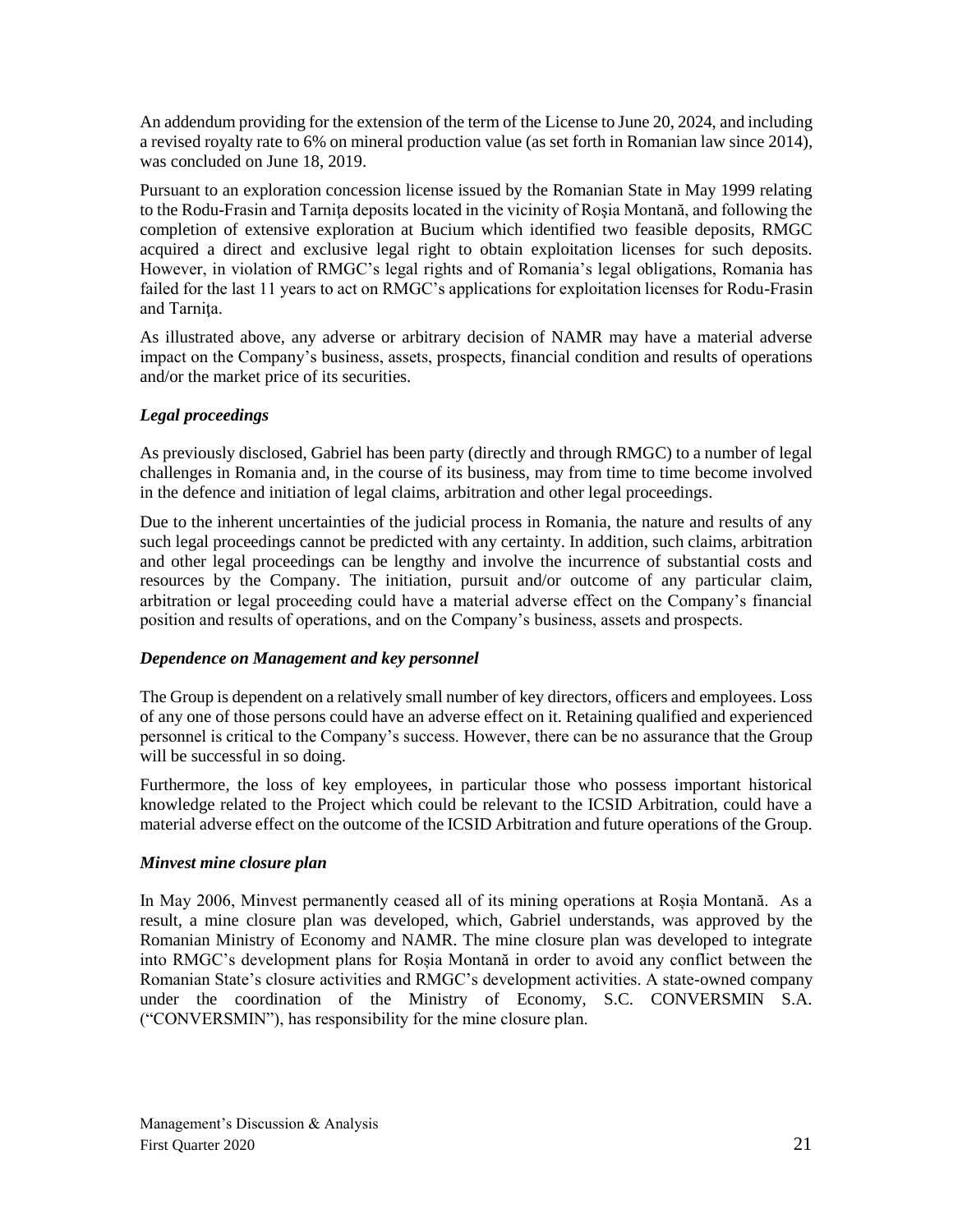There can be no assurance that the activities contemplated by such mine closure plan will be implemented in a timely fashion, and no such action has been undertaken to date. Until the mine closure plan has been fully implemented, there can be no assurance that such activities will not attract liability to RMGC, as the titleholder of the License, under the current or future laws, rules and regulations applicable to mining activities in Romania. Likewise, there can be no assurance that the legally binding assumption by the Romanian State-owned operator of all liabilities associated with its past mining operations and the indemnification of RMGC from such liabilities will be fulfilled by, or be enforceable against, such entity. However, CONVERSMIN is currently seeking funding from the EU, through the Operational Programme for Large Infrastructure (POIM), for several mine closures including Rosia Montana.

### *Potential dilution to existing shareholders*

As described above, the Company will require additional financing in order to pursue the ICSID Arbitration to its conclusion and for general working capital requirements. In order to raise such financing, the Company may sell additional equity securities including, but not limited to, Common Shares, share purchase warrants or some form of convertible security. The additional issuances of equity securities, if made, will result in dilution to existing shareholders.

The conversion and/or exercise (as applicable) of the Company's outstanding Convertible Notes and existing warrants could result in the issuance of a significant number of Common Shares causing significant dilution to the ownership of existing shareholders. Unless and until the Company successfully permits the Project or collects an arbitral award, if any, or acquires and/or develops other operating properties which provide positive cash flow, the Company's ability to meet its obligations as they fall due or redeem in whole or part or otherwise restructure the Convertible Notes will be limited to the Company's cash on hand and/or its ability to issue additional equity or debt securities in the future. Such transactions could potentially cause substantial dilution to the shareholders at that time.

### *Continued listing of the Common Shares*

The continued listing of the Common Shares on the Exchange is conditional upon its ability to meet the applicable continued listing requirements of the Exchange. In the event that Gabriel is not able to maintain a listing of its Common Shares on the Exchange or any substitute exchange, it may be extremely difficult or impossible for shareholders to sell their Common Shares. If the Company is delisted from the Exchange but obtains a substitute listing for the Common Shares, the Common Shares may have less liquidity and more price volatility than experienced on the Exchange. Shareholders may not be able to sell their Common Shares on any such substitute exchange in the quantities, at the times, or at the prices that could potentially be available on a more liquid trading market.

As a result of these factors, if the Common Shares are delisted from the Exchange, the price of the Common Shares may decline and the Company's ability to obtain financing in the future could be materially impaired.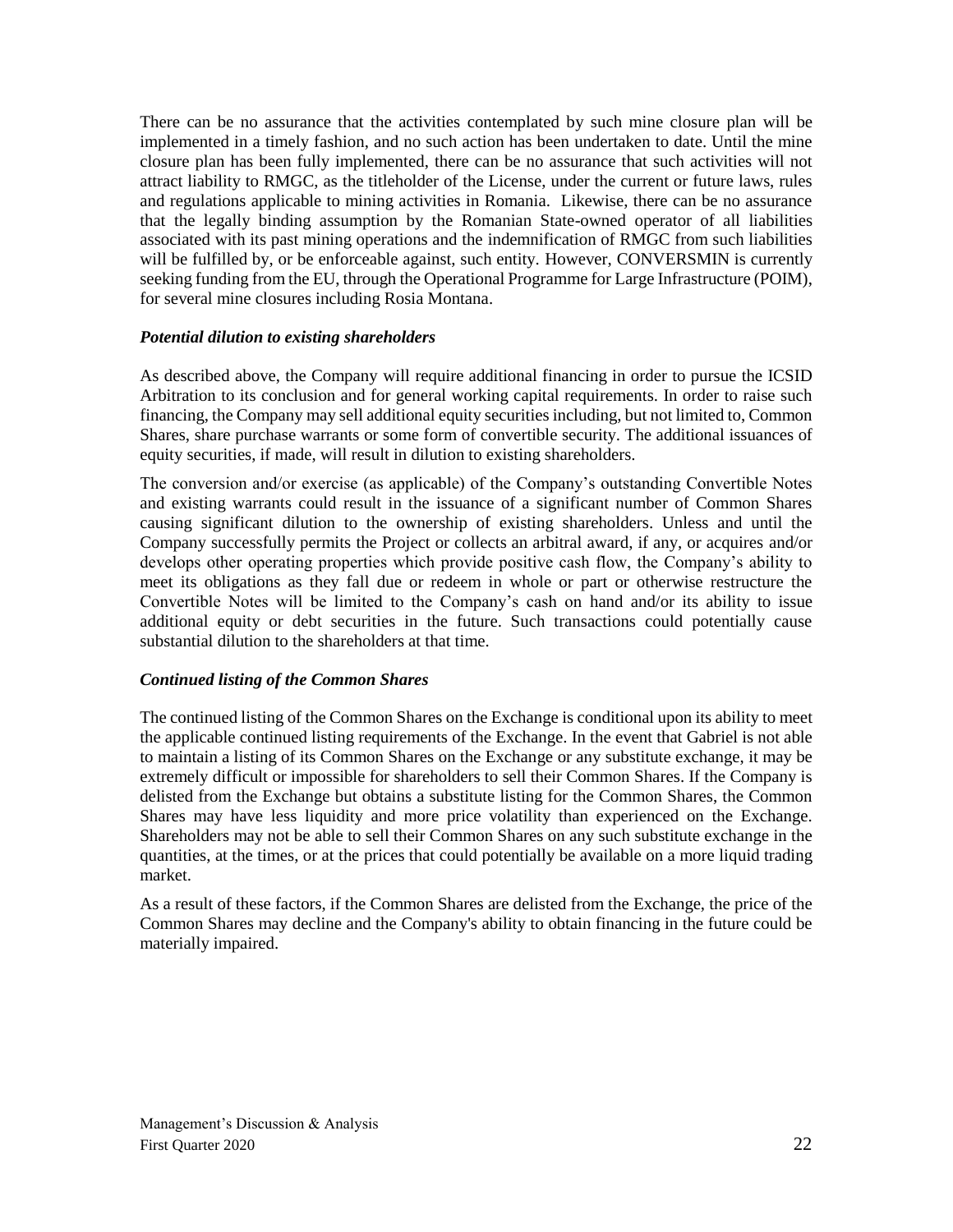### *Compliance with Anti-Corruption Laws*

Gabriel is subject to various anti-corruption laws and regulations including, but not limited to, the Canadian Corruption of Foreign Public Officials Act 1999 and the UK Bribery Act 2010. In general, these laws prohibit a company and its employees and intermediaries from bribing or making other prohibited payments to foreign officials or other persons to obtain or retain business or gain some other business advantage. Gabriel's primary operations are located in Romania, a country which, according to Transparency International, is perceived as having fairly high levels of corruption relative to the rest of Europe (Romania ranks 70th out of 180 countries in terms of corruption, according to a 2019 index published in January 2020 by Transparency International). Gabriel cannot predict the nature, scope or effect of future anti-corruption regulatory requirements to which Gabriel's operations might be subject or the manner in which existing laws might be administered or interpreted.

Failure to comply with the applicable legislation and other similar foreign laws could expose Gabriel and/or its senior management to civil and/or criminal penalties, other sanctions and remedial measures, legal expenses and reputational damage, all of which could materially and adversely affect Gabriel's business, financial condition and results of operations. Likewise, any investigation of any potential violations of the applicable anti-corruption legislation by UK, Canadian or foreign authorities could also have an adverse impact on Gabriel's ability to develop the Project or its business, financial condition and results of operations.

As a consequence of these legal and regulatory requirements, Gabriel has instituted policies and procedures with regard to business ethics, which have been designed to ensure that Gabriel and its employees comply with applicable anti-corruption laws and regulations. However, there can be no assurance or guarantee that such efforts have been and will be completely effective in ensuring Gabriel's compliance, and the compliance of its employees, consultants, contractors and other agents, with all applicable anti-corruption laws and regulations.

### *Insurance and uninsurable risks*

Gabriel maintains insurance to protect it against certain risks related to its operations in type and amounts that it believes are reasonable depending upon the circumstances surrounding each identified risk and the advice of its retained insurance advisor. There are also risks against which the Company cannot insure or against which it may elect not to insure for various reasons. The potential costs associated with any liabilities not covered by insurance, or in excess of insurance coverage, or compliance with applicable laws and regulations may cause substantial delays to its operations and require significant capital outlays, adversely affecting the future business, assets, prospects, financial condition and results of operations of the Company.

### *General economic and financial market conditions*

Global economic and financial conditions may impact the ability of the Company to obtain loans, financing and other credit facilities in the future and, if obtained, on terms favourable to the Company. As a consequence, global financial conditions could adversely impact the Company's financial status and share price.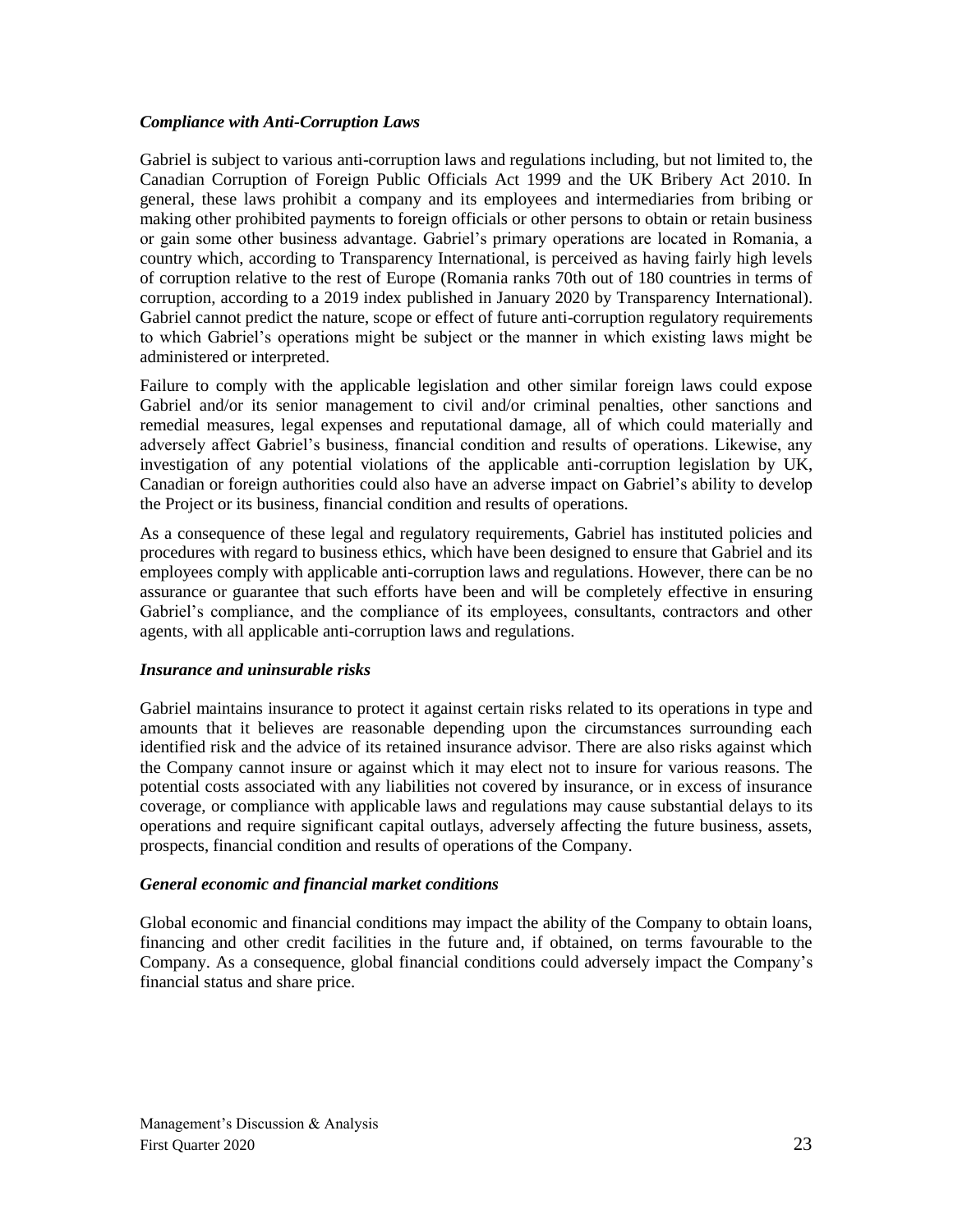### *Currency fluctuations*

The Company's reporting currency is the Canadian dollar, which is exposed to fluctuations against other currencies. The Company's primary operations are located in Romania and many of its expenditures and obligations are denominated in Romanian Lei. In addition, the Company has and/or will have expenditures and obligations denominated in other currencies including, but not limited to, Canadian dollars, US dollars, EUROs and United Kingdom pounds sterling ("GBP"). The Company maintains active cash accounts in Canadian dollars, US dollars, GBP and RON and has either monetary assets and/or liabilities in currencies including US dollars, Canadian dollars, EUROs, GBP and RON. As such, the Company's results of operations are subject to foreign currency fluctuation risks and such fluctuations may adversely affect the financial position and operating results of the Company. The Company does not currently use any derivative products to actively manage or mitigate any foreign exchange exposure.

### *Market price volatility*

Publicly quoted securities are subject to a relatively high degree of price volatility. It may be anticipated that the quoted market for the Common Shares will be subject to market trends generally and there may be significant fluctuations in the price of the Common Shares.

### *No history of earnings or dividends*

The Company has no history of earnings and as such the Company has not paid dividends on its Common Shares since incorporation. The Company does not intend to declare or pay cash dividends at present.

### *Accounting policies and internal controls*

Since January 1, 2011, the Company has prepared its financial reports in accordance with International Financial Reporting Standards. In preparation of financial reports, Management of Gabriel may need to rely upon assumptions, make estimates or use their best judgment in determining the financial condition of the Company. Significant accounting policies are described in more detail in the Company's audited Financial Statements.

In order to have a reasonable level of assurance that financial transactions are properly authorized, assets are safeguarded against unauthorized or improper use, and transactions are properly recorded and reported, the Company has implemented and continues to analyze its internal control systems for financial reporting. Although the Company believes its financial reporting and Financial Statements are prepared with reasonable safeguards to ensure reliability, the Company cannot provide absolute assurance.

## *Enforcement of civil liabilities*

As substantially all of the assets of Gabriel and its subsidiaries are located outside of Canada, and certain of its directors and officers are resident outside of Canada, it may be difficult or impossible to enforce judgements granted by a court in Canada against the assets of Gabriel or its subsidiaries or its directors and officers residing outside of Canada.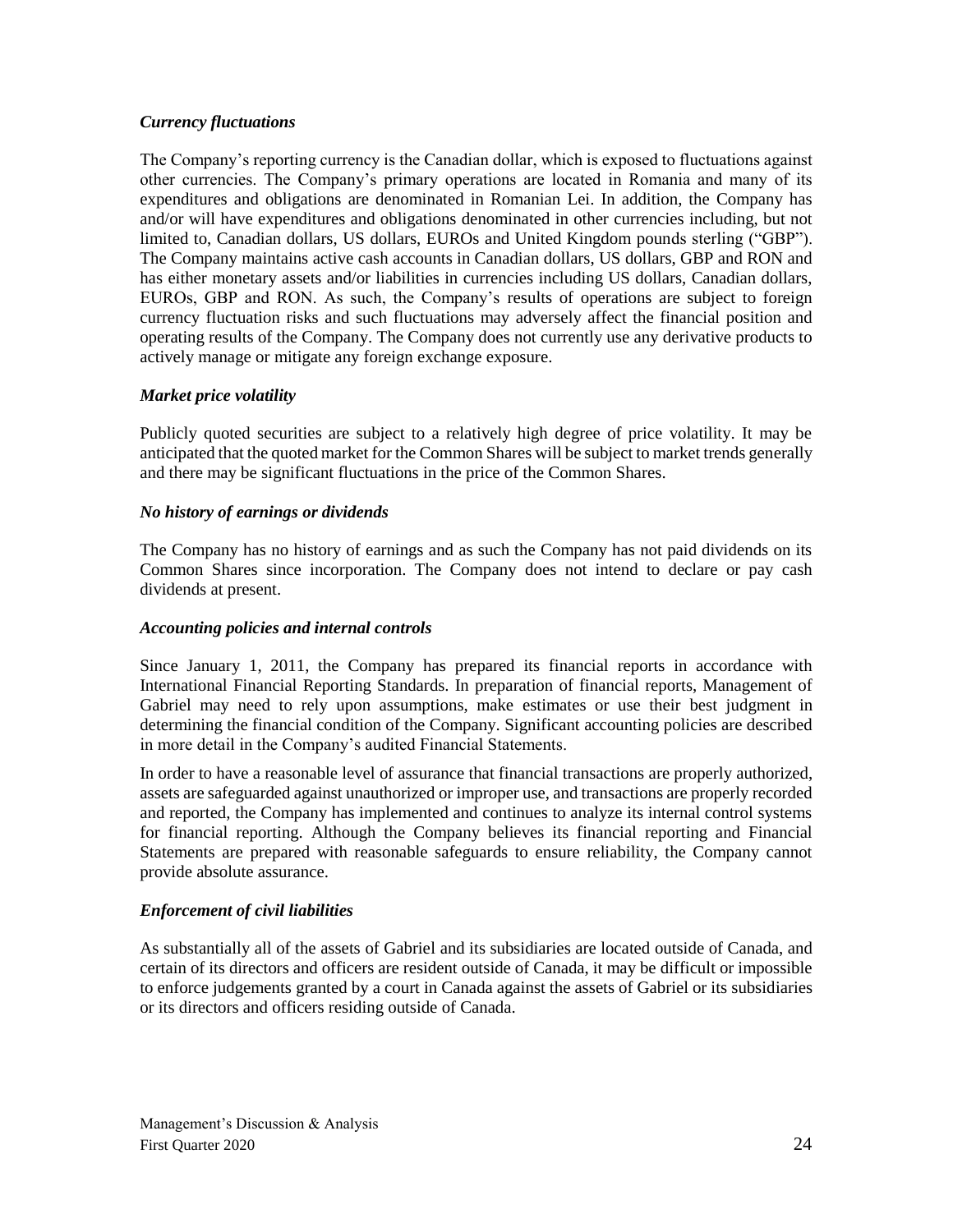### *Conflicts of interest*

Some of the directors and officers of the Company are, or may be, on the boards of other natural resource companies, or other providers of finance, from time-to-time resulting in conflicts of interests. Therefore, there is the potential for a conflict of interest between the Company and some of its directors and officers. Directors and officers of the Company with conflicts of interest will be subject to and will follow the procedures set out in applicable corporate and securities legislation, regulations, rules and policies.

# **CEO/CFO Certification**

The Company's Chief Executive Officer ("CEO") and Chief Financial Officer ("CFO") have reviewed the interim financial statements and interim MD&A (the "Interim Filings") for the threemonth period ended March 31, 2020.

The CEO and CFO certify that, as at March 31, 2020, based on their knowledge, having exercised reasonable diligence, the Interim Filings do not contain any untrue statement of a material fact or omit to state a material fact required to be stated or that is necessary to make a statement not misleading in light of the circumstances under which it was made, for the period covered by the Interim Filings.

The CEO and CFO certify that, as at March 31, 2020, based on their knowledge, having exercised reasonable diligence, the interim financial statements for the period, together with the other financial information included in the Interim Filings, fairly present in all material respects the financial condition, financial performance and cash flows of the Company, as of March 31, 2020 and for the three month period to that date.

# **Outstanding Share Data**

The Company's fully diluted share capital as at May 11, 2020 was:

|                                        | Outstanding   |
|----------------------------------------|---------------|
| Common shares                          | 574,251,496   |
| Common stock options                   | 31,603,619    |
| Deferred share units - Common Shares   | 3,452,814     |
| Restricted share units - Common Shares | 539,000       |
| Warrants                               | 299,692,330   |
| Convertible notes (maturing June 2021) | 307,912,500   |
| <b>Fully diluted share capital</b>     | 1,217,451,759 |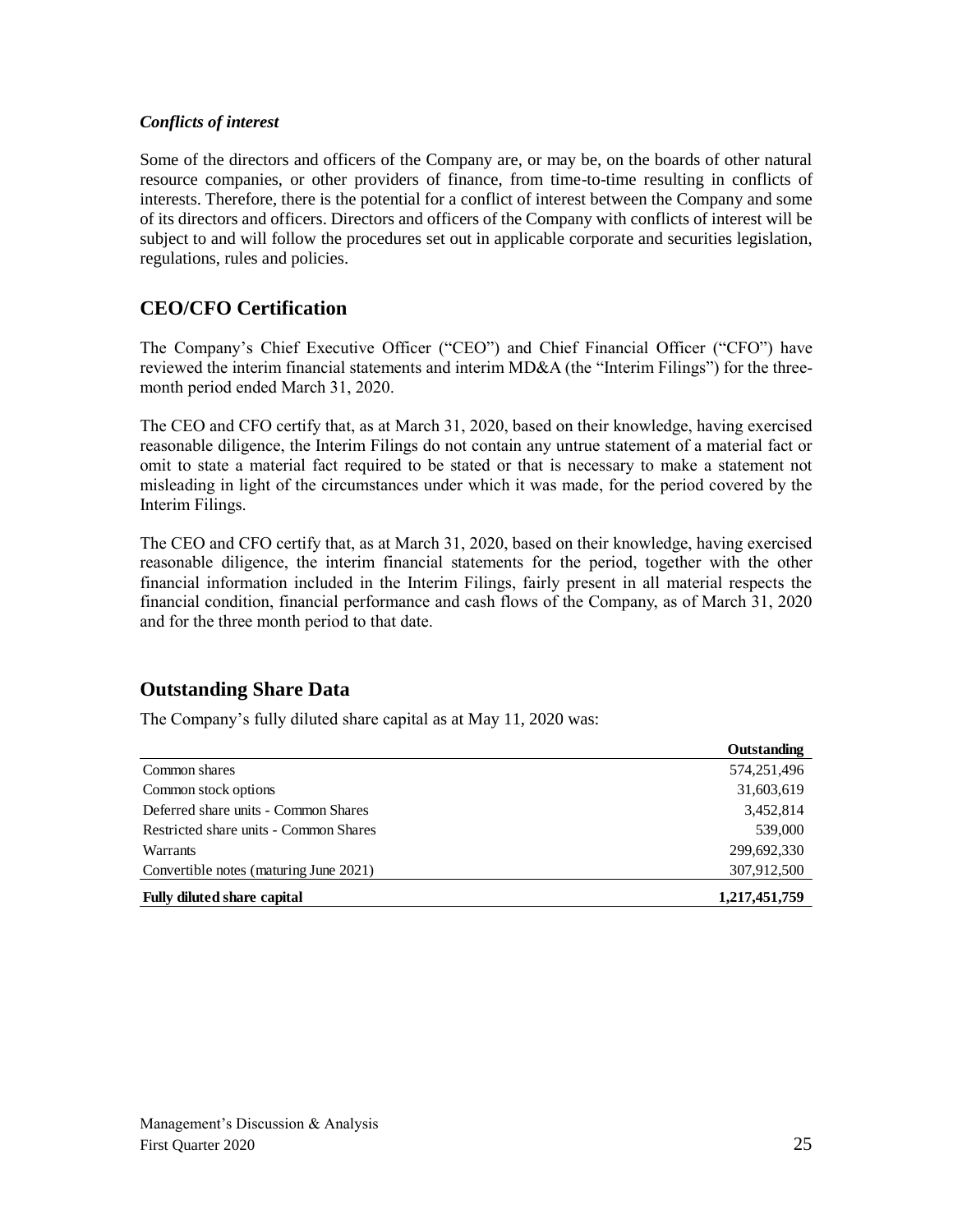# **Forward-Looking Statements**

This MD&A contains "forward-looking information" (also referred to as "forward-looking statements") within the meaning of applicable Canadian securities legislation. Forward-looking statements are provided for the purpose of providing information about Management's current expectations and plans and allowing investors and others to get a better understanding of the Company's operating environment. All statements, other than statements of historical fact, are forward-looking statements.

In this MD&A, forward-looking statements are necessarily based upon a number of estimates and assumptions that, while considered reasonable by the Company at this time, are inherently subject to significant business, economic and competitive uncertainties and contingencies that may cause the Company's actual financial results, performance, or achievements to be materially different from those expressed or implied herein. Some of the uncertainties associated with material factors or assumptions used to develop forward-looking statements include, without limitation: the progress of the ICSID Arbitration, actions by the Romanian Government or affiliates thereof, the impact of current or future litigation against the Group, conditions or events impacting the Company's ability to fund its operations (including but not limited to the completion of additional funding noted above) or service its debt, the ability to progress exploration, development and operation of mining properties and the overall impact of misjudgments made in good faith in the course of preparing forward-looking information.

Forward-looking statements involve risks, uncertainties, assumptions, and other factors including those set out above and below, that may never materialize, prove incorrect or materialize other than as currently contemplated, which could cause the Company's results to differ materially from those expressed or implied by such forward-looking statements.

Any statements that express or involve discussions with respect to predictions, expectations, beliefs, plans, projections, objectives, assumptions or future events or performance (often, but not always, identified by words or phrases such as "expects", "is expected", "is of the view" "anticipates", "believes", "plans", "projects", "estimates", "assumes", "intends", "strategy", "goals", "objectives", "potential", "possible" or variations thereof or stating that certain actions, events, conditions or results "may", "could", "would", "should", "might" or "will" be taken, occur or be achieved, or the negative of any of these terms and similar expressions) are not statements of fact and may be forward-looking statements.

Numerous factors could cause actual results to differ materially from those in the forward-looking statements, including without limitation:

- the outbreak of the coronavirus (COVID‐19) may affect the Company's operations and/or the anticipated timeline for the ICSID Arbitration;
- the duration, required disclosure, costs, process and outcome of the ICSID Arbitration;
- the advancement of Romania's nomination of the "Rosia Montană Mining Landscape" as a UNESCO World Heritage site;
- changes in the Group's liquidity and capital resources;
- access to funding to support the Group's continued ICSID Arbitration and/or operating activities in the future;
- equity dilution resulting from the conversion of the Convertible Notes, or exercise of warrants, in part or in whole to Common Shares;
- the ability of the Company to maintain a continued listing on the Exchange or any regulated public market for trading securities;

Management's Discussion & Analysis First Quarter 2020 26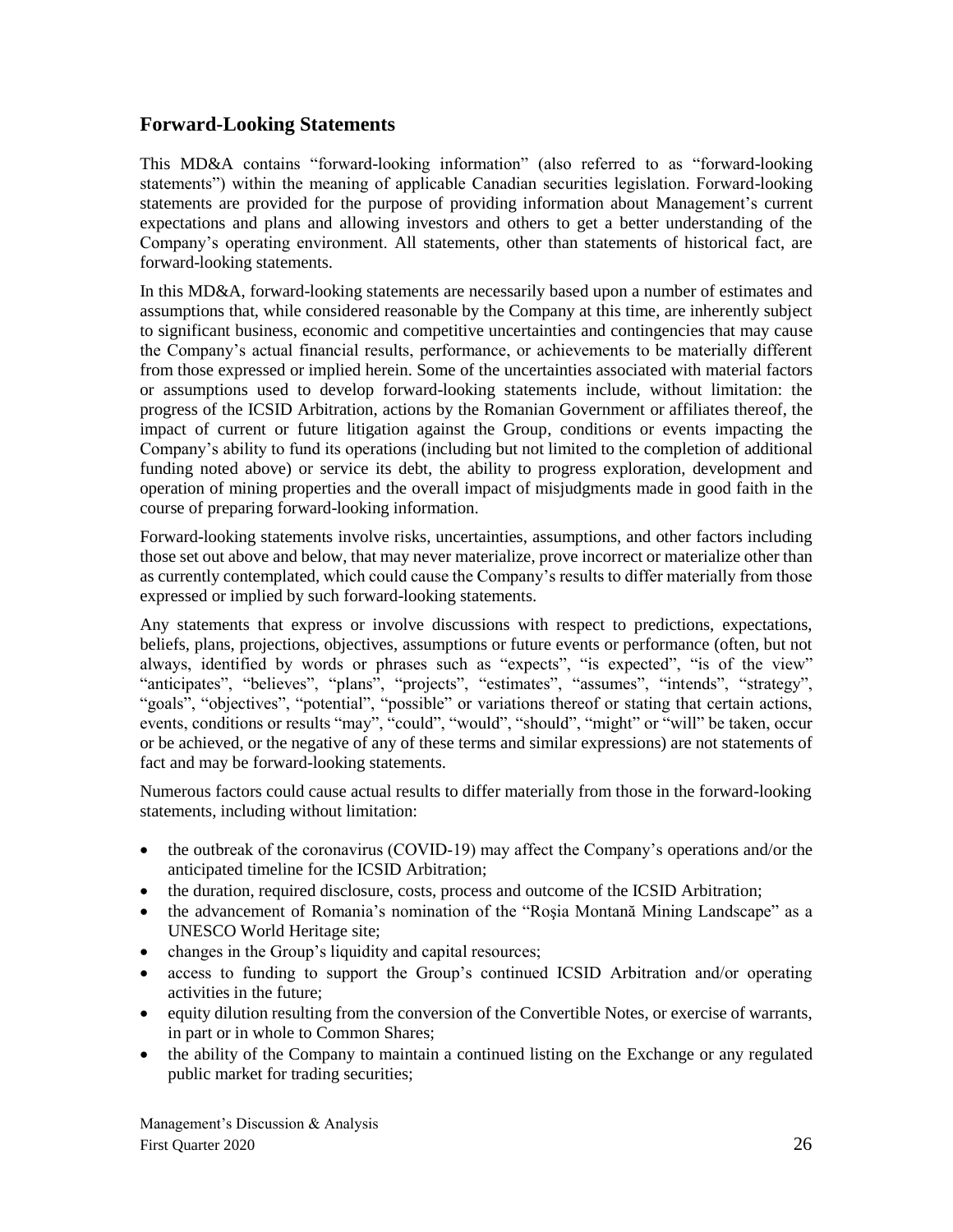- the impact on business strategy and its implementation in Romania of: unforeseen historic acts of corruption, uncertain legal enforcement both for and against the Group and political and social instability;
- regulatory, political and economic risks associated with operating in a foreign jurisdiction including changes in laws, governments and legal and fiscal regimes;
- volatility of currency exchange rates; and
- the availability and continued participation in operational or other matters pertaining to the Group of certain key employees and consultants.

This list is not exhaustive of the factors that may affect any of the Company's forward-looking statements.

Investors are cautioned not to put undue reliance on forward-looking statements, and investors should not infer that there has been no change in the Company's affairs since the date of this MD&A that would warrant any modification of any forward-looking statement made in this document, other documents periodically filed with or furnished to the relevant securities regulators or documents presented on the Company's website. All subsequent written and oral forward-looking statements attributable to the Company or persons acting on its behalf are expressly qualified in their entirety by this notice. The Company disclaims any intent or obligation to update publicly or otherwise revise any forward-looking statements or the foregoing list of assumptions or factors, whether as a result of new information, future events or otherwise, subject to the Company's disclosure obligations under applicable Canadian securities regulations. Investors are urged to read the Company's filings with Canadian securities regulatory agencies.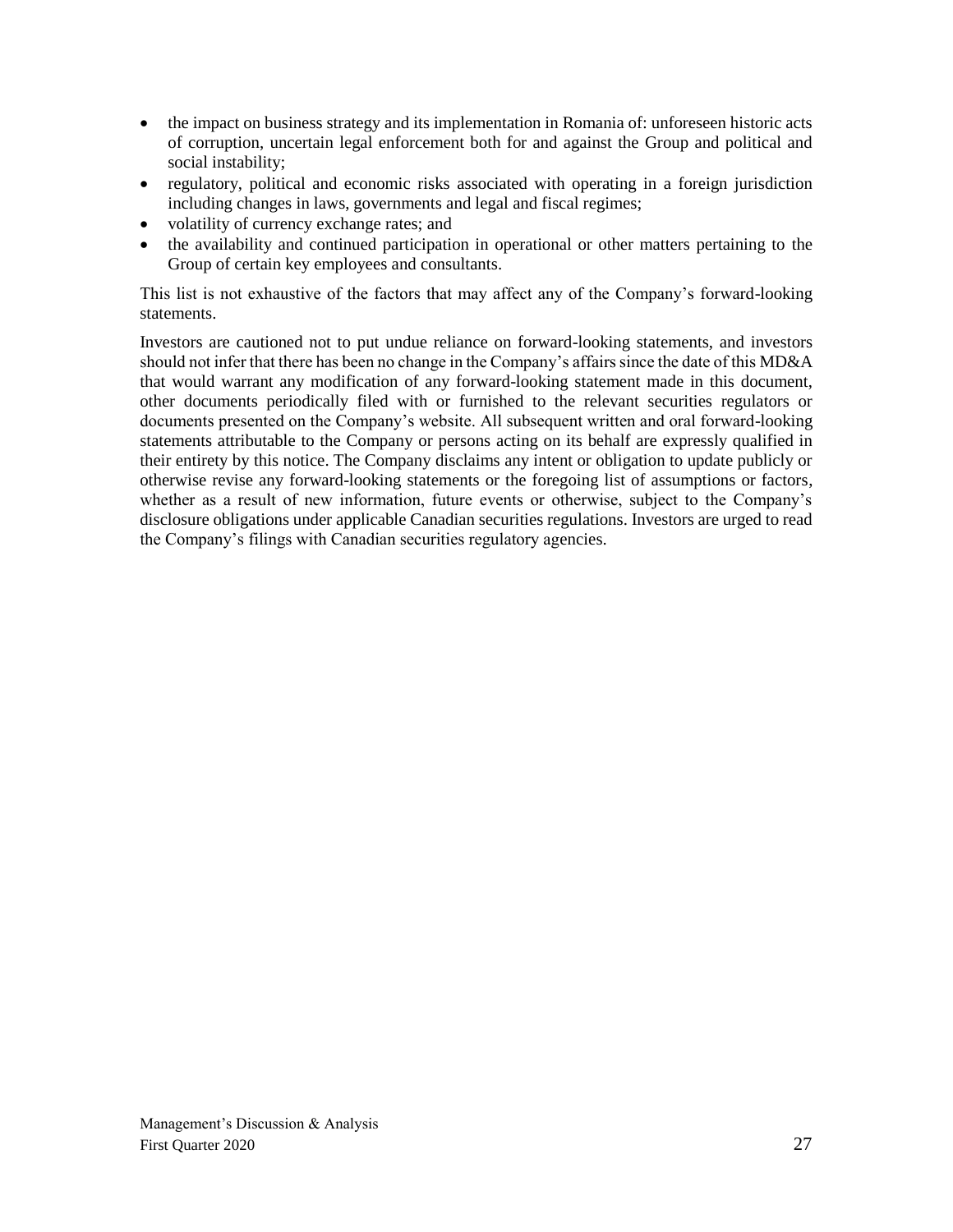# **Gabriel Resources Ltd.**

Condensed Interim Consolidated Financial Statements (Unaudited) For the period ended March 31, 2020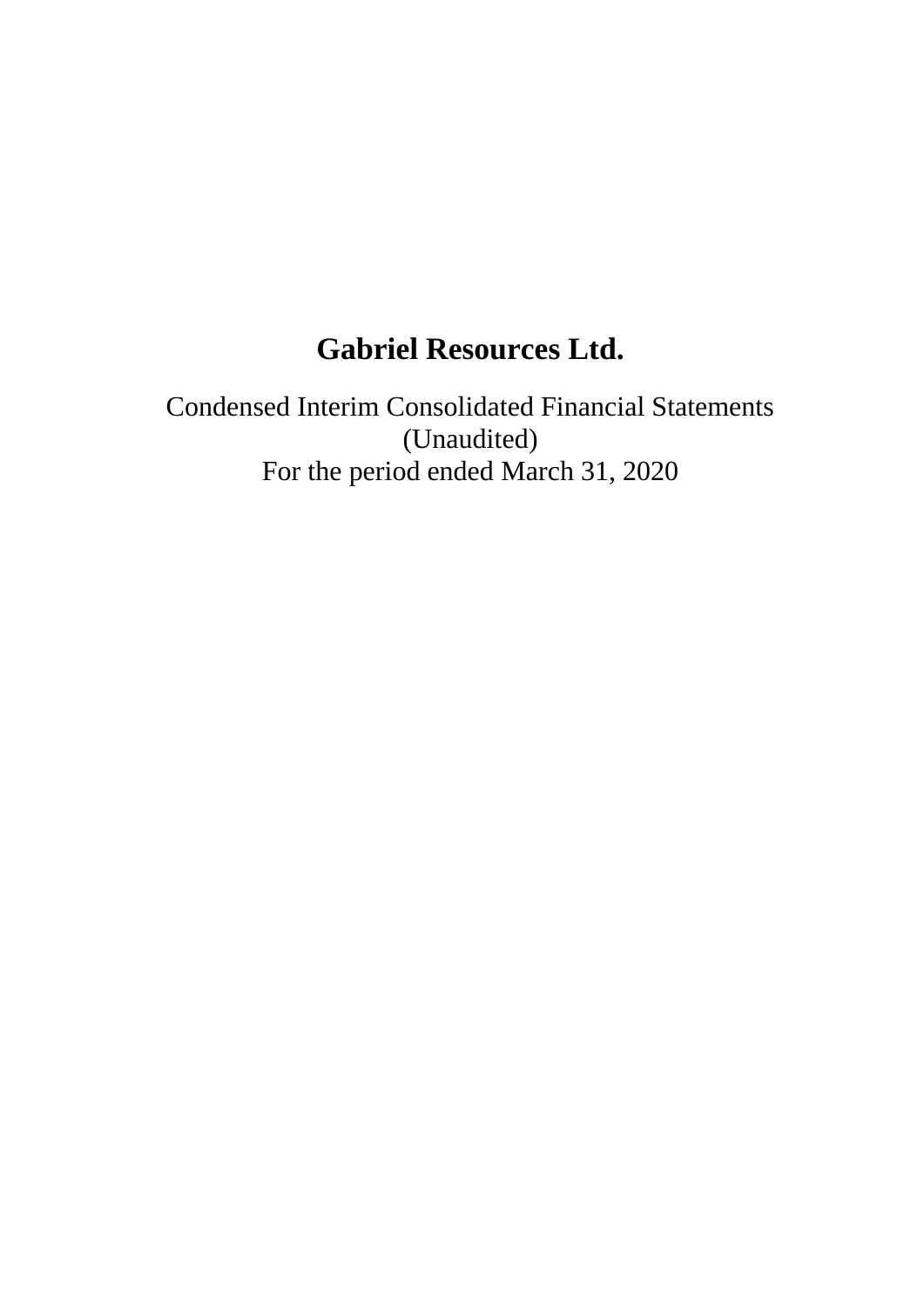# Condensed Consolidated Statement of Financial Position

As at March 31, 2020 and December 31, 2019

*(Unaudited and expressed in thousands of Canadian dollars)*

| <b>Notes</b><br>2020<br>2019<br><b>Assets</b><br><b>Current assets</b><br>Cash and cash equivalents<br>7<br>15,709<br>25,730<br>Trade and other receivables<br>428<br>368<br>635<br>395<br>Prepaid expenses and supplies<br>Total current assets (excluding assets classified as held for sale)<br>16,772<br>26,493<br>Assets held for sale<br>6<br>3,356<br>3,210<br>20,128<br><b>Total current assets</b><br>29,703<br><b>Non-current assets</b><br>Restricted cash<br>7<br>556<br>526<br>Property, plant and equipment<br>131<br>142<br>Loan receivable<br>12<br>814<br>812<br>1,501<br><b>Total non-current assets</b><br>1,480<br><b>TOTAL ASSETS</b><br>21,629<br>31,183<br><b>Liabilities</b><br><b>Current liabilities</b><br>2,516<br>9,241<br>Trade and other payables<br>8<br><b>Resettlement liabilities</b><br>611<br>9<br>563<br>21<br>Lease liabilities (short term)<br>4<br>21<br>Other current liabilities<br>10<br>1,643<br>1,522<br><b>Total current liabilities</b><br>4,791<br>11,347<br><b>Non-current liabilities</b><br>Convertible, subordinated, unsecured notes<br>13<br>82,480<br>80,070<br>82,480<br><b>Total non-current liabilities</b><br>80,070<br><b>TOTAL LIABILITIES</b><br>87,271<br>91,417<br><b>Deficit</b><br>Share capital<br>14<br>900,587<br>900,583<br>Other reserves<br>158,664<br>157,461<br>Currency translation adjustment<br>1,737<br>1,623<br>Accumulated deficit<br>(1, 130, 618)<br>(1, 123, 862)<br>Deficit attributable to owners of the parent<br>(69, 630)<br>(64, 195)<br>Non-controlling interest<br>11<br>3,988<br>3,961<br><b>TOTAL DEFICIT</b><br>(65, 642)<br>(60, 234)<br><b>TOTAL DEFICIT AND LIABILITIES</b><br>21,629<br>31,183 |  | March 31 | December 31 |
|---------------------------------------------------------------------------------------------------------------------------------------------------------------------------------------------------------------------------------------------------------------------------------------------------------------------------------------------------------------------------------------------------------------------------------------------------------------------------------------------------------------------------------------------------------------------------------------------------------------------------------------------------------------------------------------------------------------------------------------------------------------------------------------------------------------------------------------------------------------------------------------------------------------------------------------------------------------------------------------------------------------------------------------------------------------------------------------------------------------------------------------------------------------------------------------------------------------------------------------------------------------------------------------------------------------------------------------------------------------------------------------------------------------------------------------------------------------------------------------------------------------------------------------------------------------------------------------------------------------------------------------------------------------------------------------------------|--|----------|-------------|
|                                                                                                                                                                                                                                                                                                                                                                                                                                                                                                                                                                                                                                                                                                                                                                                                                                                                                                                                                                                                                                                                                                                                                                                                                                                                                                                                                                                                                                                                                                                                                                                                                                                                                                   |  |          |             |
|                                                                                                                                                                                                                                                                                                                                                                                                                                                                                                                                                                                                                                                                                                                                                                                                                                                                                                                                                                                                                                                                                                                                                                                                                                                                                                                                                                                                                                                                                                                                                                                                                                                                                                   |  |          |             |
|                                                                                                                                                                                                                                                                                                                                                                                                                                                                                                                                                                                                                                                                                                                                                                                                                                                                                                                                                                                                                                                                                                                                                                                                                                                                                                                                                                                                                                                                                                                                                                                                                                                                                                   |  |          |             |
|                                                                                                                                                                                                                                                                                                                                                                                                                                                                                                                                                                                                                                                                                                                                                                                                                                                                                                                                                                                                                                                                                                                                                                                                                                                                                                                                                                                                                                                                                                                                                                                                                                                                                                   |  |          |             |
|                                                                                                                                                                                                                                                                                                                                                                                                                                                                                                                                                                                                                                                                                                                                                                                                                                                                                                                                                                                                                                                                                                                                                                                                                                                                                                                                                                                                                                                                                                                                                                                                                                                                                                   |  |          |             |
|                                                                                                                                                                                                                                                                                                                                                                                                                                                                                                                                                                                                                                                                                                                                                                                                                                                                                                                                                                                                                                                                                                                                                                                                                                                                                                                                                                                                                                                                                                                                                                                                                                                                                                   |  |          |             |
|                                                                                                                                                                                                                                                                                                                                                                                                                                                                                                                                                                                                                                                                                                                                                                                                                                                                                                                                                                                                                                                                                                                                                                                                                                                                                                                                                                                                                                                                                                                                                                                                                                                                                                   |  |          |             |
|                                                                                                                                                                                                                                                                                                                                                                                                                                                                                                                                                                                                                                                                                                                                                                                                                                                                                                                                                                                                                                                                                                                                                                                                                                                                                                                                                                                                                                                                                                                                                                                                                                                                                                   |  |          |             |
|                                                                                                                                                                                                                                                                                                                                                                                                                                                                                                                                                                                                                                                                                                                                                                                                                                                                                                                                                                                                                                                                                                                                                                                                                                                                                                                                                                                                                                                                                                                                                                                                                                                                                                   |  |          |             |
|                                                                                                                                                                                                                                                                                                                                                                                                                                                                                                                                                                                                                                                                                                                                                                                                                                                                                                                                                                                                                                                                                                                                                                                                                                                                                                                                                                                                                                                                                                                                                                                                                                                                                                   |  |          |             |
|                                                                                                                                                                                                                                                                                                                                                                                                                                                                                                                                                                                                                                                                                                                                                                                                                                                                                                                                                                                                                                                                                                                                                                                                                                                                                                                                                                                                                                                                                                                                                                                                                                                                                                   |  |          |             |
|                                                                                                                                                                                                                                                                                                                                                                                                                                                                                                                                                                                                                                                                                                                                                                                                                                                                                                                                                                                                                                                                                                                                                                                                                                                                                                                                                                                                                                                                                                                                                                                                                                                                                                   |  |          |             |
|                                                                                                                                                                                                                                                                                                                                                                                                                                                                                                                                                                                                                                                                                                                                                                                                                                                                                                                                                                                                                                                                                                                                                                                                                                                                                                                                                                                                                                                                                                                                                                                                                                                                                                   |  |          |             |
|                                                                                                                                                                                                                                                                                                                                                                                                                                                                                                                                                                                                                                                                                                                                                                                                                                                                                                                                                                                                                                                                                                                                                                                                                                                                                                                                                                                                                                                                                                                                                                                                                                                                                                   |  |          |             |
|                                                                                                                                                                                                                                                                                                                                                                                                                                                                                                                                                                                                                                                                                                                                                                                                                                                                                                                                                                                                                                                                                                                                                                                                                                                                                                                                                                                                                                                                                                                                                                                                                                                                                                   |  |          |             |
|                                                                                                                                                                                                                                                                                                                                                                                                                                                                                                                                                                                                                                                                                                                                                                                                                                                                                                                                                                                                                                                                                                                                                                                                                                                                                                                                                                                                                                                                                                                                                                                                                                                                                                   |  |          |             |
|                                                                                                                                                                                                                                                                                                                                                                                                                                                                                                                                                                                                                                                                                                                                                                                                                                                                                                                                                                                                                                                                                                                                                                                                                                                                                                                                                                                                                                                                                                                                                                                                                                                                                                   |  |          |             |
|                                                                                                                                                                                                                                                                                                                                                                                                                                                                                                                                                                                                                                                                                                                                                                                                                                                                                                                                                                                                                                                                                                                                                                                                                                                                                                                                                                                                                                                                                                                                                                                                                                                                                                   |  |          |             |
|                                                                                                                                                                                                                                                                                                                                                                                                                                                                                                                                                                                                                                                                                                                                                                                                                                                                                                                                                                                                                                                                                                                                                                                                                                                                                                                                                                                                                                                                                                                                                                                                                                                                                                   |  |          |             |
|                                                                                                                                                                                                                                                                                                                                                                                                                                                                                                                                                                                                                                                                                                                                                                                                                                                                                                                                                                                                                                                                                                                                                                                                                                                                                                                                                                                                                                                                                                                                                                                                                                                                                                   |  |          |             |
|                                                                                                                                                                                                                                                                                                                                                                                                                                                                                                                                                                                                                                                                                                                                                                                                                                                                                                                                                                                                                                                                                                                                                                                                                                                                                                                                                                                                                                                                                                                                                                                                                                                                                                   |  |          |             |
|                                                                                                                                                                                                                                                                                                                                                                                                                                                                                                                                                                                                                                                                                                                                                                                                                                                                                                                                                                                                                                                                                                                                                                                                                                                                                                                                                                                                                                                                                                                                                                                                                                                                                                   |  |          |             |
|                                                                                                                                                                                                                                                                                                                                                                                                                                                                                                                                                                                                                                                                                                                                                                                                                                                                                                                                                                                                                                                                                                                                                                                                                                                                                                                                                                                                                                                                                                                                                                                                                                                                                                   |  |          |             |
|                                                                                                                                                                                                                                                                                                                                                                                                                                                                                                                                                                                                                                                                                                                                                                                                                                                                                                                                                                                                                                                                                                                                                                                                                                                                                                                                                                                                                                                                                                                                                                                                                                                                                                   |  |          |             |
|                                                                                                                                                                                                                                                                                                                                                                                                                                                                                                                                                                                                                                                                                                                                                                                                                                                                                                                                                                                                                                                                                                                                                                                                                                                                                                                                                                                                                                                                                                                                                                                                                                                                                                   |  |          |             |
|                                                                                                                                                                                                                                                                                                                                                                                                                                                                                                                                                                                                                                                                                                                                                                                                                                                                                                                                                                                                                                                                                                                                                                                                                                                                                                                                                                                                                                                                                                                                                                                                                                                                                                   |  |          |             |
|                                                                                                                                                                                                                                                                                                                                                                                                                                                                                                                                                                                                                                                                                                                                                                                                                                                                                                                                                                                                                                                                                                                                                                                                                                                                                                                                                                                                                                                                                                                                                                                                                                                                                                   |  |          |             |
|                                                                                                                                                                                                                                                                                                                                                                                                                                                                                                                                                                                                                                                                                                                                                                                                                                                                                                                                                                                                                                                                                                                                                                                                                                                                                                                                                                                                                                                                                                                                                                                                                                                                                                   |  |          |             |
|                                                                                                                                                                                                                                                                                                                                                                                                                                                                                                                                                                                                                                                                                                                                                                                                                                                                                                                                                                                                                                                                                                                                                                                                                                                                                                                                                                                                                                                                                                                                                                                                                                                                                                   |  |          |             |
|                                                                                                                                                                                                                                                                                                                                                                                                                                                                                                                                                                                                                                                                                                                                                                                                                                                                                                                                                                                                                                                                                                                                                                                                                                                                                                                                                                                                                                                                                                                                                                                                                                                                                                   |  |          |             |
|                                                                                                                                                                                                                                                                                                                                                                                                                                                                                                                                                                                                                                                                                                                                                                                                                                                                                                                                                                                                                                                                                                                                                                                                                                                                                                                                                                                                                                                                                                                                                                                                                                                                                                   |  |          |             |
|                                                                                                                                                                                                                                                                                                                                                                                                                                                                                                                                                                                                                                                                                                                                                                                                                                                                                                                                                                                                                                                                                                                                                                                                                                                                                                                                                                                                                                                                                                                                                                                                                                                                                                   |  |          |             |
|                                                                                                                                                                                                                                                                                                                                                                                                                                                                                                                                                                                                                                                                                                                                                                                                                                                                                                                                                                                                                                                                                                                                                                                                                                                                                                                                                                                                                                                                                                                                                                                                                                                                                                   |  |          |             |
|                                                                                                                                                                                                                                                                                                                                                                                                                                                                                                                                                                                                                                                                                                                                                                                                                                                                                                                                                                                                                                                                                                                                                                                                                                                                                                                                                                                                                                                                                                                                                                                                                                                                                                   |  |          |             |
|                                                                                                                                                                                                                                                                                                                                                                                                                                                                                                                                                                                                                                                                                                                                                                                                                                                                                                                                                                                                                                                                                                                                                                                                                                                                                                                                                                                                                                                                                                                                                                                                                                                                                                   |  |          |             |
|                                                                                                                                                                                                                                                                                                                                                                                                                                                                                                                                                                                                                                                                                                                                                                                                                                                                                                                                                                                                                                                                                                                                                                                                                                                                                                                                                                                                                                                                                                                                                                                                                                                                                                   |  |          |             |
|                                                                                                                                                                                                                                                                                                                                                                                                                                                                                                                                                                                                                                                                                                                                                                                                                                                                                                                                                                                                                                                                                                                                                                                                                                                                                                                                                                                                                                                                                                                                                                                                                                                                                                   |  |          |             |
|                                                                                                                                                                                                                                                                                                                                                                                                                                                                                                                                                                                                                                                                                                                                                                                                                                                                                                                                                                                                                                                                                                                                                                                                                                                                                                                                                                                                                                                                                                                                                                                                                                                                                                   |  |          |             |

**Going concern – Note 1**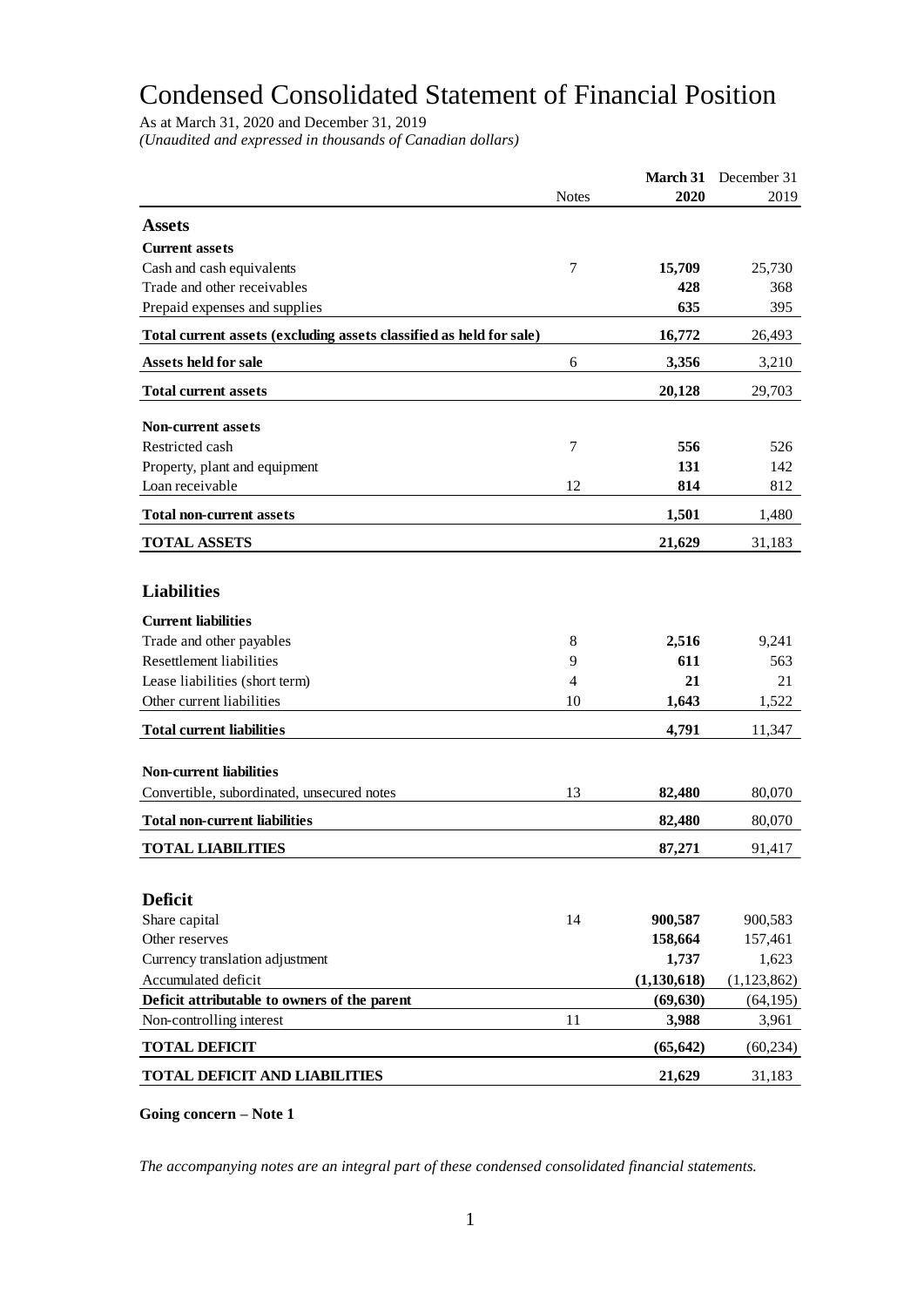# Condensed Consolidated Income Statement

For the three-month periods ended March 31

(*Unaudited and expressed in thousands of Canadian dollars, except per share data)*

|                                                          |              |          | 3 months ended |
|----------------------------------------------------------|--------------|----------|----------------|
|                                                          |              |          | March 31       |
|                                                          | <b>Notes</b> | 2020     | 2019           |
| <b>Expenses</b>                                          |              |          |                |
| Corporate, general and administrative                    | 5            | 4,502    | 4,289          |
| Share-based compensation                                 |              | 1,325    | 1,397          |
| Depreciation                                             |              | 13       | 54             |
| <b>Operating loss</b>                                    | 15           | 5,840    | 5,740          |
| Other (income) / expense                                 |              |          |                |
| Interest received                                        |              | (61)     | (115)          |
| Gain on disposal of assets                               |              | (19)     |                |
| Finance costs: lease liability accretion                 |              |          | 29             |
| Finance costs: convertible notes accretion               | 13           | 2,410    | 2,141          |
| Foreign exchange gain                                    |              | (1, 414) | (63)           |
| Loss for the period attributable to owners of the parent |              | 6,756    | 7,732          |
| Basic and diluted loss per share                         |              | \$0.01   | \$0.02         |

# Condensed Consolidated Statement of Comprehensive Loss

For the three-month periods ended March 31 (*Unaudited and expressed in thousands of Canadian dollars)*

|                                                             | 3 months ended |          |
|-------------------------------------------------------------|----------------|----------|
|                                                             |                | March 31 |
|                                                             | 2020           | 2019     |
| Loss for the period                                         | 6,756          | 7,732    |
| Other comprehensive (income) / loss                         |                |          |
| - may recycle to the Income Statement in future periods     |                |          |
| Currency translation adjustment                             | (141)          | 166      |
| Comprehensive loss for the period                           | 6,615          | 7,898    |
| Comprehensive (gain) / loss for the period attributable to: |                |          |
| - Owners of the parent                                      | 6,642          | 7,866    |
| - Non-controlling interest                                  | (27)           | 32       |
| Comprehensive loss for the period                           | 6,615          | 7,898    |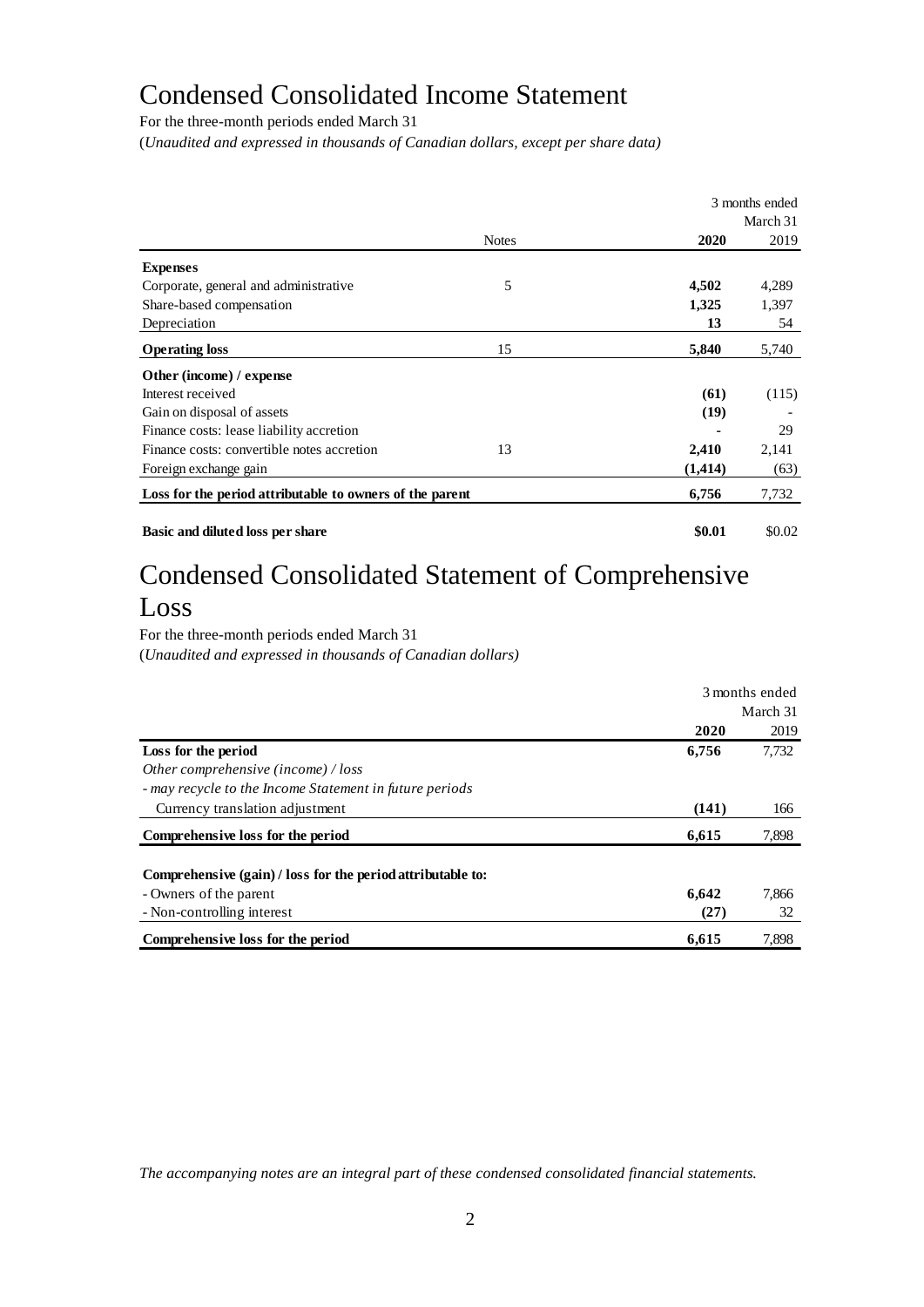# Condensed Consolidated Statement of Changes in Shareholders' Deficit

For the three-month periods ended March 31 *(Unaudited and expressed in thousands of Canadian dollars)*

|                                                              |      |               | 3 months ended |
|--------------------------------------------------------------|------|---------------|----------------|
|                                                              |      |               | March 31       |
|                                                              | Note | 2020          | 2019           |
| <b>Common shares</b>                                         |      |               |                |
| At January 1                                                 | 14   | 900,583       | 880,197        |
| Shares issued in private placement                           |      |               | 3,798          |
| Shares issued on the exercise of share options               | 14   | $\mathbf 2$   |                |
| Transfer from contributed surplus: exercise of share options | 14   | 2             |                |
| At March 31                                                  |      | 900,587       | 883,995        |
| Other reserves                                               |      |               |                |
| At January 1                                                 |      | 157,461       | 142,481        |
| Share-based compensation                                     |      | 1,205         | 1,098          |
| Exercise of share options                                    | 14   | (2)           |                |
| Warrants, net of issue costs                                 |      |               | 2,526          |
| At March 31                                                  |      | 158,664       | 146,105        |
| <b>Currency translation adjustment</b>                       |      |               |                |
| At January 1                                                 |      | 1,623         | 1,836          |
| Currency translation adjustment                              |      | 114           | (134)          |
| At March 31                                                  |      | 1,737         | 1,702          |
| <b>Accumulated deficit</b>                                   |      |               |                |
| At January 1                                                 |      | (1, 123, 862) | (1,079,331)    |
| Loss for the period                                          | 15   | (6,756)       | (7, 732)       |
| At March 31                                                  |      | (1, 130, 618) | (1,087,063)    |
| <b>Non-controlling interest</b>                              |      |               |                |
| At January 1                                                 |      | 3,961         | 4,012          |
| Currency translation adjustment                              |      | 27            | (32)           |
| At March 31                                                  |      | 3,988         | 3,980          |
|                                                              |      |               |                |
| Total shareholders' deficit at March 31                      |      | (65, 642)     | (51,281)       |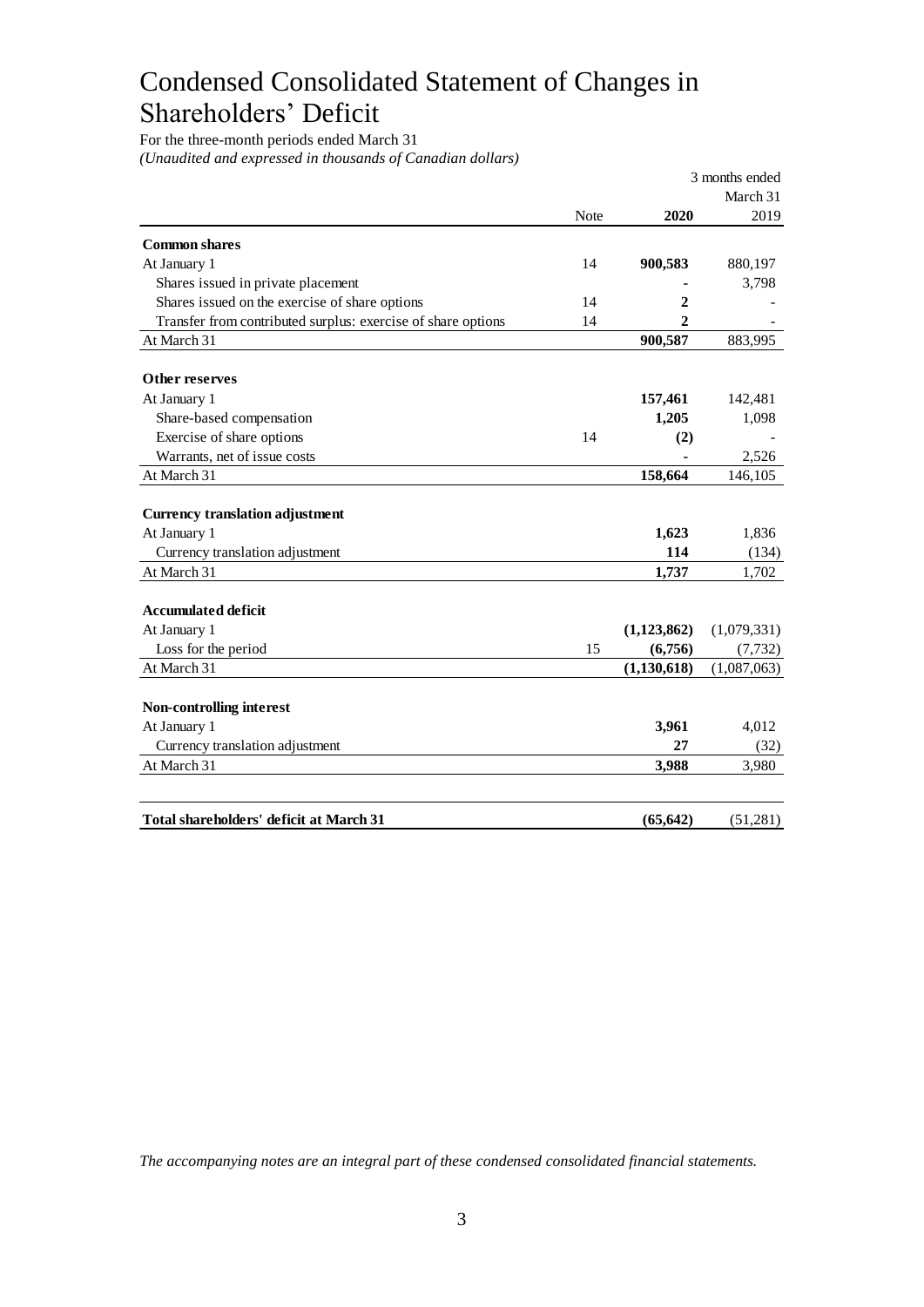# Condensed Consolidated Statement of Cash Flows

For the three-month periods ended March 31

*(Unaudited and expressed in thousands of Canadian dollars)*

|                                                            | 3 months ended |                  |          |
|------------------------------------------------------------|----------------|------------------|----------|
|                                                            |                |                  | March 31 |
|                                                            | <b>Notes</b>   | 2020             | 2019     |
| Cash flows used in operating activities                    |                |                  |          |
| Loss for the period                                        |                | (6,756)          | (7, 732) |
| Adjusted for the following non-cash items:                 |                |                  |          |
| Depreciation                                               |                | 13               | 54       |
| Share-based compensation                                   |                | 1,325            | 1,397    |
| Gain on disposal of assets                                 |                | (19)             |          |
| Finance costs: convertible notes accretion                 | 13             | 2,410            | 2,170    |
| Unrealized foreign exchange (gain) / loss                  |                | (1,307)          | 263      |
|                                                            |                | (4,334)          | (3,848)  |
| Changes in operating working capital:                      |                |                  |          |
| Unrealized foreign exchange gain                           |                | (68)             | (35)     |
| Decrease in accounts payable                               |                | (6,689)          | (2,899)  |
| Increase in accounts receivable                            |                | (302)            | (701)    |
|                                                            |                | (11,393)         |          |
| Cash flows used in investing activities                    |                |                  | (7, 483) |
| Purchase of property, plant and equipment                  |                | (5)              |          |
|                                                            |                |                  | (29)     |
|                                                            |                | (5)              | (29)     |
| Cash flows provided by financing activities                |                |                  |          |
| Proceeds from the exercise of share options                |                | 2                |          |
| Proceeds from December 2018 private placement, received in |                |                  |          |
| January 2019, net of costs                                 | 13             |                  | 6,324    |
|                                                            |                | $\boldsymbol{2}$ | 6,324    |
| Decrease in cash and cash equivalents                      |                | (11,396)         | (1,188)  |
| Effect of foreign exchange on cash and cash equivalents    |                | 1,375            | (228)    |
| Cash and cash equivalents - beginning of period            |                | 25,730           | 18,116   |
| Cash and cash equivalents - end of period                  |                | 15,709           | 16,700   |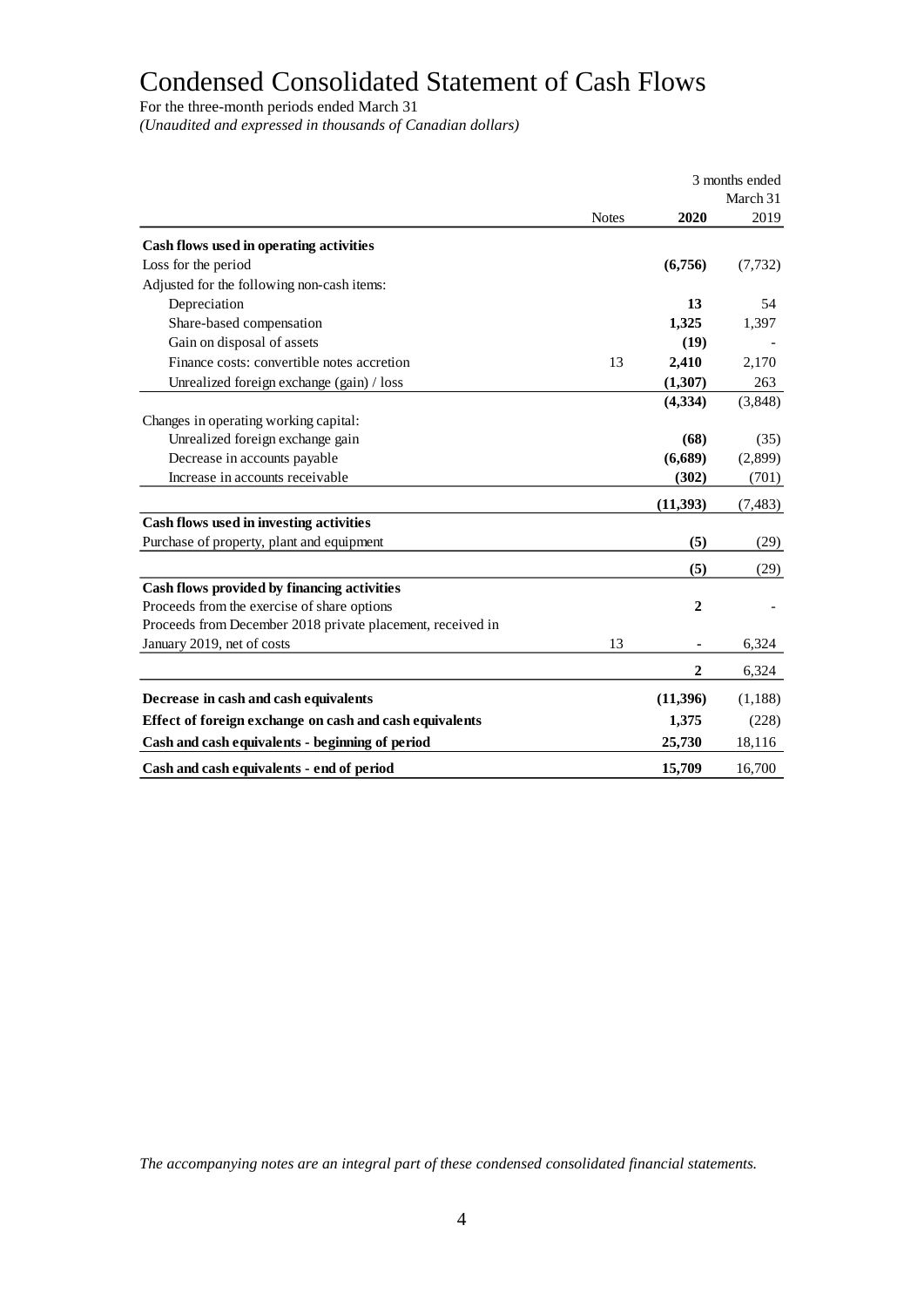For the period ended March 31, 2020 *(Unaudited, tabular amounts in thousands of Canadian dollars, unless otherwise stated)*

## **1. Nature of operations and going concern**

Gabriel Resources Ltd. ("Gabriel" or the "Company") is a Canadian resource company whose common shares ("Common Shares") are listed on the TSX Venture Exchange ("Exchange").

Gabriel's activities over many years were previously focused on permitting and developing the Roșia Montană gold and silver project (the "Project") in Romania. The exploitation license for the Project ("License") is held by Roșia Montană Gold Corporation S.A. ("RMGC"), a Romanian company in which Gabriel owns an 80.69% equity interest, with the 19.31% balance held by Minvest Roșia Montană S.A. ("Minvest RM"), a Romanian state-owned mining company.

Over US\$700 million has been invested to maintain and develop the Project in accordance with all applicable laws, regulations, licenses, and permits and also in defining two valuable mineral deposits at the Rodu-Frasin (epithermal gold and silver) site and the Tarniţa (porphyry copper-gold) site, both within the Bucium area located in the vicinity of Roşia Montană ("Bucium Projects"). The Romanian State has, however, frustrated and prevented the implementation of those developments in an unlawful manner, ultimately depriving the Claimants (defined below) of the use, benefit and entire value of their property rights associated with the Project and the Bucium Projects.

These Condensed Interim Consolidated Financial Statements ("Condensed Financial Statements") reflect the principal focus of Gabriel and its subsidiary companies (together the "Group") on the pursuit of international bilateral investment treaty claims against Romania, as described further below, which seek compensation resulting from the Romanian State's expropriation, unfair and inequitable treatment, discrimination, and other unlawful treatment in respect of the Project and the Bucium Projects.

On July 21, 2015, pursuant to the provisions of international bilateral investment protection treaties which the Romanian State entered into with each of Canada and the United Kingdom of Great Britain and Northern Ireland for the Promotion and Reciprocal Protection of Investments (together the "Treaties"), Gabriel and its subsidiary company, Gabriel Resources (Jersey) Limited ("Claimants"), filed a request for arbitration ("Arbitration Request") before the World Bank's International Centre for Settlement of Investment Disputes ("ICSID") against the Romanian State ("ICSID Arbitration"). The Arbitration Request was registered by ICSID on July 30, 2015 and the presiding tribunal for the ICSID Arbitration ("Tribunal") was originally constituted on June 21, 2016. The ICSID Arbitration seeks compensation for all of the loss and damage resulting from the Romanian State's wrongful conduct and its breaches of the Treaties' protections.

Key milestones in the ICSID Arbitration proceedings to date include:

- On June 30, 2017, the Claimants delivered a memorial to ICSID on the merits and quantum of the ICSID Arbitration claims ("Memorial").
- On February 22, 2018, the Romanian State ("Respondent") delivered a counter memorial ("Counter Memorial") in response to the Memorial filed by the Claimants.
- On May 25, 2018, the Respondent supplemented the submission of its Counter-Memorial with a further preliminary objection to the jurisdiction of the Tribunal to hear the claims presented by Gabriel Resources (Jersey) Limited ("Jurisdictional Challenge").
- On November 2, 2018, the Claimants filed with ICSID a reply in support of the claims ("Reply") responding to the Respondent's Counter-Memorial and Jurisdictional Challenge.
- On February 28, 2019, the Claimants and the Respondent filed their comments on a submission to the Tribunal by certain non-governmental organizations (or "non-disputing parties") who opposed the Project for many years.
- On May 24, 2019, the Respondent filed its response to the Reply ("Rejoinder") and its reply on the Jurisdictional Challenge, the Respondent's final substantive submission.
- On June 28, 2019, the Claimants filed a surrejoinder on the Jurisdictional Challenge ("Surrejoinder").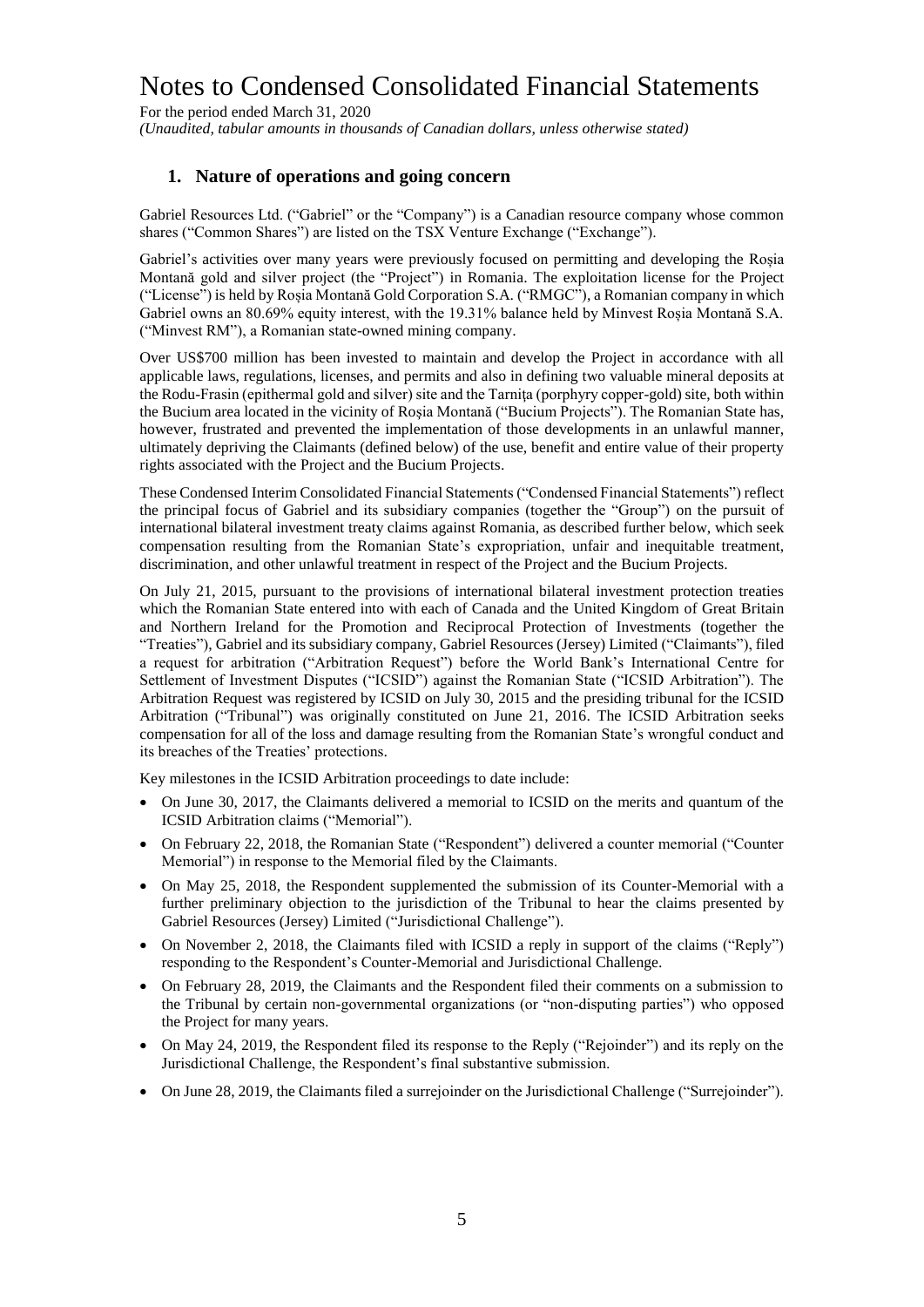For the period ended March 31, 2020 *(Unaudited, tabular amounts in thousands of Canadian dollars, unless otherwise stated)*

## **1. Nature of operations and going concern (continued)**

- An oral hearing on the merits of the claim was held in Washington D.C. between December 2 and December 13, 2019 ("Hearing") to address issues on liability and jurisdiction and to hear testimony from certain of the parties' fact and expert witnesses.
- On April 10, 2020, the Claimants and the Respondent filed their comments on a written submission to the Tribunal by the European Commission as a "non-disputing party" in the ICSID Arbitration.

The Hearing focused on the evidentiary record in the case and allowed counsel for both parties to address issues on liability and jurisdiction. The Hearing also afforded the Tribunal the opportunity to hear testimony from certain of the parties' fact and expert witnesses, as well as to address questions to each of the parties.

On March 10, 2020, the Tribunal issued Procedural Order No. 27 whereby it set out a list of further questions arising from the evidence presented during the Hearing. The Tribunal subsequently issued Procedural Orders No. 28 and No. 31 whereby the parties were instructed to respond to these questions in a sequential manner. The Tribunal also reserved the possibility of having an additional round of answers to the relevant questions. The Claimants filed their answers on May 11, 2020 and the Respondent is required to do so in July 2020.

An additional one week oral hearing ("Second Hearing") has been scheduled for the week commencing September 28, 2020 and will be held at the ICSID hearing facilities in Paris. The Second Hearing will focus on the technical and feasibility-related aspects of the Project and the quantum of the damages claimed with further related testimony from certain of the parties' fact and expert witnesses. The Tribunal has indicated to the parties that they will each have the opportunity, following completion of the Second Hearing, to submit post-hearing briefs, in order to comment in conclusion on the full evidentiary record, as is typically permitted in such arbitrations ("Post-Hearing Briefs"). It is expected that the Tribunal will issue its decision thereafter. There is no specified timeframe in the ICSID Rules in which such a decision is to be made. The Company is informed, however, that it is typical for tribunals in this type of arbitration to require twelve to eighteen months to finalize and issue a decision after Post-Hearing Briefs are submitted. Furthermore, that decision may be subject to a request for annulment (albeit such request can only be on very limited grounds).

There can be no assurances that the ICSID Arbitration will advance in a customary or predictable manner or be completed or settled within any specific or reasonable period of time. The resources necessary in pursuing the ICSID Arbitration are substantial and the costs, fees and other expenses and commitments payable in connection with the ICSID Arbitration may differ materially from Management's expectations. Further funding will be required by the Company to pursue the ICSID Arbitration to its conclusion, including in any potential annulment proceeding and/or litigation to enforce any award.

#### *Impact of the Coronavirus*

With respect to the outbreak of the novel coronavirus (COVID-19), Gabriel has carefully considered the impact, noting the widespread disruption to normal activities and the uncertainty over the duration of this disruption. The highest priority of the Board of Directors is the health, safety and welfare of the Group's employees, contractors and community members. Gabriel recognizes that the situation is extremely fluid and is monitoring the relevant recommendations and restrictions on travel. At this time, these recommendations and restrictions do not significantly impact Gabriel's ability to continue the ICSID Arbitration process or conduct the limited operations in Romania. As previously announced, the Group is currently seeking new investment and it is possible that this will take longer than previously anticipated. The Group is also looking to sell its long lead time equipment assets, the market for which may be adversely affected by the effects of COVID-19. As a result, Gabriel will make the necessary adjustments to the work processes required to maintain the ICSID Arbitration calendar, and, should the disruption last for an extended duration, review certain planned activities in Romania, and take remedial actions if it is determined to be necessary or prudent to do so.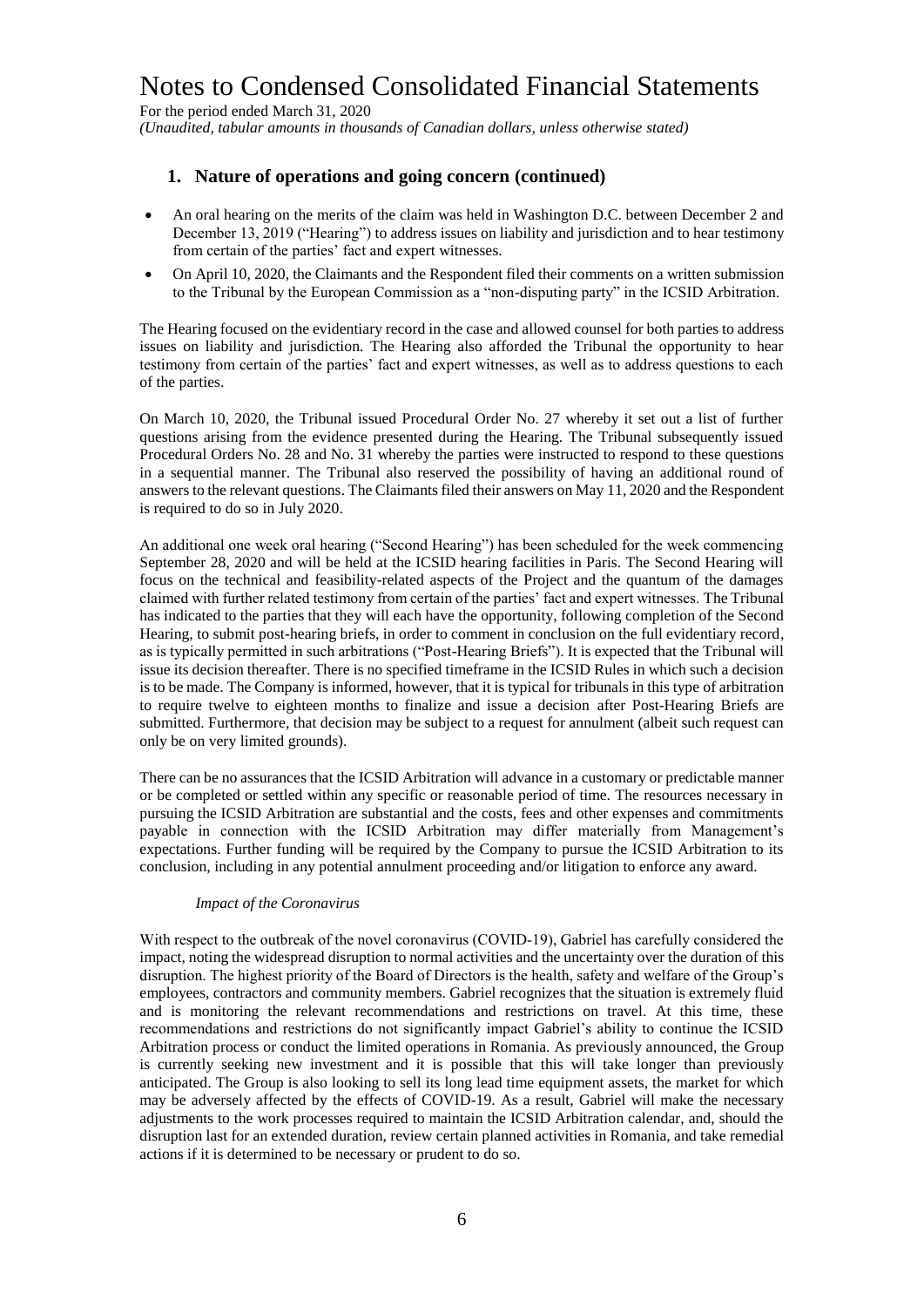For the period ended March 31, 2020 *(Unaudited, tabular amounts in thousands of Canadian dollars, unless otherwise stated)*

#### *Going concern*

The Condensed Financial Statements have been prepared on a going concern basis, which assumes that the Company will be able to meet its obligations and continue its operations for the foreseeable future. On the basis of the Company's balance of cash and cash equivalents as at March 31, 2020, the Company has sufficient funding necessary to maintain the Group's primary assets and to fund general working capital requirements together with the material estimated costs associated with the Company advancing the ICSID Arbitration through the Second Hearing to the fourth quarter of 2020. The Group will require additional funding in the short-term to maintain its primary assets, including its License and associated rights and permits, whilst it awaits the decision of the Tribunal, and to pursue the ICSID Arbitration to its conclusion. Notwithstanding the Company's historic funding, there is a risk that sufficient additional financing may not be available to the Company on acceptable terms, or at all. This material uncertainty may cast significant doubt about the Company's ability to continue as a going concern.

The Condensed Financial Statements do not reflect the adjustments to the carrying values of assets or liabilities and the reported expenses and consolidated statement of financial position classifications that would be necessary if the Company were unable to realize its assets and settle its liabilities as a going concern in the normal course of operations or as a result of any adverse conclusion to the ICSID Arbitration. Such adjustments could be material.

The Company's registered address is Suite 200 – 204 Lambert Street, Whitehorse, Yukon, Canada Y1A 1Z4. The Company receives significant management services from its wholly owned subsidiary, RM Gold (Services) Ltd. ("RMGS"). The principal place of business for RMGS is Central Court, 25 Southampton Buildings, London, WC2A 1AL, United Kingdom. The Company is the ultimate parent of the Group and does not have any controlling shareholders.

## **2. Basis of preparation**

The Condensed Financial Statements for the three-month period ended March 31, 2020, have been prepared in accordance with IFRS as applicable to the preparation of interim financial statements, including International Accounting Standard 34 - Interim Financial Reporting. The Condensed Financial Statements should be read in conjunction with the audited consolidated financial statements for the year ended December 31, 2019 (the "2019 Financial Statements"), which have been prepared in accordance with IFRS. The Condensed Financial Statements have been prepared according to the historical cost convention and were approved by the Board of Directors on May 12, 2020.

### **3. Critical accounting estimates, risks and uncertainties**

The preparation of condensed consolidated financial statements in conformity with IFRS requires Management to make estimates and assumptions that affect the reported amounts of assets and liabilities and the disclosure of contingent liabilities, if any, at the date of the financial statements and the reported amount of expenses and other income for the period including the classification and measurement of assets as held for sale. These estimates and assumptions are based on Management's knowledge of the relevant facts and awareness of circumstances, having regard to prior experience and information available at the balance sheet date. The significant estimates and assumptions are not materially different from those disclosed in the 2019 Financial Statements.

# **4. Accounting policies**

The material accounting policies followed in the Condensed Financial Statements are the same as those applied in the 2019 Financial Statements.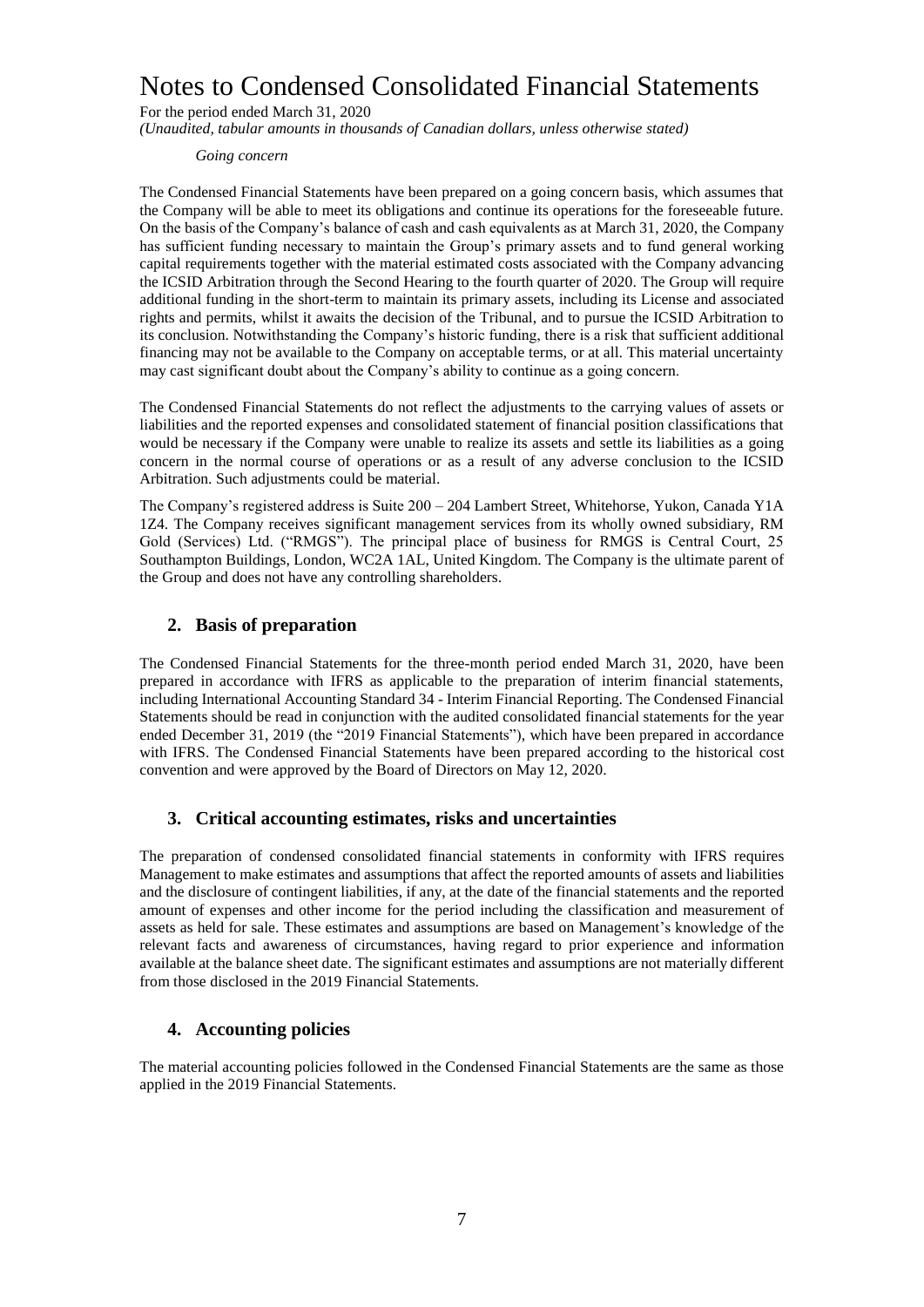For the period ended March 31, 2020

*(Unaudited, tabular amounts in thousands of Canadian dollars, unless otherwise stated)*

|                                               |            | 3 months ended |
|-----------------------------------------------|------------|----------------|
|                                               |            | March 31       |
| in thousands of Canadian dollars              | 2020       | 2019           |
| <b>ICSID</b> Arbitration related              | 1,673      | 1,169          |
| Payroll                                       | 1,221      | 1,370          |
| Finance                                       | 214        | 193            |
| Travel and transportation                     | <b>200</b> | 228            |
| Community relations                           | 191        | 240            |
| Property and exploration taxes                | 177        | 173            |
| Long lead-time equipment storage costs        | 121        | 150            |
| Information technology                        | 113        | 108            |
| Office rental and utilities                   | 131        | 129            |
| External communications                       | 71         | 42             |
| Legal                                         | 58         | 102            |
| Other                                         | 332        | 385            |
| Corporate, general and administrative expense | 4.502      | 4,289          |

## **5. Corporate, General and Administrative expenses**

ICSID Arbitration related costs are legal and other advisory services provided to the Company in respect of the ICSID Arbitration. The increase compared to the corresponding 2019 period is due to the reduced 2019 activity level while awaiting the May 2019 filing of the Rejoinder by the Respondent as compared to activities in the first quarter of 2020 preparing supplemental documents for the Claimant's rebuttal submission and a response to the amicus curiae submission to the Tribunal by the European Commission.

Payroll is the total of salaries, bonuses and relevant taxes for all Group employees. The decrease in payroll costs compared to the corresponding 2019 period reflects a comparatively weaker Romanian Lei against the Canadian Dollar in the three-month period to March 31, 2020, plus slightly reduced corporate headcount period on period.

## **6. Assets held for sale**

| <b>Balance - December 31, 2018</b> | 6,554   |
|------------------------------------|---------|
| Disposal                           | (2,120) |
| Impairment charge                  | (956)   |
| Currency translation adjustment    | (268)   |
| Balance - December 31, 2019        | 3,210   |
| Currency translation adjustment    | 146     |
| <b>Balance - March 31, 2020</b>    | 3,356   |

The prospect of the long lead-time equipment being used in the future for the purpose for which it was purchased is considered remote. In late 2015, the Company engaged two specialist agents to broker the sale of the long lead-time equipment, and the equipment was transferred to assets held for sale on December 31, 2015. The agents' engagement is ongoing.

On October 18, 2019, RMGC concluded the sale of the remaining ball mill, excluding motors, for aggregate gross proceeds of US\$3.3 million (approximately \$4.3 million).

The remaining long lead-time equipment comprises milling equipment, predominantly a SAG mill, together with a gearless motor drive and ball mill motors. These items are currently stored in warehouses in the port of Antwerp, Belgium. During the three-month period ended March 31, 2020, the value of the long lead-time equipment was assessed for indicators of impairment. No further indicators of impairment were noted.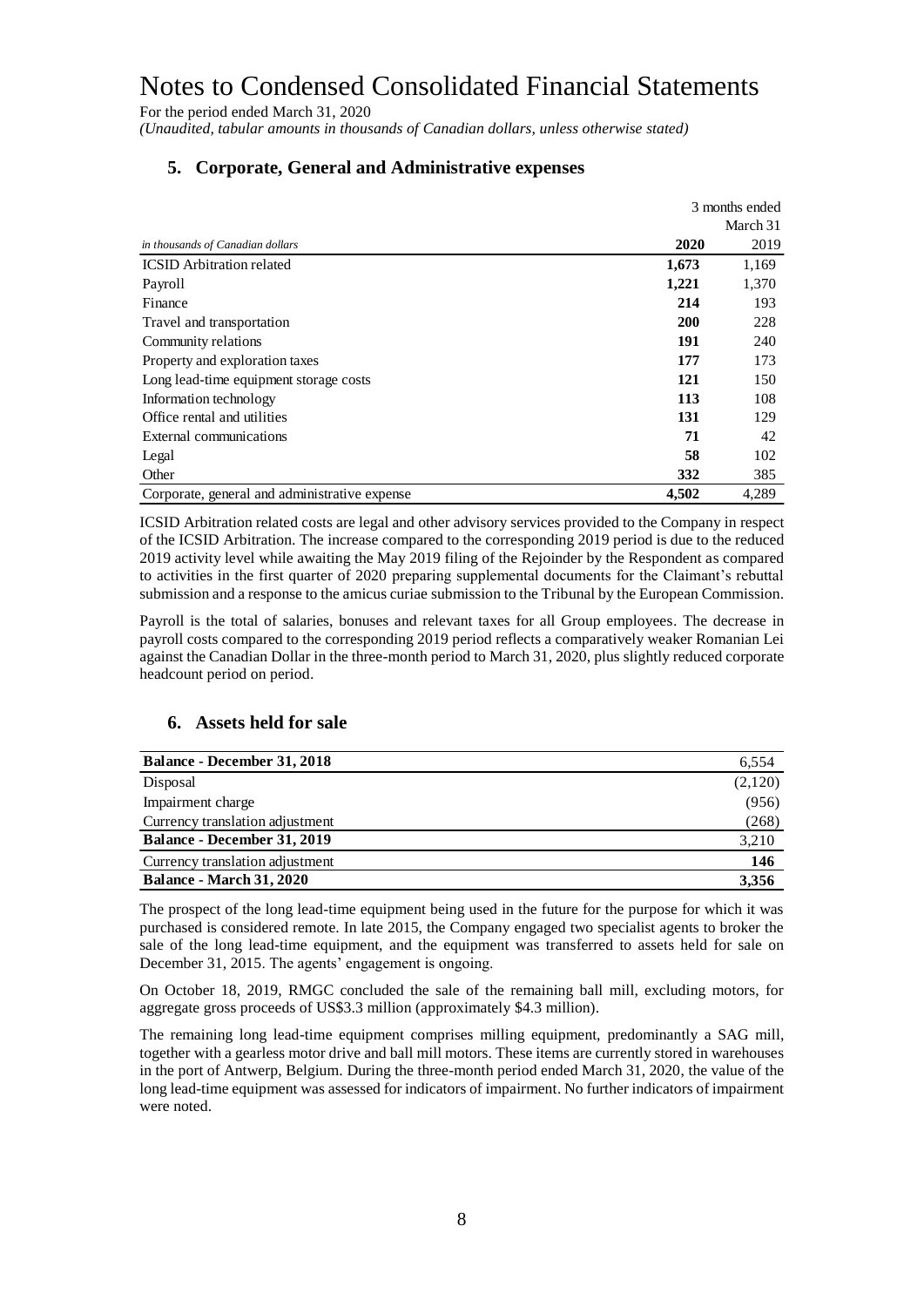For the period ended March 31, 2020

*(Unaudited, tabular amounts in thousands of Canadian dollars, unless otherwise stated)*

|                           | March 31 | December 31 |
|---------------------------|----------|-------------|
| As at                     | 2020     | 2019        |
| Cash at bank and on hand  | 4,256    | 7,501       |
| Short-term bank deposits  | 11.453   | 18,229      |
| Cash and cash equivalents | 15,709   | 25,730      |
| Restricted cash           | 556      | 526         |
|                           | 16.265   | 26,256      |

## **7. Cash and cash equivalents and restricted cash**

Cash at bank and on hand earns interest at floating rates based on daily bank deposit rates. Cash is readily accessible and is deposited at reputable financial institutions with acceptable credit standings.

The Group manages its domestic Romanian bank credit risk by centralizing custody, control and management of its surplus cash resources from its corporate office and only transferring money to its Romanian subsidiary based on near term cash requirements, thereby mitigating exposure to domestic Romanian banks. At March 31, 2020, the Group held \$0.4 million in unrestricted cash and cash equivalents in Romanian banks (at December 31, 2019: \$0.3 million).

Short-term bank deposits represent investments in government treasury bills with maturities of less than 90 days.

Restricted cash represents cash collateralization of legally required environmental guarantees for future clean-up costs of \$0.1 million.

In addition, in late 2013 the Romanian regional prosecutor's office in Ploiesti placed a restriction order on \$0.3 million held in one of RMGC's Romanian bank accounts pending the outcome of an investigation into a group of companies, one of which was a former supplier to RMGC. The restricted cash amount represents the value of the goods procured from the supplier during 2012. In March 2020, RMGC was informed that the prosecutor's office had closed the file in relation to the commercial relationship between RMGC and the supplier but transmitted the file to another prosecutor's office for continued investigation of the commercial relations between RMGC and a list of service providers. In April 2020, RMGC filed a request with the prosecutor's office, amongst other things, for the removal of the restriction order and removal of a notation on RMGC's file at the Romanian Trade Registry that the company was "under criminal investigation". The prosecutor's office subsequently admitted RMGC's requests and ordered the lifting of the restriction order and the removal of the notation from the Trade Register. On May 11, 2020, RMGC received confirmation of the release of the funds.

## **8. Trade and other payables**

|                             | <b>March 31</b> | December 31 |
|-----------------------------|-----------------|-------------|
| As at                       | 2020            | 2019        |
| Trade payables              | 324             | 90          |
| Payroll liabilities         | 292             | 2,365       |
| Accruals and other payables | 1,900           | 6,786       |
|                             | 2,516           | 9.241       |

Trade and other payables are accounted for at amortized cost and are categorized as other financial liabilities. Lower payroll liabilities at March 31, 2020 compared to December 31, 2019 reflect the payment in the period of 2019 performance related compensation, accrued at December 31, 2019 following the annual review by the Board of Directors. The decrease in accruals and other payables between balance sheet dates is due to the material decrease in ICSID Arbitration related activities in the three-month period to March 31, 2020 and payment of significant costs previously accrued in respect of preparation for and attendance at the Hearing in December 2019.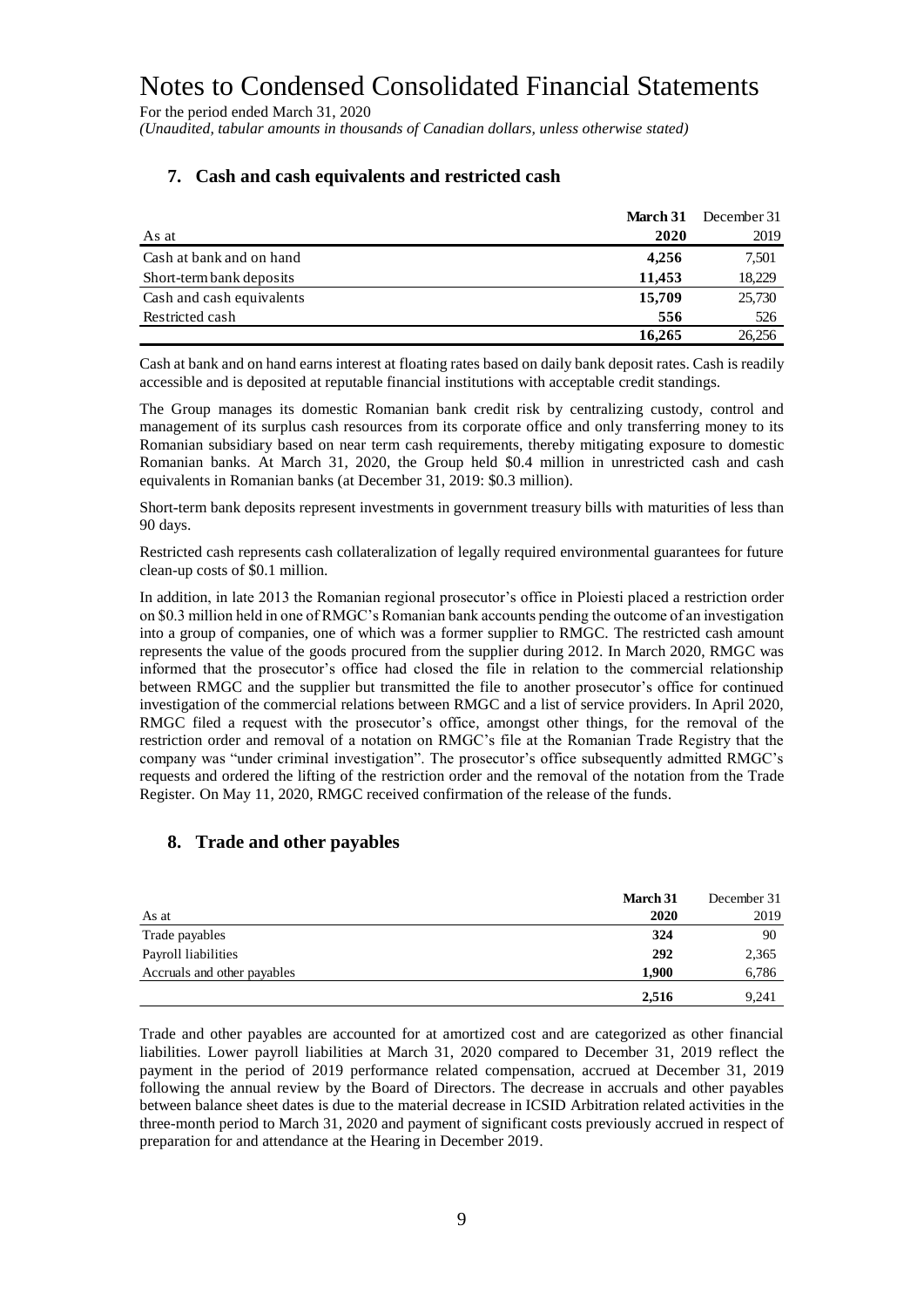For the period ended March 31, 2020

*(Unaudited, tabular amounts in thousands of Canadian dollars, unless otherwise stated)*

## **9. Resettlement liabilities**

RMGC previously had a program for purchasing homes in the Project area. Under the resettlement program residents were offered two choices; either to take the sale proceeds and move to a new location of their choosing, or exchange their properties for a new property to be built by RMGC at a new resettlement site. For those residents who chose the new resettlement site alternative, the Company recorded a resettlement liability for the anticipated construction costs of the resettlement houses. The total resettlement liability balance at March 31, 2020 was \$0.6 million (December 31, 2019:\$0.6 million).

### **10. Other current liabilities**

The Company has a deferred share unit ("DSU") plan under which qualifying participants receive certain compensation in the form of DSUs. With effect from July 1, 2016, certain Company non-executive directors have received fifty percent or more of their director fees payable in DSUs. DSUs are initially valued at the five-day weighted average market price of the Common Shares at the date of grant, with the value adjusted based on fair value on the closing share price at the end of each subsequent reporting period.

As at March 31, 2020, the Company's share price increased in comparison to December 31, 2019 and, accordingly, a fair value increase of \$0.1 million has been recorded in the DSU liability and as a net expense.

Lease liabilities of less than \$0.1 million (2019: less than \$0.1 million) relating to right-of-use assets are also contained within other current liabilities.

### **11. Non-controlling interest**

The Company has historically advanced loans totaling US\$39.5 million to Minvest RM, the noncontrolling shareholder of RMGC, to facilitate mandatory statutory share capital increases in RMGC in accordance with Romanian company law rules on capitalization. These loans, which remain outstanding at March 31, 2020, are non-interest bearing and according to their terms are to be repaid as and when RMGC distributes dividends to its shareholders. The loans are accounted for as part of the Group's net investment in RMGC and, accordingly, have been set-off against non-controlling interests in the Consolidated Statement of Financial Position. The loans and non-controlling interest components will be reflected individually at such time as repayment of the loans is made possible.

In December 2013, the Group was required to recapitalize RMGC in order to comply with minimum company law requirements. The subscription to RMGC share capital by the Company was effected through a conversion of existing intercompany debt. On January 17, 2014, the Group agreed to transfer to Minvest RM, for nil consideration, a proportion of the shares subscribed to in December 2013, with a face value of \$20.4 million, in order to preserve the respective shareholdings in RMGC. This transfer gave rise to the disclosed non-controlling interest and subsequent accounting.

## **12. Related Party Transactions**

The Group had related party transactions with associated persons or corporations which were undertaken in the normal course of operations as follows:

Historical related party transactions with Minvest RM are disclosed in Note 11.

In June 2018, the Company entered into a facility agreement with SC Total Business Land SRL ("TBL"), an entity controlled by current and former employees of RMGC, pursuant to which it agreed to lend \$0.9 million to TBL. The loan is repayable in 2028, accrues interest at a rate of 1% per annum and is secured by a mortgage over certain assets of the borrower and personal guarantees in favour of the Company by the principals of TBL. By February 2019, TBL had drawn down the entire \$0.9 million facility. Partial payments of principal on the loan were received in April and October 2019, with the next repayment expected in May 2020.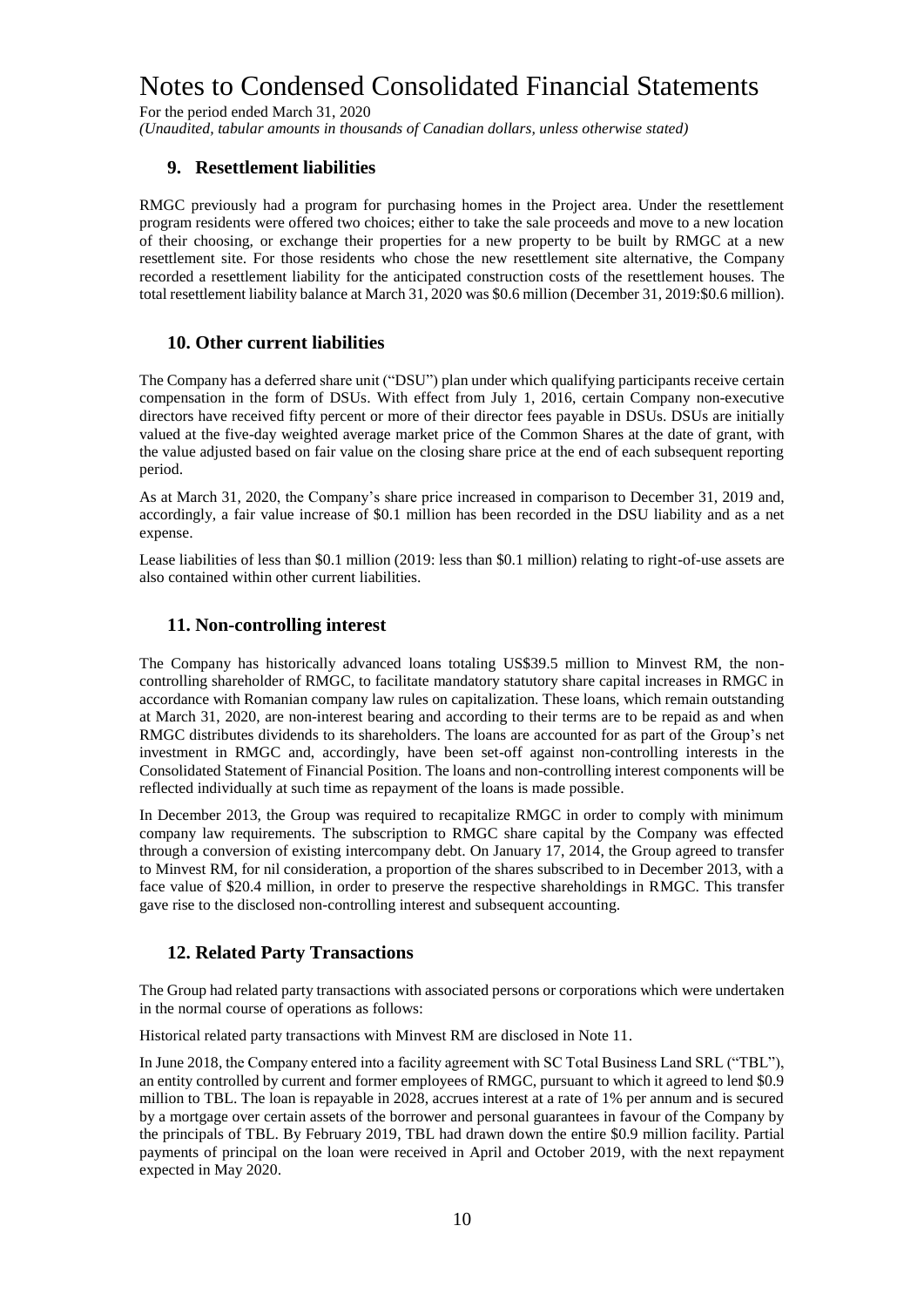For the period ended March 31, 2020 *(Unaudited, tabular amounts in thousands of Canadian dollars, unless otherwise stated)*

# **13. Private placements**

### *Summary*

In 2014 and 2016, the Company completed private placements in which a total of 95,625 units were issued at a price of \$1,000 per unit to raise aggregate gross proceeds of \$95.625 million (the "2014 and 2016 Private Placements").

The units issued in the 2014 and 2016 Private Placements consist, in aggregate, of:

- \$95,625,000 of convertible subordinated unsecured notes, with an annual coupon of 0.025%, a conversion price of \$0.3105 and a maturity date of June 30, 2021;
- 111,536,250 Common Share purchase warrants which are exercisable at a price of \$0.46 at any time prior to June 30, 2021; and
- 95,625 arbitration value rights ("AVRs"), comprising, in aggregate, of an entitlement to a pro rata share of 13.04% of any proceeds received in relation to the ICSID Arbitration, subject to a maximum aggregate entitlement of \$304.3 million among all holders of such AVRs.

On January 15, 2019, the Company announced it had completed the final closing of a private placement of up to 106,425,846 units at a price of \$0.2475 (each unit comprising one Common Share and one Common Share purchase warrant to acquire one Common Share at an exercise price of \$0.49 at any time in the five years following their issue) to raise gross proceeds of approximately \$26.3 million (the "2018 Private Placement").

On September 13, 2019, the Company announced it had completed the final closing of a private placement of up to 81,730,233 units at a price of \$0.3225 (comprising one Common Share and one Common Share purchase warrant to acquire one Common Share at an exercise price of \$0.645 at any time in the five years following their issue) to raise gross proceeds of approximately \$26.3 million (the "2019 Private Placement").

## *2014 and 2016 Private Placements*

Subsequent to initial measurement, the debt component of the 2014 and 2016 Private Placements is measured at amortized cost using the effective interest rate method. The valuation of the equity component is not adjusted subsequent to the initial recognition except on conversion or expiry.

There are two derivatives that are embedded within the convertible notes to the 2014 and 2016 Private Placements: a 'make-whole premium' to protect holders of the convertible notes in a change of control event as stated in the note indenture; and a 'common share repayment right' providing the Company with the right to repay the principal in Common Shares at a discounted amount of 95% of par at maturity. As at March 31, 2020, these two embedded derivatives were determined to have insignificant values and were accordingly not accounted for, but will be reassessed by Management at each reporting date.

The aggregate composition of the 2014 and 2016 Private Placements is set out in the following table:

|                                                    | allocation | Gross Financing<br>fees |          |
|----------------------------------------------------|------------|-------------------------|----------|
|                                                    |            |                         |          |
| Liability component of convertible debentures      | 52,205     | 461                     | 51.744   |
| Equity component of convertible debentures         | 45.213     | 642                     | 44.571   |
| Warrants                                           | 32.573     | 417                     | 32,156   |
| Charge on issue of in-the-money equity instruments | (34,366)   |                         | (34,366) |
| Proceeds of private placement                      | 95.625     | 1.520                   | 94,105   |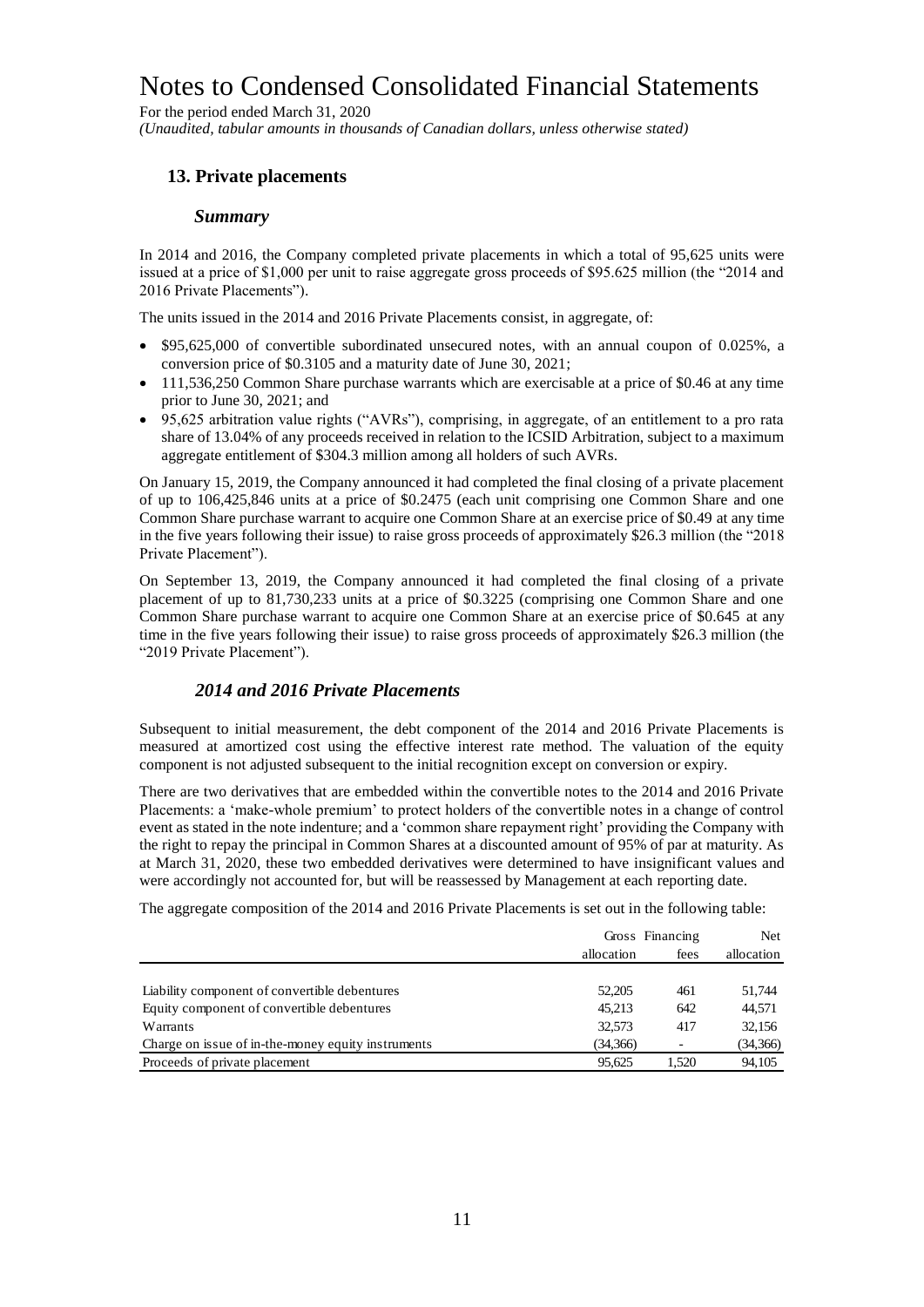For the period ended March 31, 2020

*(Unaudited, tabular amounts in thousands of Canadian dollars, unless otherwise stated)*

## **13. Private placements (continued)**

In accordance with IAS 7, changes in the value of the 2014 and 2016 Private Placements are as follows:

| <b>Balance - December 31, 2018</b> | 71,136 |
|------------------------------------|--------|
| Interest paid                      | (24)   |
| Accretion of debt component        | 8,958  |
| Balance - December 31, 2019        | 80,070 |
| Accretion of debt component        | 2.410  |
| <b>Balance - March 31, 2020</b>    | 82.480 |

### *2018 Private Placement*

On December 24, 2018, the Company announced that it had completed an initial closing of the 2018 Private Placement of a total of 80,702,475 units, issued at a price of \$0.2475 per unit to raise aggregate gross proceeds of approximately \$20 million.

On January 15, 2019, the Company announced that it had completed the final closing of the 2018 Private Placement by issuing a further 25,723,372 units, on the same terms as above, to raise gross proceeds of approximately \$6.3 million.

Each unit of the 2018 Private Placement consists of:

- One Common Share: and
- One Common Share purchase warrant, which entitles the holder to acquire one Common Share at an exercise price of \$0.49 at any time prior to the date that is five years following the date of issue.

The key inputs used in determining the value of the final closing of the 2018 Private Placement set out in these Condensed Financial Statements are as follows:

- Volatility (based on historic 60-month volatility of the Gabriel Resources stock price) 95.49%
- Remaining life (years) 5.0
- Risk-free rate (5-year Government of Canada benchmark bond) 1.90%

The aggregate composition of the 2018 Private Placement is set out in the following table:

|                               | Gross      | Financing | Net.       |
|-------------------------------|------------|-----------|------------|
|                               | allocation | fees      | allocation |
|                               |            |           |            |
| Common shares                 | 15,805     | 99        | 15,706     |
| Warrants                      | 10.534     | 66        | 10,468     |
| Proceeds of private placement | 26,339     | 165       | 26.174     |

## *2019 Private Placement*

On August 23, 2019, the Company announced that it had completed an initial closing of the 2019 Private Placement of a total of 76,504,263 units, issued at a price of \$0.3225 per unit, to raise aggregate gross proceeds of approximately \$24.6 million.

On September 13, 2019, the Company announced that it had completed the final closing of the 2019 Private Placement by issuing the remaining 5,225,970 units, on the same terms as above, to raise gross proceeds of approximately \$1.7 million.

Each unit of the 2019 Private Placement consists of:

- One Common Share: and
- One Common Share purchase warrant, which entitles the holder to acquire one Common Share at an exercise price of \$0.645 at any time prior to the date that is five years following the date of issue.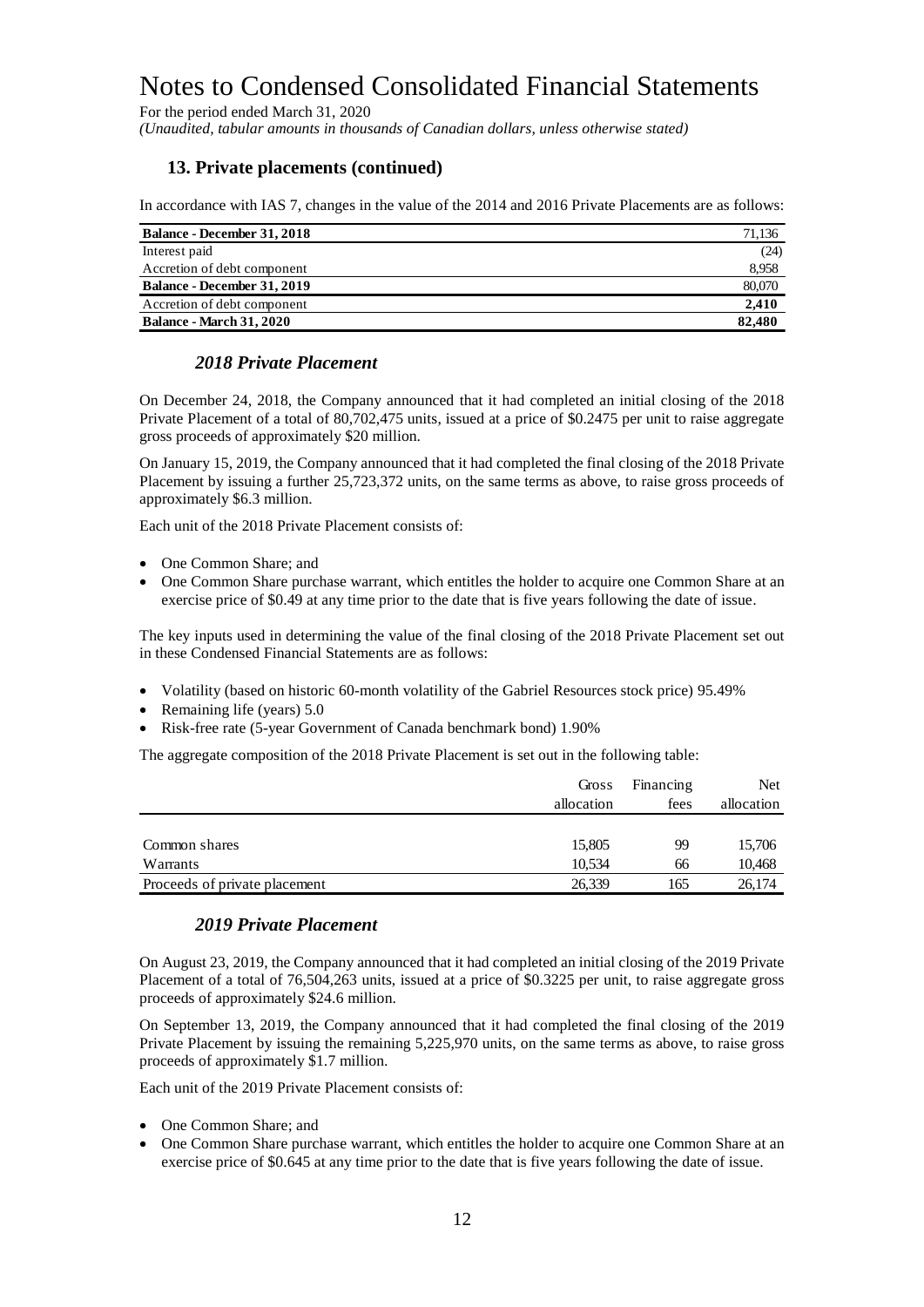For the period ended March 31, 2020

*(Unaudited, tabular amounts in thousands of Canadian dollars, unless otherwise stated)*

### **13 Private placements (continued)**

The key inputs used in determining the value of the 2019 Private Placement set out in these Condensed Financial Statements are as follows:

#### Initial closing

- Volatility (based on historic 60-month volatility of Gabriel's stock price) 93.36%
- Remaining life (years)  $5.0$
- Risk-free rate (5-year Government of Canada benchmark bond) 1.21%

#### Final closing

- Volatility (based on historic 60-month volatility of Gabriel's stock price) 94.54%
- Remaining life (years)  $5.0$
- Risk-free rate (5-year Government of Canada benchmark bond) 1.49%

The aggregate composition of the 2019 Private Placement is set out in the following table:

|                               |            | Gross Financing |            |
|-------------------------------|------------|-----------------|------------|
|                               | allocation | fees            | allocation |
|                               |            |                 |            |
| Common shares                 | 15.968     | 79              | 15,889     |
| Warrants                      | 10.392     | 51              | 10,341     |
| Proceeds of private placement | 26.360     | 130             | 26,230     |

## **14. Share capital**

Authorized:

Unlimited number of Common Shares without par value

Unlimited number of preferred shares, issuable in series, without par value (none outstanding) Issued:

|                                                               | Number of shares |         |
|---------------------------------------------------------------|------------------|---------|
|                                                               | (000's)          | Amount  |
| <b>Balance - December 31, 2018</b>                            | 465,156          | 880,197 |
| Shares issued in private placement                            | 107.454          | 19,687  |
| Shares issued on the exercise of RSUs                         | 694              |         |
| Shares issued on the exercise of DSUs                         | 89               |         |
| Shares issued on the exercise of share options                | 853              | 425     |
| Transfer from contributed surplus - exercise of share options |                  | 274     |
| Balance - December 31, 2019                                   | 574,246          | 900,583 |
| Shares issued on the exercise of share options                | 5                |         |
| Transfer from contributed surplus - exercise of share options |                  |         |
| <b>Balance - March 31, 2020</b>                               | 574,251          | 900.587 |

## *Common Share purchase warrants*

A summary of Common Share purchase warrants issued and outstanding, along with their exercise prices, are as follows:

| <b>Expiry date</b> |             | Number of warrants Exercise price (dollars) |
|--------------------|-------------|---------------------------------------------|
| June 30, 2021      | 111,536,250 | 0.460                                       |
| December 21, 2023  | 80,702,475  | 0.490                                       |
| January 15, 2024   | 25,723,372  | 0.490                                       |
| August 23, 2024    | 76,504,263  | 0.645                                       |
| September 13, 2024 | 5,225,970   | 0.645                                       |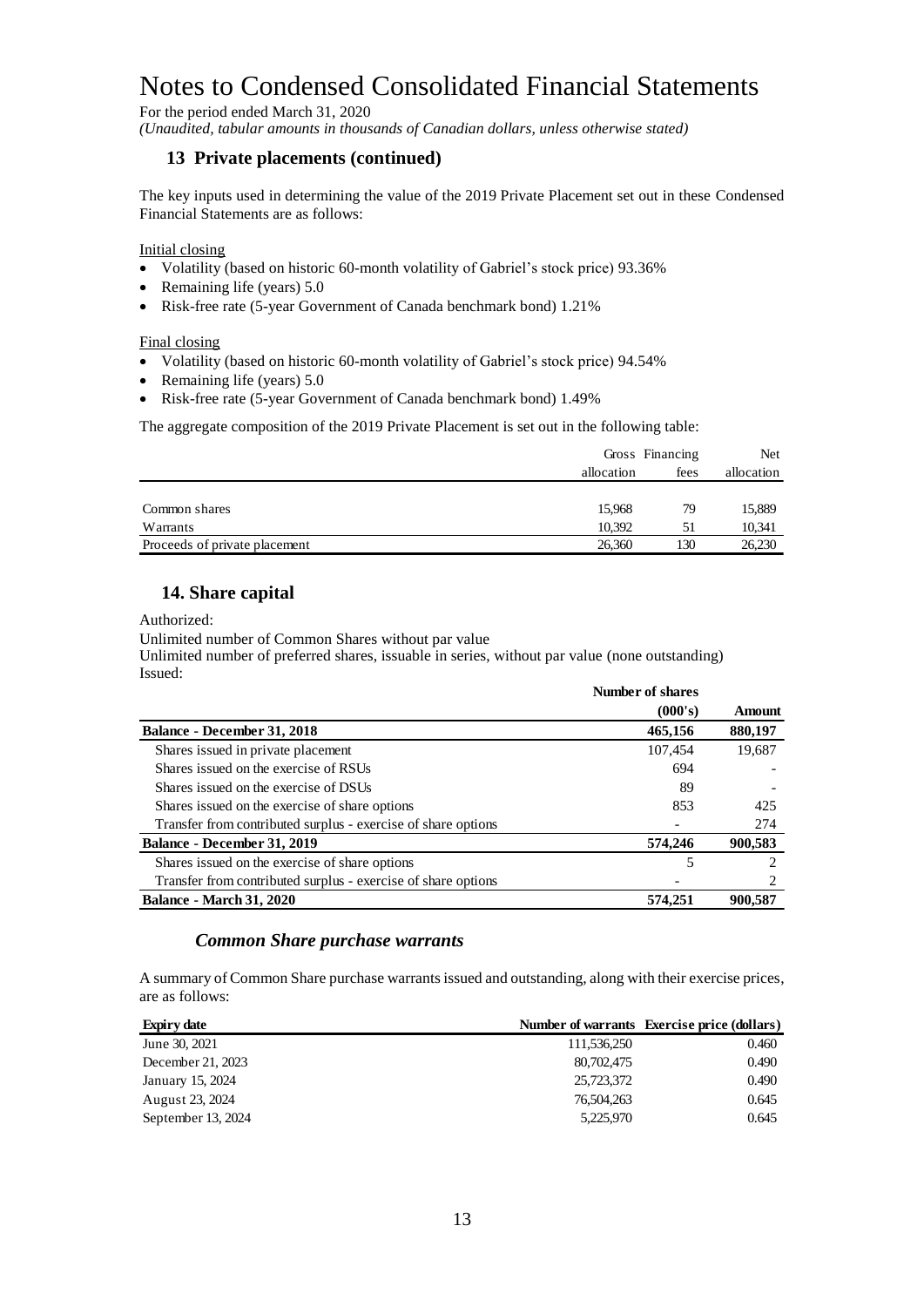For the period ended March 31, 2020

*(Unaudited, tabular amounts in thousands of Canadian dollars, unless otherwise stated)*

## **14. Share capital (Continued)**

### *Share Options*

The exercise price of Share Options is determined as the higher of the five-day weighted average closing price of the Common Shares prior to the grant date of the Share Option and the closing price of the Common Shares on the day before the grant date of the Share Option. Share Options granted vest in accordance with milestones or vesting periods set by the Board at the grant date and are exercisable over five years to ten years from the date of issuance.

The maximum number of Common Shares issuable under the Option Plan is equal to 10% of the issued and outstanding Common Shares at any point in time.

As at March 31, 2020, Share Options held by directors, officers, employees and consultants were as follows:

|                                                                                                                                                                                                                                                                                                                                                                                                                                                                                                                                                                                                                                                                                                                                                                                            |             | Outstanding |              |             | <b>Exercisable</b> |                  |
|--------------------------------------------------------------------------------------------------------------------------------------------------------------------------------------------------------------------------------------------------------------------------------------------------------------------------------------------------------------------------------------------------------------------------------------------------------------------------------------------------------------------------------------------------------------------------------------------------------------------------------------------------------------------------------------------------------------------------------------------------------------------------------------------|-------------|-------------|--------------|-------------|--------------------|------------------|
|                                                                                                                                                                                                                                                                                                                                                                                                                                                                                                                                                                                                                                                                                                                                                                                            |             | Weighted    | Weighted     |             | Weighted           | Weighted         |
|                                                                                                                                                                                                                                                                                                                                                                                                                                                                                                                                                                                                                                                                                                                                                                                            |             | average     | average      |             | average            | average          |
|                                                                                                                                                                                                                                                                                                                                                                                                                                                                                                                                                                                                                                                                                                                                                                                            | Number of   | exercise    | remaining    | Number of   | exercise           | remaining        |
| Range of exercise                                                                                                                                                                                                                                                                                                                                                                                                                                                                                                                                                                                                                                                                                                                                                                          | options     | price       | contractual  | options     | price              | contractual      |
| prices (dollars)                                                                                                                                                                                                                                                                                                                                                                                                                                                                                                                                                                                                                                                                                                                                                                           | (thousands) | (dollars)   | life (years) | (thousands) | (dollars)          | life (years)     |
| $0.28 - 0.40$                                                                                                                                                                                                                                                                                                                                                                                                                                                                                                                                                                                                                                                                                                                                                                              | 14,883      | 0.35        | 7.6          | 13,312      | 0.35               | 7.7              |
| $0.41 - 0.50$                                                                                                                                                                                                                                                                                                                                                                                                                                                                                                                                                                                                                                                                                                                                                                              | 10,924      | 0.45        | 8.6          | 7,670       | 0.44               | 8.1              |
| $0.51 - 0.60$                                                                                                                                                                                                                                                                                                                                                                                                                                                                                                                                                                                                                                                                                                                                                                              | 88          | 0.57        | 9.5          | 88          | 0.57               | 9.5              |
| $0.61 - 0.70$                                                                                                                                                                                                                                                                                                                                                                                                                                                                                                                                                                                                                                                                                                                                                                              | 586         | 0.65        | 6.4          | 586         | 0.65               | 6.4              |
| $0.71 - 0.80$                                                                                                                                                                                                                                                                                                                                                                                                                                                                                                                                                                                                                                                                                                                                                                              | 5,000       | 0.79        | 3.8          | 5,000       | 0.79               | 3.8              |
|                                                                                                                                                                                                                                                                                                                                                                                                                                                                                                                                                                                                                                                                                                                                                                                            | 31,481      | 0.46        | 7.3          | 26,656      | 0.47               | 7.1              |
| The estimated fair value of Share Options is amortized using graded vesting over the period in which the<br>Share Options vest. For those Share Options which vest on a single date, either on issuance or on<br>achievement of milestones (the "measurement date"), the fair value of these Share Options is amortized<br>using graded vesting over the anticipated vesting period.<br>Certain Share Option grants have performance vesting conditions. The fair value of these Share Options<br>that vest upon achievement of milestones will be recognized and expensed over the estimated vesting<br>period of these Share Options. Adjustments resulting from the recalculation of the estimated vesting<br>periods are recorded in the Consolidated Statement of Comprehensive Loss. |             |             |              |             |                    |                  |
|                                                                                                                                                                                                                                                                                                                                                                                                                                                                                                                                                                                                                                                                                                                                                                                            |             |             |              |             |                    |                  |
| Director, officer, employee and consultant Share Options were as follows:                                                                                                                                                                                                                                                                                                                                                                                                                                                                                                                                                                                                                                                                                                                  |             |             |              |             |                    |                  |
|                                                                                                                                                                                                                                                                                                                                                                                                                                                                                                                                                                                                                                                                                                                                                                                            |             |             |              | Number of   |                    | Weighted average |

|                                    | Number of | Weighted average<br>exercise price |  |  |
|------------------------------------|-----------|------------------------------------|--|--|
|                                    | options   |                                    |  |  |
|                                    | (1000)    | (dollars)                          |  |  |
| <b>Balance - December 31, 2018</b> | 24,619    | 0.53                               |  |  |
| Options granted                    | 6,068     | 0.37                               |  |  |
| Options expired                    | (2,325)   | 0.84                               |  |  |
| Options exercised                  | (853)     | 0.50                               |  |  |
| <b>Balance - December 31, 2019</b> | 27,509    | 0.47                               |  |  |
| Options granted                    | 5,953     | 0.46                               |  |  |
| Options expired                    | (1,976)   | 0.56                               |  |  |
| Options exercised                  | (5)       | 0.40                               |  |  |
| <b>Balance - March 31, 2020</b>    | 31,481    | 0.46                               |  |  |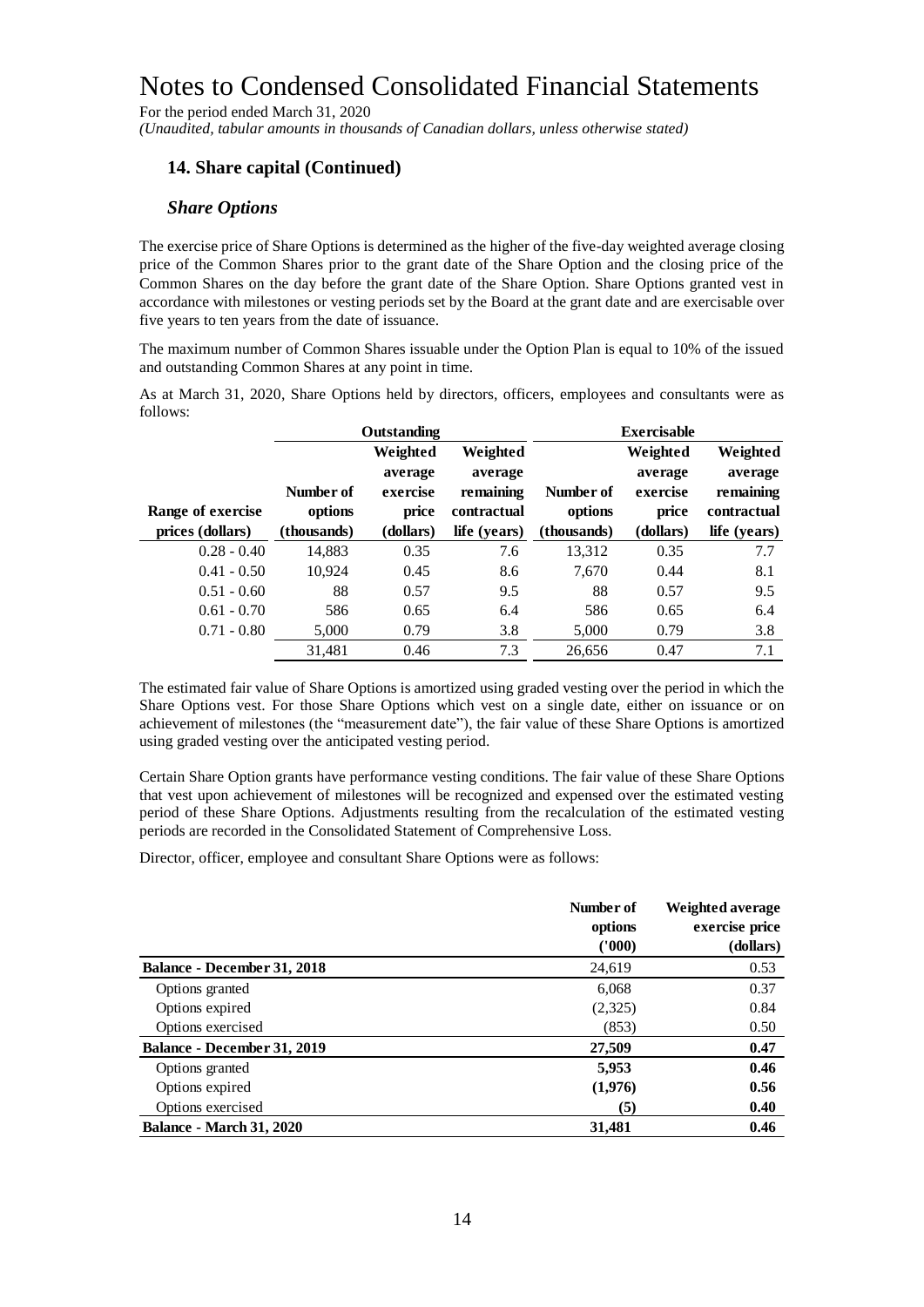For the period ended March 31, 2020

*(Unaudited, tabular amounts in thousands of Canadian dollars, unless otherwise stated)*

## **14. Share capital (Continued)**

During the three-month period ended March 31, 2020, 6.0 million incentive stock options ("Options") were granted at a weighted average exercise price across all grants of \$0.46, of which 3.1 million vested immediately and the remaining 2.9 million vest on the first anniversary of the grant . A total of 2.0 million Options lapsed unexercised in the period.

In the corresponding three-month period ended March 31, 2019, 5.1 million Options were granted at a weighted average exercise price of \$0.36, of which 2.6 million vested immediately and the remaining 2.5 million vested on the first anniversary of the grant.

The valuation of the Options granted was calculated using a Black-Scholes valuation model with the following assumptions:

|                                            | March 31 | December 31 |
|--------------------------------------------|----------|-------------|
|                                            | 2020     | 2019        |
| Weighted average risk-free interest rate   | $1.5\%$  | 1.81%       |
| Volatility of share price                  | 90%      | 97%         |
| Weighted average life of options (years)   | 5.2      | 5.2         |
| Pre-vesting forfeiture rate                | 10%      | 20%         |
| Weighted average fair value of awards (\$) | 0.33     | 0.28        |

At March 31, 2020, the fair value of Options to be expensed is \$0.9 million (December 2019: \$0.9 million).

### **15. Loss per share**

|                                                  | 3 months ended |          |  |
|--------------------------------------------------|----------------|----------|--|
|                                                  |                | March 31 |  |
|                                                  | 2020           | 2019     |  |
| Loss for the period attributable to              |                |          |  |
| owners of the parent                             | 6,756          | 7,732    |  |
| Weighted-average number of common shares (000's) | 574,249        | 486,921  |  |
| Basic and diluted loss per share                 | \$0.01         | \$0.02   |  |

## **16. Commitments**

The following is a summary of Canadian dollar equivalent of the contractual commitments of the Group, including payments due for each of the next five years and thereafter:

|                                    | Total | 2020 | 2021 | 2022 | 2023 | 2024 | Thereafter |  |
|------------------------------------|-------|------|------|------|------|------|------------|--|
| Operating lease commitments        |       |      |      |      |      |      |            |  |
| Rosia Montana exploitation license | 973   | 278  | 278  | 278  | 139  | -    |            |  |
| Surface concession rights          | 1.137 | 29   | 29   | 29   | 29   | 29   | 992        |  |
| Property lease agreements          | 100   | 89   |      |      |      | -    |            |  |
| Total commitments                  | 2.210 | 396  | 318  | 307  | 168  | 29   | 992        |  |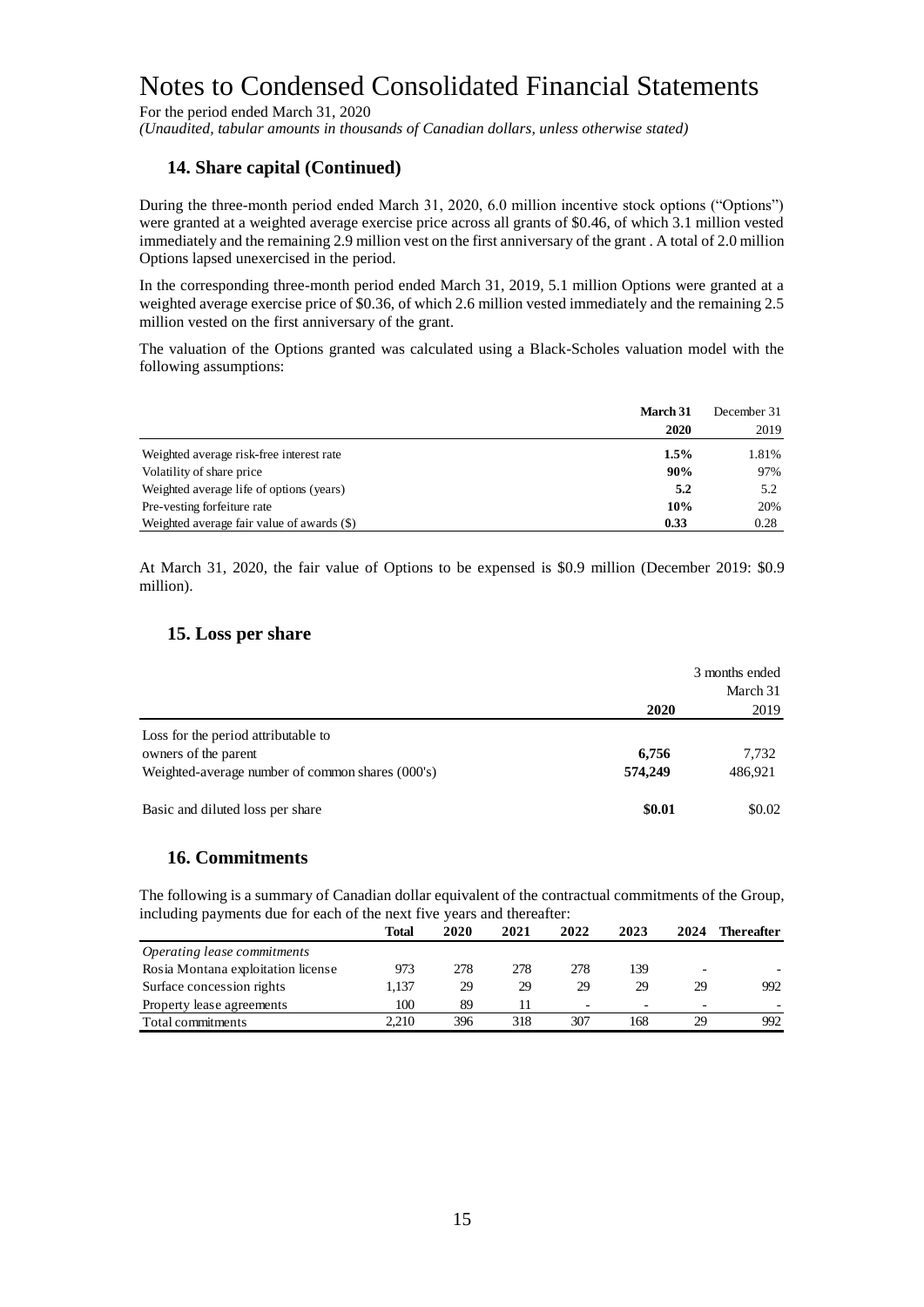For the period ended March 31, 2020 *(Unaudited, tabular amounts in thousands of Canadian dollars, unless otherwise stated)*

## **17. Segmental information**

Operating segments are reported in a manner consistent with internal reporting provided to the chief operating decision-maker. The chief operating decision-maker is responsible for allocating resources and assessing performance of the operating segments and has been identified as the Company's Chief Executive Officer.

The Group has two segments: the first being the Romanian operating company, the principal activity of which was formerly the exploration, evaluation and development of precious metal mining projects in the country (designated as "Romania"). The rest of the entities within the Group form part of a secondary segment (designated as "Corporate").

The segmental report is as follows:

|                                                                                        | <b>Romania</b> |                          | Corporate |           | <b>Total</b> |           |
|----------------------------------------------------------------------------------------|----------------|--------------------------|-----------|-----------|--------------|-----------|
| For the three-month period ended March 31,                                             | 2020           | 2019                     | 2020      | 2019      | 2020         | 2019      |
| Reportable items in the Condensed Consolidated Income Statement and Comprehensive Loss |                |                          |           |           |              |           |
| Interest received                                                                      |                | $\overline{\phantom{a}}$ | (61)      | (115)     | (61)         | (115)     |
| Finance costs-convertible notes accretion                                              |                | $\overline{\phantom{a}}$ | 2,410     | 2,141     | 2,410        | 2,141     |
| Depreciation                                                                           | 9              | 9                        | 4         | 45        | 13           | 54        |
| Reportable segment loss                                                                | 1,580          | 2,404                    | 5,176     | 5,328     | 6,756        | 7,732     |
| As at March 31,                                                                        | 2020           | 2019                     | 2020      | 2019      | 2020         | 2019      |
| Reportable segments in the Condensed Consolidated Statement of Financial Position      |                |                          |           |           |              |           |
| Reportable segment current assets                                                      | 5,176          | 8,067                    | 14.952    | 16,335    | 20,128       | 24,402    |
| Reportable segment non-current assets                                                  | 663            | 642                      | 838       | 1,109     | 1,501        | 1,751     |
| Reportable segment liabilities                                                         | (799)          | (839)                    | (86, 472) | (76, 595) | (87,271)     | (77, 434) |

The Group's assets classified as held for sale are predominantly located in port facilities within the European Union.